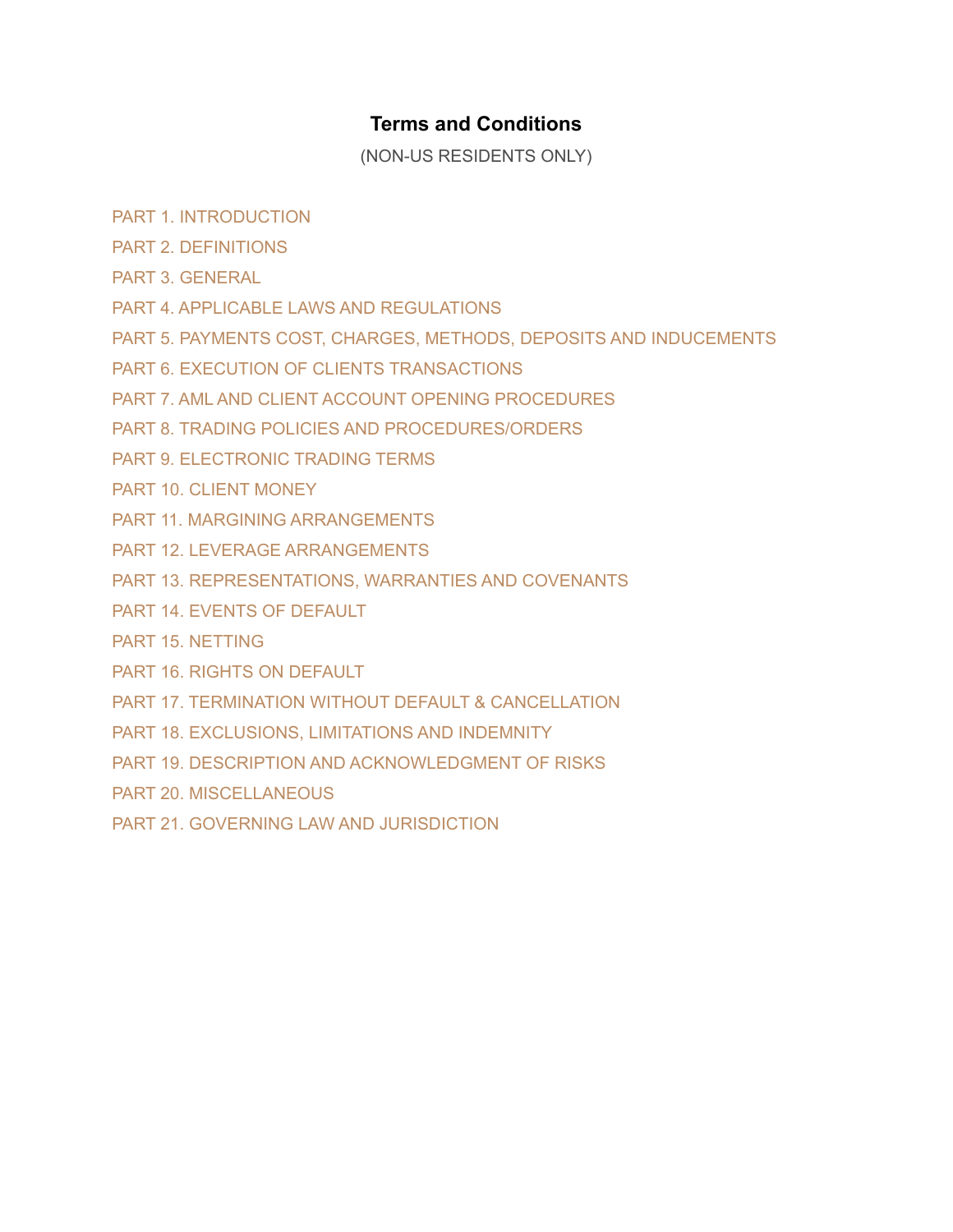#### **PART 1. INTRODUCTION**

1.1 These Terms and Conditions (the "Terms") are offered to our clients ("you", "yourself", "customer", as appropriate) by SMART FOREX BROKER LLC (we, us, CAPITAL.COM, the Company, as appropriate), a company incorporated in St. Vincent and the Grenadines, registration number 1296 LLC 2021, and апd having its registered office at First Floor, First St. Vincent Ваnk Ltd. Building, James Street, Kingstown, St. Vincent and the Grenadines.

The Company shall provide investment services (hereafter the Services) under the Terms defined throughout the Agreement. The Terms govern the relationship between you and the Company. The Terms may be amended from time to time. In case of material changes the Client will receive a proper notification.

The Company highly recommends you to take sufficient time to read, understand the Terms and any other information published on our website official website <https://capital.com/> (hereafter the Website) prior to opening an account and/or carrying out any activity with us.

By opening an account with us, the client confirms that he/she has read, understood and accepted all information published on the Company's.

1.2. If you are a visitor of our Website, our Privacy Policy and Cookies Policy shall apply to you. You agree that if you are a visitor you will not be able to place orders on the CAPITAL.COM Online Trading Platform, until you have applied to become our Client and provided that we accept you as our Client.

1.3. The Terms set out the basis on which we will enter into Transactions with you and govern each and every Transaction entered into or outstanding between you and us on or after the Terms come into effect.

1.4. Our Electronic Services involve trading CFDs and carry a high level of risk that can result in you losing all of your invested capital. Our CFD trading is not suitable for everyone, you should ensure that you fully understand such risks before entering into any Transactions with us. For more information, please refer to Part 19 below.

1.5. If you are accepted as our Client, these Terms together with the provisions of other the Policies and/or Annexes herein (if any) and as amended from time to time, altogether hereafter "the Policies", which can be found on our Website and mobile app, constitute a legally binding contract between us, as well as include important information which we are required to provide to our Clients under the Applicable Laws and Regulations. You should read carefully all of these terms and any other documents that we have supplied or will supply in the future to you. If there is any conflict between these Terms and the Policies, the provisions of the Terms will prevail.

1.6. These Terms supersede any previous agreement between you and us on the same subject matter and take effect when you indicate your acceptance via our Website or mobile app. These Terms shall apply to all Transactions contemplated under these Terms.

1.7. Nothing in these Terms will exclude or restrict any duty or liability owed by us to you under the Applicable Regulations and, if there is any conflict between these Terms and the Applicable Laws and Regulations, the Applicable Laws and Regulations will prevail.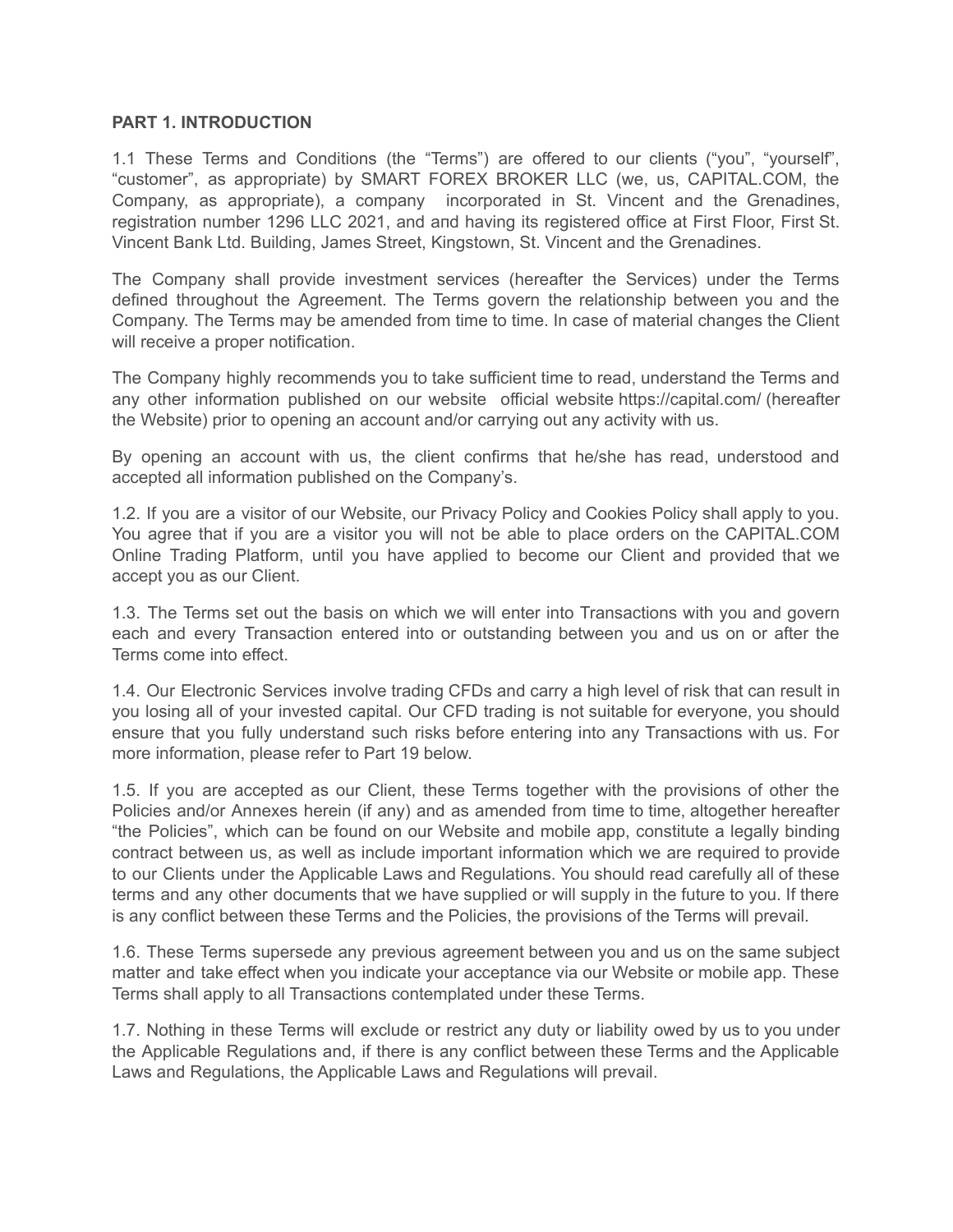1.8. These are our standard Terms which we intend to rely on to govern our relationship with you. For your own benefit and protection, you should read the Terms carefully before agreeing to them. If you do not understand any point in any of the documents making up the Terms, please ask for further information at the [Contact](https://capital.com/contact-us) Us page on our Website. This page is also available through the Help menu on our mobile app.

## **PART 2. DEFINITIONS**

2.1. In these Terms:

**Account** means the personal trading account you hold with us and designated with a particular account number.

**Account Codes** means the username and password given by the Company to the Client for accessing the Company's electronic systems.

**Agreement** means the Terms and Conditions for the Services offered by the Company.

**Applicable Laws and Regulations** means all other applicable laws, rules and regulations as in force from time to time.

**Affiliate** means a person or entity that received a confirmation from the Company, at the Company's sole discretion, that (i) it has successfully completed the Affiliate Application, (ii) it is included in the Affiliate Program, and (iii) it has received a Tracker ID linked to the Site(s).

**Agreement** means these Terms, including all its appendices, annexes, attachments, schedules and exhibits and amendments, as the same be in force from time to time and modified or amended from time to time (if any).

**Associate** means an undertaking in the same group as us, a representative whom we appoint, or any other person with whom we have a relationship that might reasonably be expected to give rise to a community of interest between us and them.

**Base Currency** means either the official currency of the United States of America (the USD), or the official currency of the Eurozone (the EUR), or the official currency of the United Kingdom (the GBP), or the official currency of the Republic of Poland (the PLN) or any other currency that may designated by the Company as a Base Currency from time to time.

**Business Day** means a day which is not a Saturday or a Sunday or a public holiday in St. Vincent and any other holiday to be announced by the Company on its website.

**CAPITAL.COM Trading Desk** means the trading desk operated by us at our premises.

**CAPITAL.COM Online Trading Platform** means the Internet-based trading platform available at our Website in a desktop version and by means of our mobile app that allows us to provide Electronic Services to you.

**Company** means SMART FOREX BROKER LLC, a company incorporated in St. Vincent and the Grenadines, registration number 1296 LLC 2021, and having its registered office at First Floor, First St. Vincent Ваnk Ltd. Building, James Street, Kingstown, St. Vincent and the Grenadines.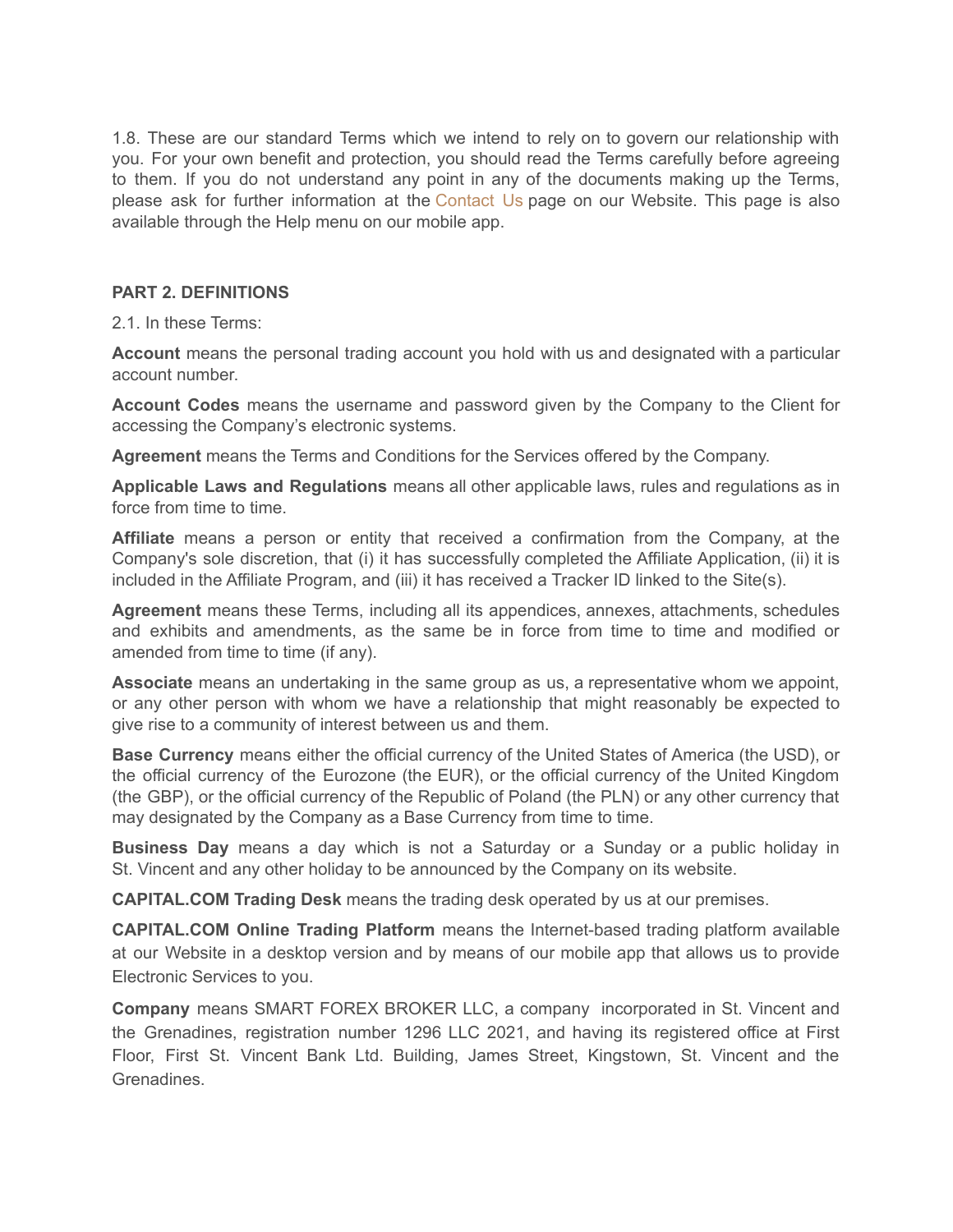**Equity** means the aggregate of (i) the Balance; and (ii) unrealized profit or loss on open positions (after deduction of any Charges and the application of any Spread on closing of a position).

**Client** means the individual person, legal entity or firm being a customer of the Company.

**Company's website** means the following: <https://capital.com/>.

**CFD** means a financial contract that pays the difference in the settlement price between the open and closing trades without owning the underlying asset.

**Deposit** means the funds deposited and/or transferred by our clients into their account with us.

**Electronic Services** means a service provided by us, for example an Internet trading service offering clients access to information and trading facilities, via an internet service.

**Event of Default** means any of the events of default listed in Part 14 (Events of Default).

**Execution** means the completion of a Client order on the CAPITAL.COM Online Trading Platform, where the Company acts as a principal to the Client's Transaction.

**FATCA** means the US Foreign Account Tax Compliance Act.

**Financial Instruments** means Contracts for Differences (CFD) over currency pairs (spot Forex), over shares, commodities, cryptocurrencies or over any other available for trading underlying assets.

**Market Abuse** is an umbrella term used for situations where traders and investors have an unfair advantage over others.

**Order** means the request/instruction given by the Client to the Company to Open or Close a Position in the Clients Account.

**Over-the-counter** or **OTC** means and refers to Transactions conducted otherwise than on a formal exchange (i.e. off- exchange).

**Secured Obligations** means the net obligation owed by you to us after the application of set-off under Part 11 (Margining Arrangements) in Clause 11.5 entitled Set-off on Default.

**Spread** means the difference between the purchase price ASK (rate) and the sale price BID (rate) at the same moment for the same financial instrument.

**Services** means the investment services which will be provided by the Company to the clients and are governed by this Agreement as described in this Agreement.

**System** means all computer hardware and software, equipment, network facilities and other resources and facilities needed to enable you to use an Electronic Service.

**Terms** means the present Terms and Conditions.

**TIN** (including functional equivalent) means Taxpayer Identification Number or a functional equivalent in the absence of a TIN. A TIN is a unique combination of letters or numbers assigned by a jurisdiction to an individual or an Entity and used to identify the individual or Entity for the purposes of administering the tax laws of such jurisdiction. Further details of acceptable TINs can be found at the following link: <http://www.oecd.org/tax/transparency/automaticexchangeofinformation.htm>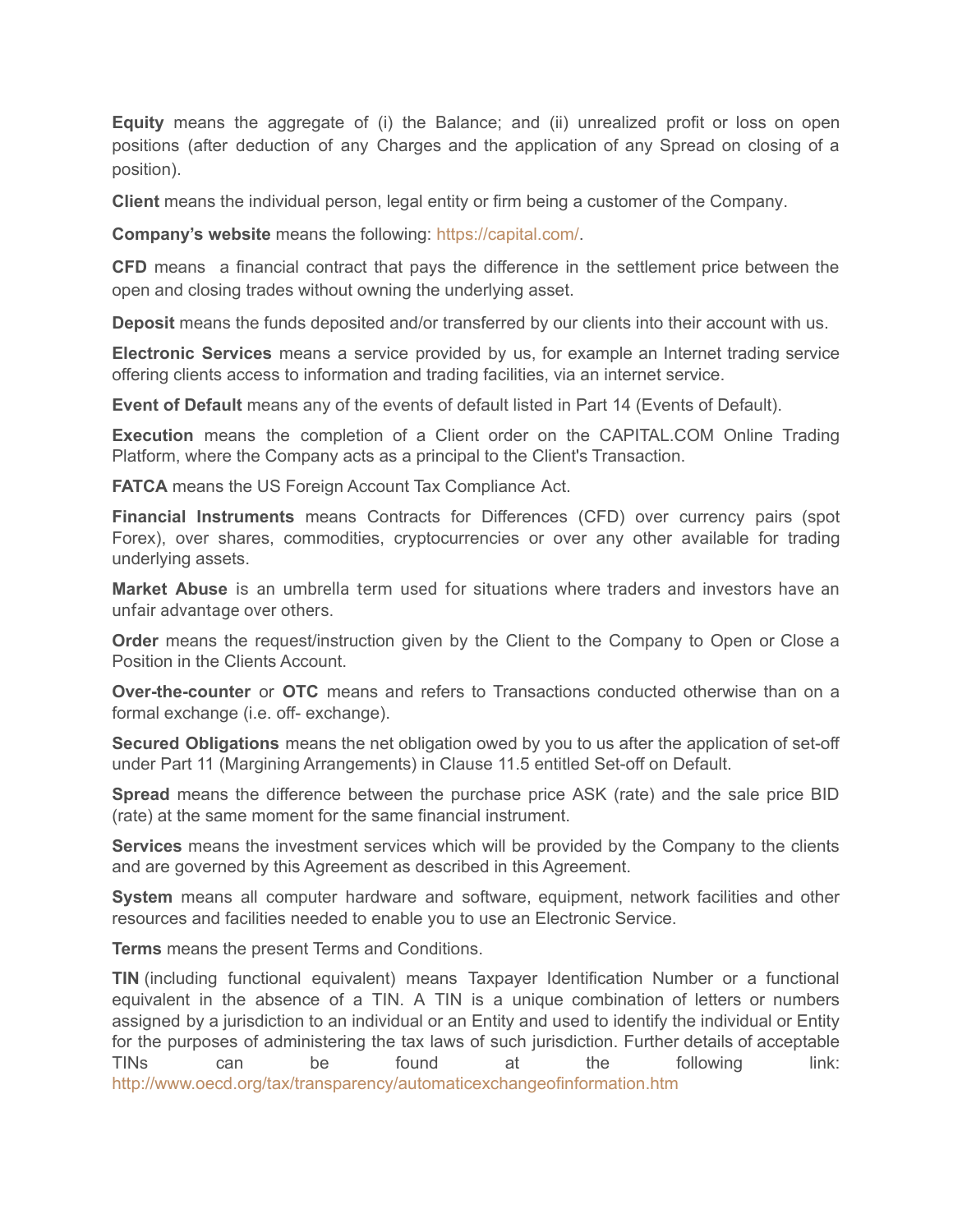Some jurisdictions do not issue a TIN. However, these jurisdictions often utilise some other high integrity number with an equivalent level of identification (a functional equivalent). Examples of that type of number include, for individuals, a social security / insurance number, personal identification / service code and resident registration number.

**Transaction** means any transaction on CFDs across a range of underlying asset classes, including, but not limited to, equity, commodities and indices, carried out subject to these Terms.

**US Reportable Persons** means as per FATCA:

- a. a US citizen (including dual citizen);
- b. a US resident alien for tax purposes;
- c. a domestic partnership;
- d. a domestic corporation;
- e. any estate other than a foreign estate;
- f. any trust, if:
- i. a court within the United States is able to exercise primary supervision over the administration of the trust;
- ii. one or more United States persons have the authority to control all substantial decisions of the trust;
- iii. any other person that is not a foreign person.

## **PART 3. GENERAL**

#### **3.1. Information about Us**

3.1.1. Our registered office is on the 1st floor, First St. Vincent Ваnk Ltd. Building, James Street, Kingstown, St. Vincent and the Grenadines. Our contact details are set out in Part 20 ("Miscellaneous") of the Terms under the heading "Notices".

3.1.2. CAPITAL.COM carries out trading services with CFDs and/or other financial instruments, acting as principal or agent in providing Services to the Clients and provides CAPITAL.COM Online Trading Platform which enable the provision of the Electronic Services to our Clients.

3.1.3. The Company shall provide the Services strictly under the Terms. These terms may be amended from time to time after a proper notification has been given to the counterparty (hereafter the "Client") via mobile app and displayed on the Website of the Company. The Client has read, understood and unconditionally accepted all information published on the Company's official website.

## **3.2. Language**

These Terms are supplied to you in English and we will continue to communicate with you in English for the duration of these Terms. By accepting these Terms you consent and confirm that our official language is English. We will have the discretion to communicate with you in other languages in addition to English. The provision of any information, including marketing material and/or any other communication, in a language other than our official language, is provided solely for your convenience purposes and the legally binding version shall be the English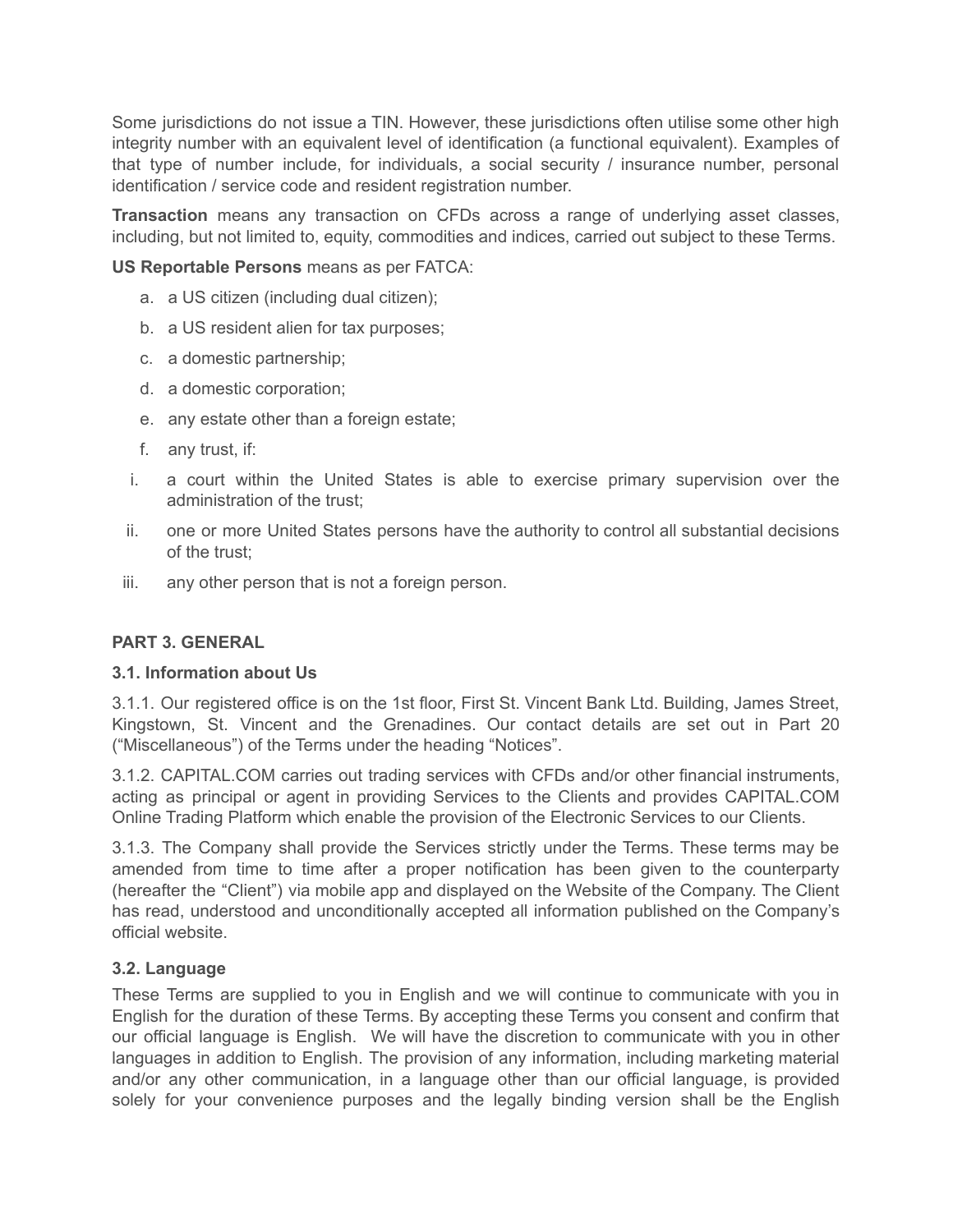language version of such documentation. Thus, in the event of a dispute, the English version shall prevail.

# **3.3. Communication with Us**

3.3.1. You may communicate with us by e-mail or through the ["Contact](https://capital.com/contact-us) Us" section of our Website or the mobile app. Our contact details are set out in Part 20 ("Miscellaneous") of the Terms under the heading "Notices".

3.3.2. Our Website and mobile app contain further details about us and our Electronic Services, and other information relevant to these Terms. In the event of any conflict between these Terms and our Website or mobile app these Terms will prevail.

3.3.3. By accepting and agreeing to the Terms and further opening an Account with the Company, the Client accepts the provision of information through electronic means such as the Company's Website or your verified email ("durable medium"), due to the nature of the relationship established between the Company and the Client. Such provision of information by means of electronic communication shall be treated as appropriate by the Client. The provision of an email address by the Client to the Company for the establishment or the continuation of the business relationship shall be considered as sufficient evidence of the Clients agreement of receiving information through durable medium. The Company will ensure to a reasonable degree that the Website will be accessible continuously.

## **3.4. Provision of Services:**

The Company provides the following Investment Services:

- a. dealing with OTC derivative financial products (CFDs);
- b. such other activities as may be prescribed.

The Company shall carry on business as dealing in OTC derivative financial products, whether acting as principal or agent.

# **3.5. Availability of the Electronic Services**

3.5.1. The Electronic Services of CAPITAL.COM are only available to individuals who:

- a. are at least eighteen (18) years old and at least the legal age in his/her respective jurisdiction:
- b. are domiciled or located in a country where the distribution or use of CFDs would not be contrary to local laws or regulations. It is your responsibility to ascertain the terms of, and comply with any local laws or regulations to which you are subject;
- c. are not domiciled or located in the United States of America. Furthermore, the use of the CAPITAL.COM Online Trading Platform is prohibited from anywhere in the United States of America;
- d. have provided the company with the information required to build their economic profile;
- e. at the Company's request have provided information and documentation necessary to establish the source of funds deposited with the Company; and/or
- f. are not employees, directors, associates, agents, affiliates, relatives, or otherwise connected to the Company or any of its Associates.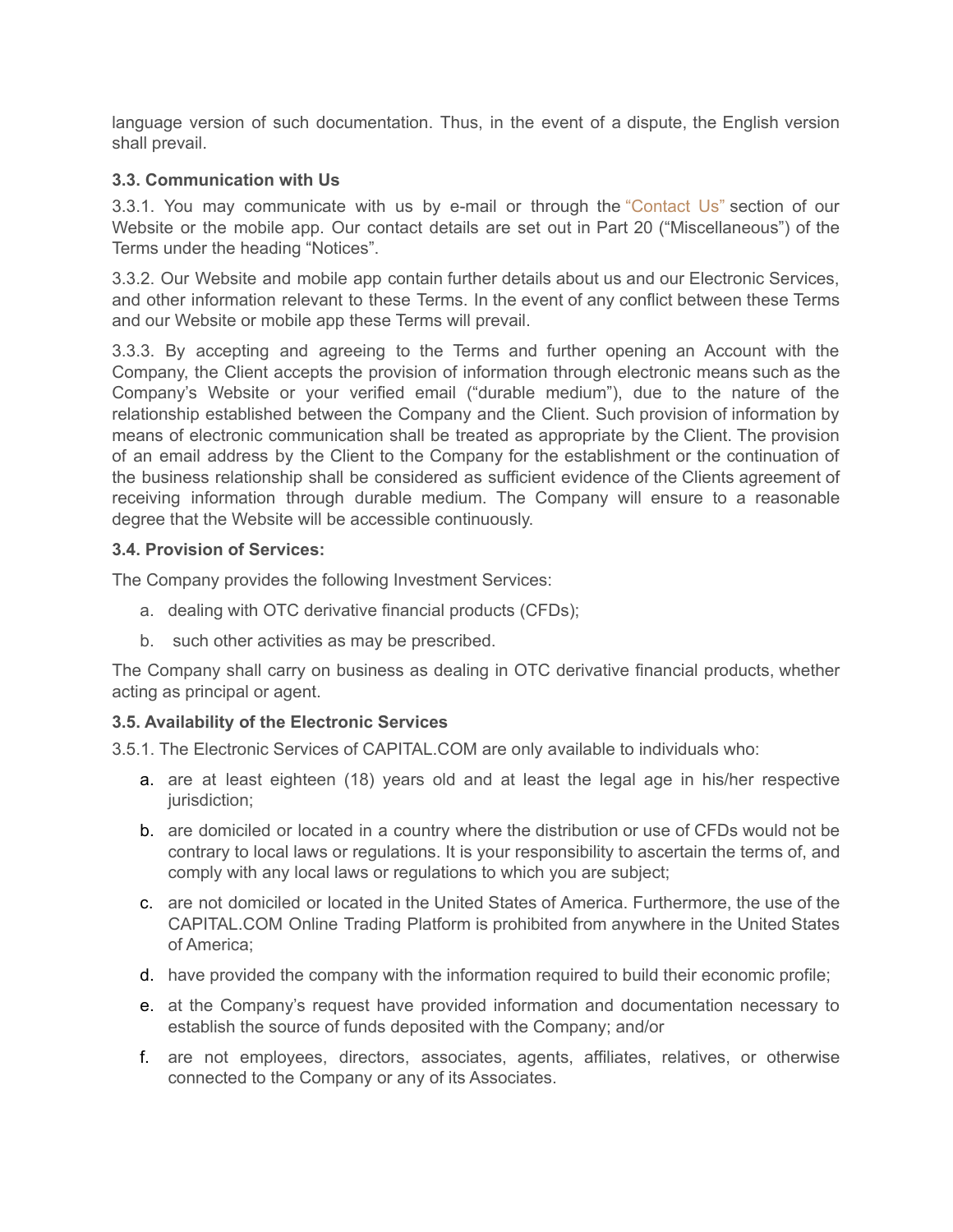3.5.2. The use of and access to the CAPITAL.COM Online Trading Platform may not be permitted or may be blocked in some jurisdictions. It is your responsibility to verify that you are permitted to use and access the CAPITAL.COM Online Trading Platform according to the jurisdiction of your domicile or any country in which you may be located. Should you try to access the CAPITAL.COM Online Trading Platform from a country other than your country of your domicile it is possible that access will not be permitted and you will be unable to access the CAPITAL.COM Online Trading Platform and therefore open any positions or close any existing positions.

3.5.3. The Company may, in its sole discretion, refuse to offer its Electronic Services to any person and change its eligibility criteria at any time.

# **3.6. General Interpretation**

3.6.1. A reference in these Terms to a "Clause" or "Schedule" or "Part" shall be construed as a reference to, respectively, a Clause or Schedule or Part of these Terms, unless the context requires otherwise.

3.6.2. References in these Terms to any statute or statutory instrument or Applicable Regulations include any modification, amendment, extension or re-enactment thereof.

3.6.3. A reference in these Terms to a "document" shall be construed to include any electronic document.

3.6.4. The masculine includes the feminine and the neuter and the singular includes the plural and vice versa as the context admits or requires.

## **3.7. Schedules**

3.7.1. The provisions contained in the attached Schedule(s) (if any) shall apply. We may from time to time send to you further Schedules in respect of the Transactions. In the event of any conflict between the provisions of any Schedule and these Terms, the provisions of the Schedule shall prevail.

3.7.2. You acknowledge having read, understood and agreed to the Schedules to these Terms (if any).

## **3.8. Headings**

Headings are for ease of reference only and do not form a part of these Terms.

# **PART 4. APPLICABLE LAWS AND REGULATIONS**

## **4.1. Subject to the Applicable Laws & Regulations**

4.1.1. These Terms and all Transactions are subject to the Applicable Laws and Regulations if any so that:

a. nothing in these Terms shall exclude or restrict any obligation which we have to you under the Applicable Laws and Regulations;

b. we may take or omit to take any action we consider necessary to ensure compliance with any Applicable Laws and Regulations;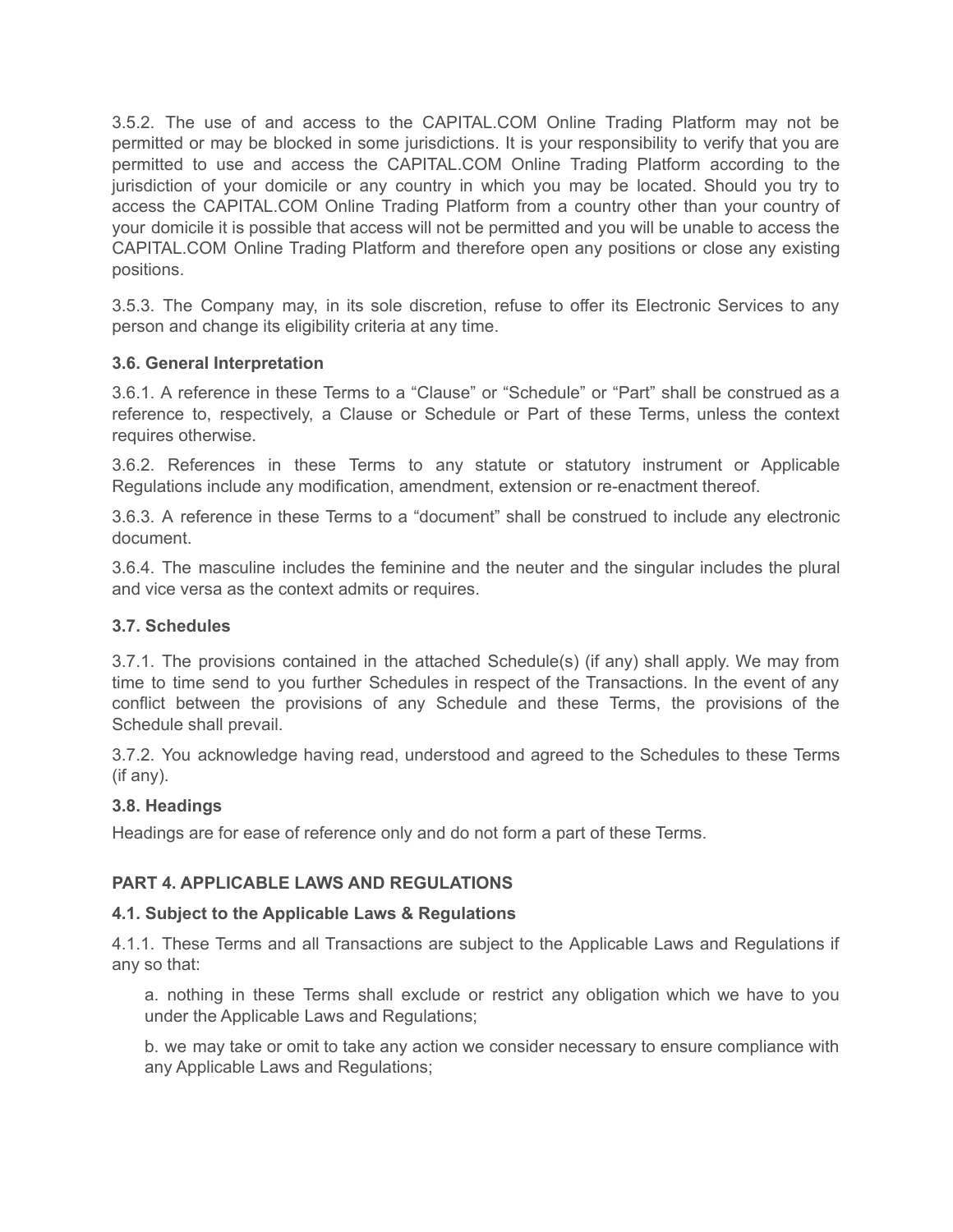c. all Applicable Laws and Regulations and whatever we do or fail to do in order to comply with them will be binding on you; and

d. such actions that we take or fail to take for the purpose of compliance with any Applicable Laws and Regulations shall not render us or any of our directors, officers, employees or agents liable.

# **4.2. Action by a Regulatory Body**

4.2.1. If Financial Services Authority of St. Vincent and the Grenadines, or any other regulatory body takes any action which affects a Transaction, then we may take any responsive action which we, in our reasonable discretion, consider desirable to respond to such action or to mitigate any loss incurred as a result of such regulatory action. Any such action shall be reasonable and binding on you.

4.2.2. If Financial Services Authority of St. Vincent and the Grenadines, or any other supervisory authority makes an enquiry in respect of any of your Transactions, you agree to cooperate with us and to promptly supply information requested in connection with the enquiry.

# **4.3. Common Reporting Standard (the "CRS")**

4.3.1. Under CRS Regulation, we are obliged to collect certain information about the Financial Account Holder for the purposes of reporting. We have the right to provide such information to the local tax authorities and they may exchange this information with tax authorities of other jurisdiction(s) pursuant to intergovernmental agreements regarding the exchange of financial information.

4.3.2. If the Financial Account Holder's tax residence is located outside the country, where the Financial Institution (FI) maintaining the account is located, the Company may be legally obliged to pass on financial information provided with respect to your account to the local tax authorities and they may exchange this information with tax authorities of another jurisdiction/s pursuant to intergovernmental agreements to exchange financial account information.

4.3.3. By accepting these Terms you authorise us to provide directly or indirectly to any relevant tax authorities or any party authorised to audit or conduct similar control of the Company for tax purposes information obtained from you or otherwise in connection with the Terms and the transactions and to disclose to such tax authorities any additional information that the Company may have in its possession that is relevant to you account.

## **4.4. FATCA:**

4.4.1. In cases where the Client is considered as a US reportable person as defined under this Agreement then we are obliged to collect certain information for the purposes of ensuring compliance with FATCA reporting requirements. The Client acknowledges and accepts that the Company is required to disclose information in relation to any US reportable persons to the relevant authorities, as per the reporting requirements of FATCA. The Company does not accept US reportable persons.

4.4.2. We are required by the Applicable Laws and Regulations (including without limitation, FATCA) to confirm and to verify the identity of each Client who registers in our system and opens an Account with us. Therefore, you will be prompted to provide us with information when you register with us, including:

(1) your name,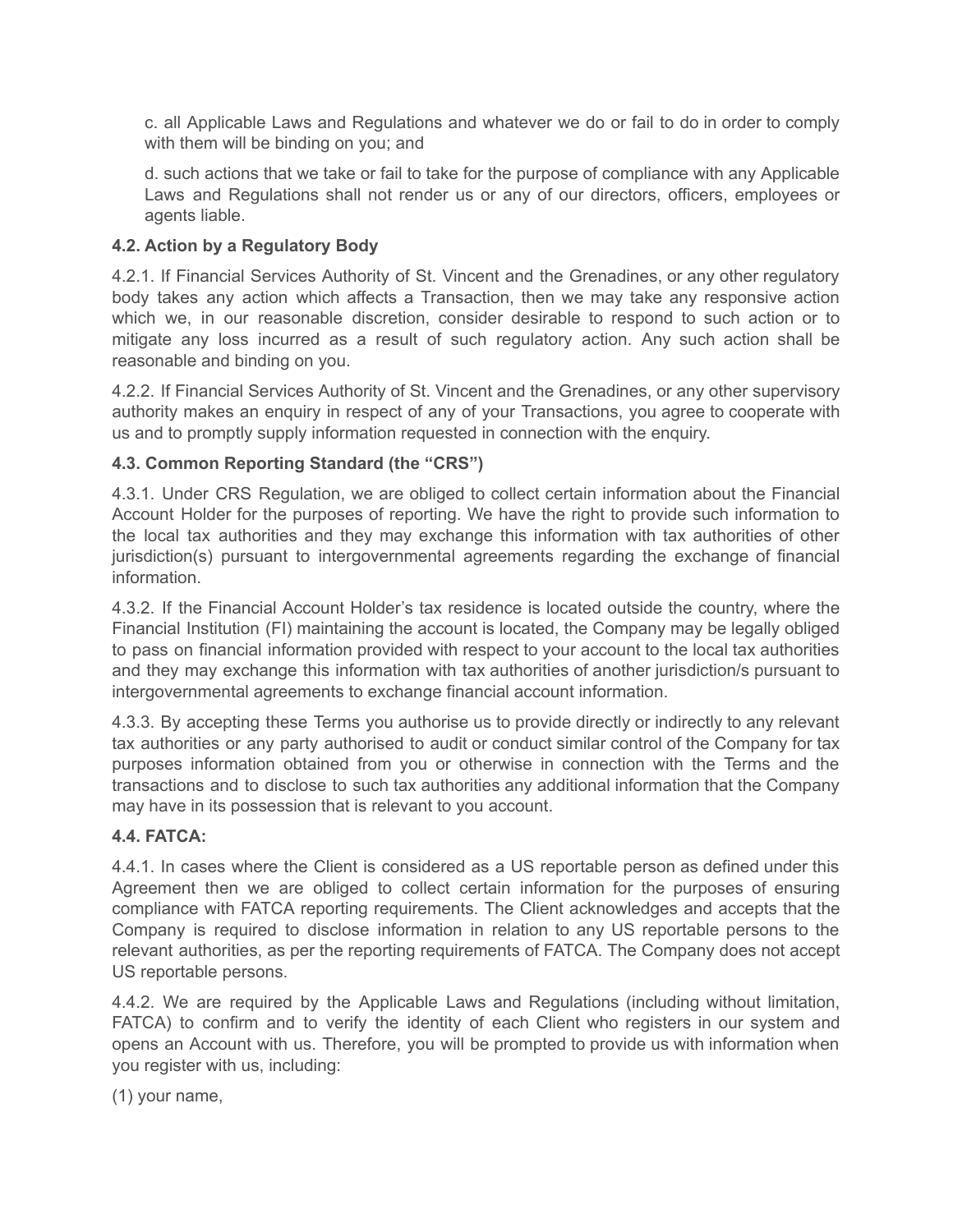(2) your address,

(3) your date of birth,

(4) your phone number and any other personally identifiable information that we may ask for from time to time such as a copy of your passport and/or Identity Card a proof of addresses or other identifying documents or information, and the countries of which you are a tax resident, and confirm whether you are a US citizen or your place of birth is in the United States of America or any other proof of your current location or domicile. You shall notify CAPITAL.COM in writing within 30 days of any material change in the information previously provided to us.

# **PART 5. PAYMENTS COST, CHARGES, METHODS, DEPOSITS AND INDUCEMENTS**

# **5.1. Charges**

Fees and other charges are payable by you as a Client of the Company. A copy of our current charges is published in the mobile app. Further information in respect to costs and charges are provided in an aggregated form on the Company's website (expressed in both as a cash amount and as a percentage). The Company provides you with an itemised breakdown of costs and charges in your personal account on our platform.

# **5.1.1. Alteration of charges**

The Company reserves the right to modify, from time to time the size, the amounts and the percentage rates of its fees providing the Client with a respective notification of such charges accordingly. Any alteration to charges will be notified to you in advance of the relevant change via our Website or the mobile app. You need to monitor and/or to regularly check the fees and charges on our Website or in the mobile app, taking into account that the Company is under no obligation to make personal notifications of the alterations to the charges. Your continued use of our platform shall be considered as your consent and agreement to such changes and shall be governed by those Terms and Conditions, as modified. If you do not wish to be bound by those changes you should cease to use our platform and inform us immediately.

Although the Company will endeavour to notify clients via e-mail communication of any significant alterations of charges for the Client's convenience.

# **5.2. Spreads**

The Company will quote to clients two prices, the "ASK" at which clients can buy a respective CFD, and the "BID" at which clients can sell a respective CFD. The difference between the ASK and the BID prices is called the "SPREAD". The SPREAD is the only trading cost that the user has to pay for the trading part of the Electronic Services. No other charges or commissions are paid by the clients to enter or exit a trade. The Company's spreads are quoted on both the mobile and web platforms and on the website.

The spreads are dynamic due to the uncertain nature of the markets and are set at the absolute discretion of the Company. Different instruments have different spreads. The spread may factor in:

- Liquidity of the product's underlying market
- General market and economic conditions
- The Company's risk appetite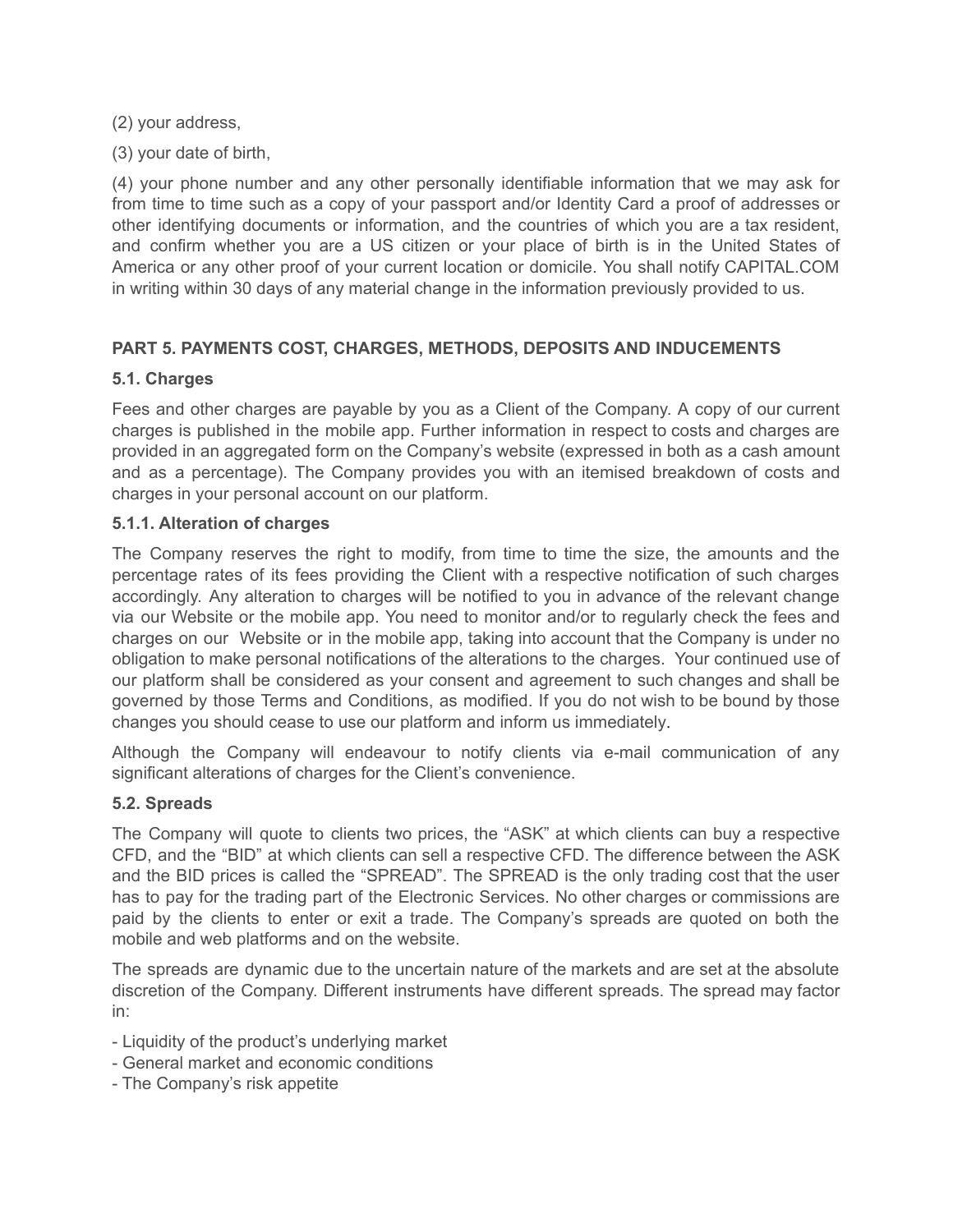- The Company's costs and profit margin
- The greater competitive landscape

The Company is using a proprietary model to create its pricing. A unique internally developed pricing algorithm sources prices from many price liquidity providers, assuring that the Company provides to its clients the best price it can.

## **5.3. No Commissions or Fees for Depositing or Withdrawal**

No fees are charged by the Company for deposits to or withdrawals from the Account.

#### **5.4. Payment Methods**

The Client can deposit funds to his/her account at any time. The following payment methods can be used: bank cards and bank transfers, payments via some electronic or online payment solutions. Additional limitations and restrictions apply subject to region, and/or currency, and/or amount of payment. The Company reserves the right to amend the list of payment methods without notification of its clients.

Bank deposits or any other type of deposits from third parties to the Client's Account will not be accepted.

The service bank, the processing system or the payment system may establish common limits on all payment transactions regardless of the will of the Company. The Client understands and agrees that the Company shall not be responsible for the timing of the payments and for the circumstances that caused a technical failure during the transfer, if they arose through no fault of the Company.

The Client understands and agrees that all commissions and other costs associated with the implementation of the chosen method of transfer and crediting of funds shall be paid at the expense of the Client, unless the Company wishes to charge part or all of these costs to its expenses at its discretion. Funds accounting can be performed in the U.S. Dollars, Euros, Pounds sterling, Polish zlotys and others as per these Terms.

#### **5.5. Minimum Deposits and Withdrawals**

The minimum amount of funds deposited by the Client is set by the Company and depends on the chosen currency and the method of deposit. The minimum amount of deposit is displayed to the Client on the Platform under the «Deposit» section in the process of Deposit.

The Client shall at any time be entitled to declare the return of part or all of the funds on his/her account, by sending the Company the request (application) to withdraw the funds from the account. The amount of funds available for withdrawal shall be calculated as follows:

- if there are no open positions in the Client's account, the amount of funds available funds for withdrawal shall be equal to the amount of Funds on the Client's account;

- if there are open positions in the Client's account, the calculation of funds available for withdrawal shall be performed automatically in real time, taking into consideration the floating loss (profit) on open positions and the amount of Margin required to hold open positions.

The Company is entitled to set up the limits on minimum and maximum amount of funds available for withdrawal at its own discretion. The Company has the right to reject the Client's request (application) for funds withdrawal if it does not meet these conditions, or the Company has reason to believe that the Client has violated any of the provisions of this Agreement.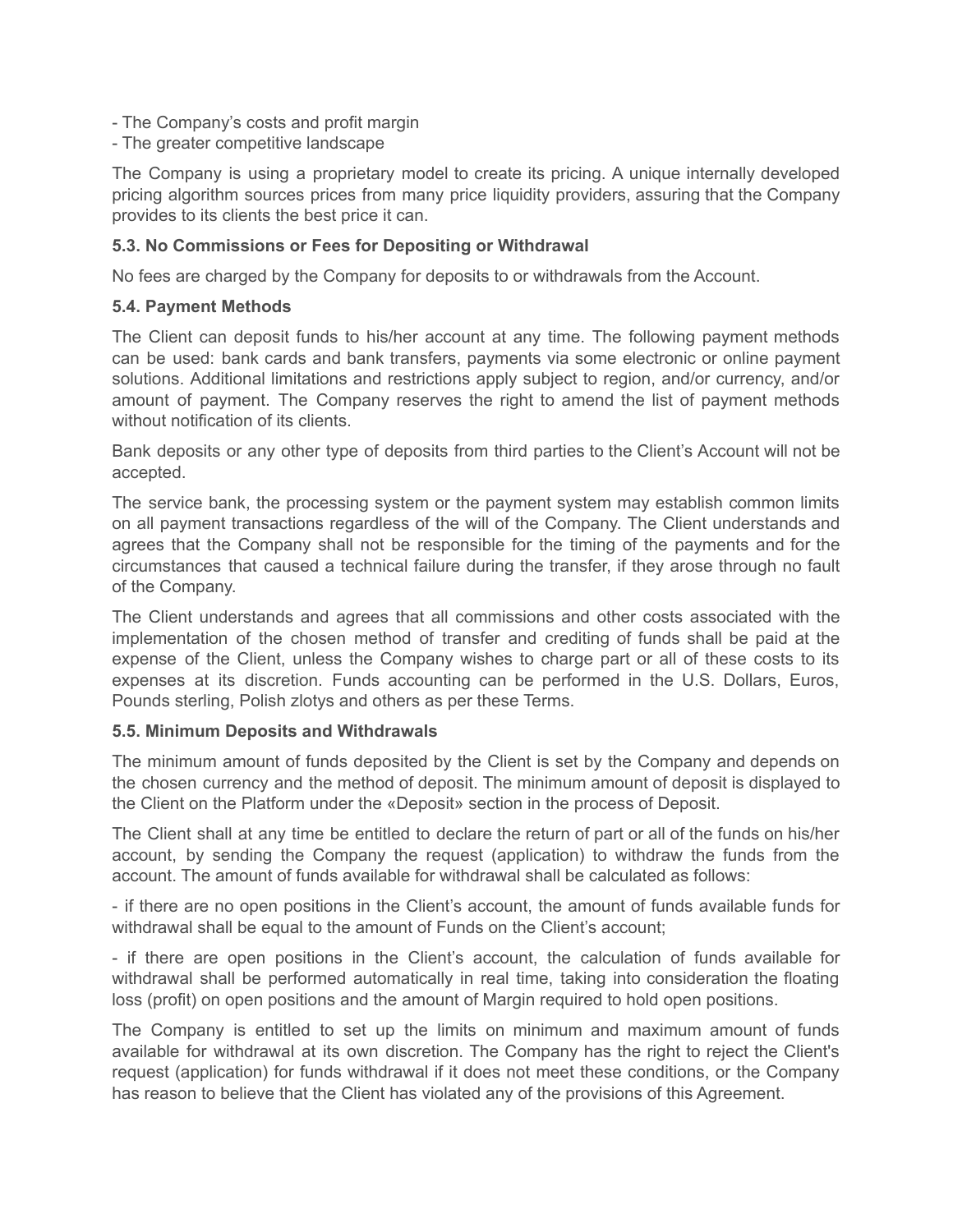The Company processes all funds withdrawals within up to five working days. This period does not include time it takes for the service bank, the processing system or the payment system. to process the transaction. In exceptional cases (suspicion of the doubtful nature of the Operation, at the time of fixing technical failures, etc.) the Company reserves the right to increase this period.

# **5.6. Prepaid Cards**

5.6.1. Anonymous prepaid cards involve a higher risk for money laundering and terrorist financing activities. As such, the Company has established procedures in order to mitigate such risk arising from the use of anonymous prepaid cards. In particular, the Company shall not accept deposits originating from anonymous prepaid cards issued outside the European Union. In this respect, when such a deposit method is identified by the Company, the deposited funds are immediately returned to the Client.

# **5.7. Conversion into the Base Currency**

Investing in financial instruments with an underlying asset(s) in a currency other than your base currency entails a currency risk as the financial instrument is settled in a currency other than your base currency and hence the value of your return may be affected by its conversion into the base currency.

For the purposes of any calculation (unless expressly stated otherwise), we convert amounts denominated in any other currency into the Base Currency at the prevailing rate at the time of the calculation as shown on our platform.

However, the Company reserves the right to add a markup on the conversion rates in relation to the prevailing market conditions.

A fee of 0.15% will be applied when the client is trading with stocks or ETFs that are quoted in currencies different from the client's account's currency. The precise amount will be listed on the review order page.

# **5.8. Additional Costs**

You should be aware of the possibility that other taxes or costs may exist that are not paid through or imposed by us. It is your sole responsibility to bear these additional costs.

# **5.9. Ex-post disclosure**

The Company will provide the Clients with an itemised breakdown of costs and charges in your personal account on our platform.

## **5.10. No Third-Party Payments**

You can deposit only your money to your Account. It means that it should be easily traceable that the deposited funds come from you. In case of a doubt we reserve the right to ask for a documentary confirmation of the ownership of the incoming funds.

No third-party payments will be accepted. If a third party deposit is identified or if in case of a doubt you are unable to provide the documentary proof of funds ownership – the deposited amount deducted by the amount of transaction fees will be returned to the same account from which it was received.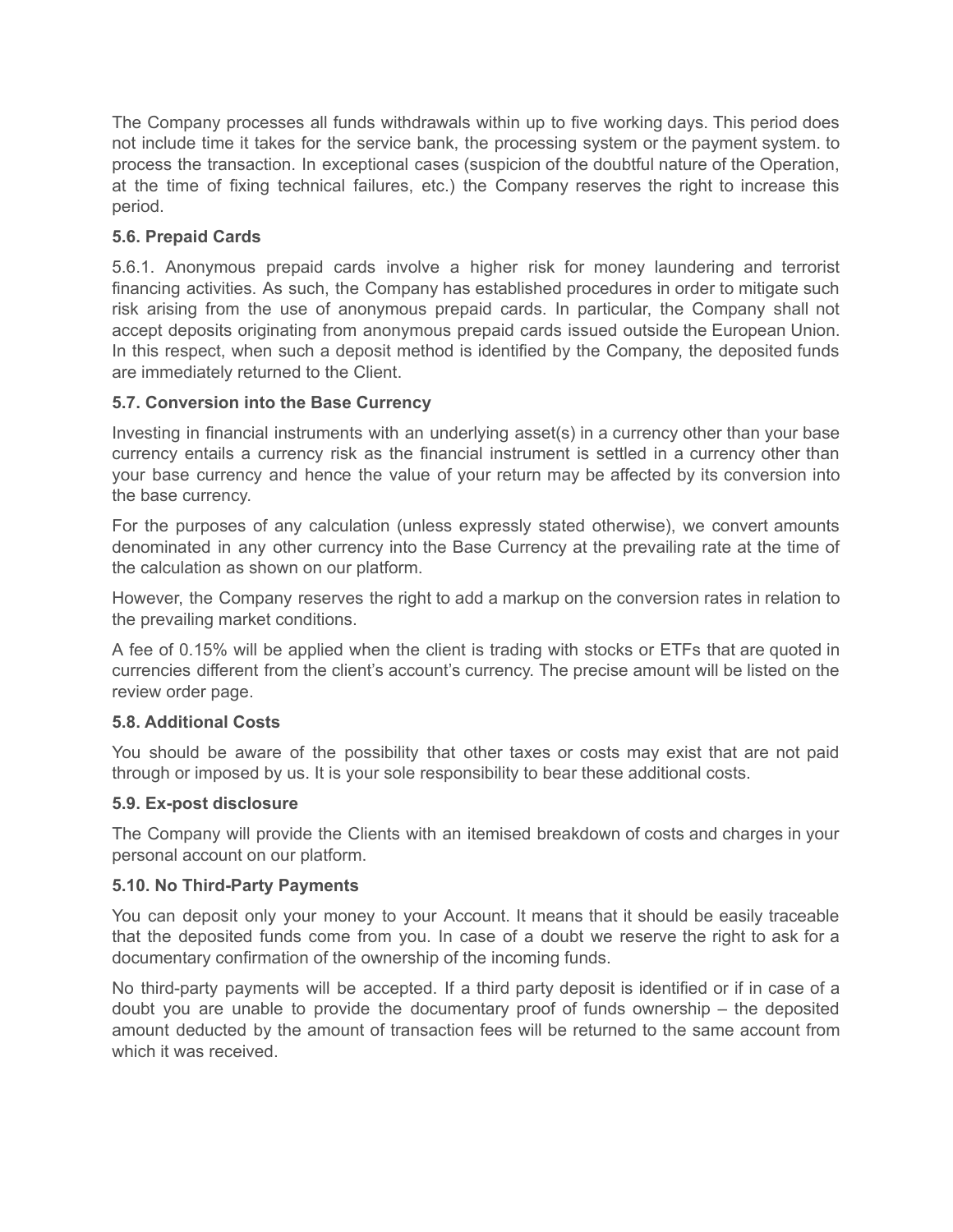In case the card was fraudulently used the legal owner of the card shall apply to the Company for reimbursement of the full fraudulently transferred amount including transaction fees.

The Company will not process any Account withdrawals made to third parties. Withdrawals will be made to the same account from which the incoming funds were received. If it is not possible you are obliged to provide us with the documentary proof of ownership of the account to which you are requesting withdrawal.

# **5.11. Overnight Premiums**

If you hold a position open overnight, an overnight premium is subtracted from your Account. The size of overnight premium is specified for each instrument on our Website and on the [mobile](https://capital.com/derivative-financial-instruments) app. Any alteration of the overnight premium is subject to the rules as specified in the clause 5.1.1.

## **5.12. Inactive Accounts**

Inactive Accounts (as defined in chapter 8.19 of these Terms) will not be subject to any charge, relating to the maintenance/administration of such Inactive Accounts.

# **5.13. Guaranteed Stop Loss Order Fee (GSL Fee)**

There is a fee charged when the Guaranteed Stop Loss Order is triggered and executed. The fee is charged in the form of an extra spread and is expressed in percentage. The percentage is displayed in the deal ticket when placing the Guaranteed Stop Loss Order on the CAPITAL.COM Online Trading Platform. The GSL Fee is calculated by the following formula:

## *GSL Fee = GSL Premium \* Position Open Price \* Quantity*

The amount of fee charged is displayed in the trade history once the GSL is triggered and executed.

Note: our MT4 trading platform does not offer GSL.

## **5.14. Dividends**

Adjustments will be made to the Client's Accounts due to dividend payments related to the underlying equity. Such adjustment will be calculated by the Company based on the size of the dividend, the size of Client's position, taxation and whether it is a buy or a sell trade. If the Client holds a long Position, the Company will adjust such Client's Account in Client's favour by the dividend multiplied by the long quantity as adjusted, if necessary, for taxation. If the Client holds a short Position, the Company will adjust such Client's Account in Company's favour by the dividend multiplied by the short quantity as adjusted, if necessary, for taxation.

A dividend adjustment is applied when an underlying share passes its ex-dividend date (including the ex-date of any special dividend) in the underlying stock market.

However, as the Company is dependent upon notification from an external third party under no circumstances the Company shall be kept liable for the consequences of any delayed adjustments.

## **5.15. Rebates to Professional Clients**

The Company might pay to its Professional client rebates depending on their trading activities. The payments of relevant rebates are made within 30 days of the end of each month. The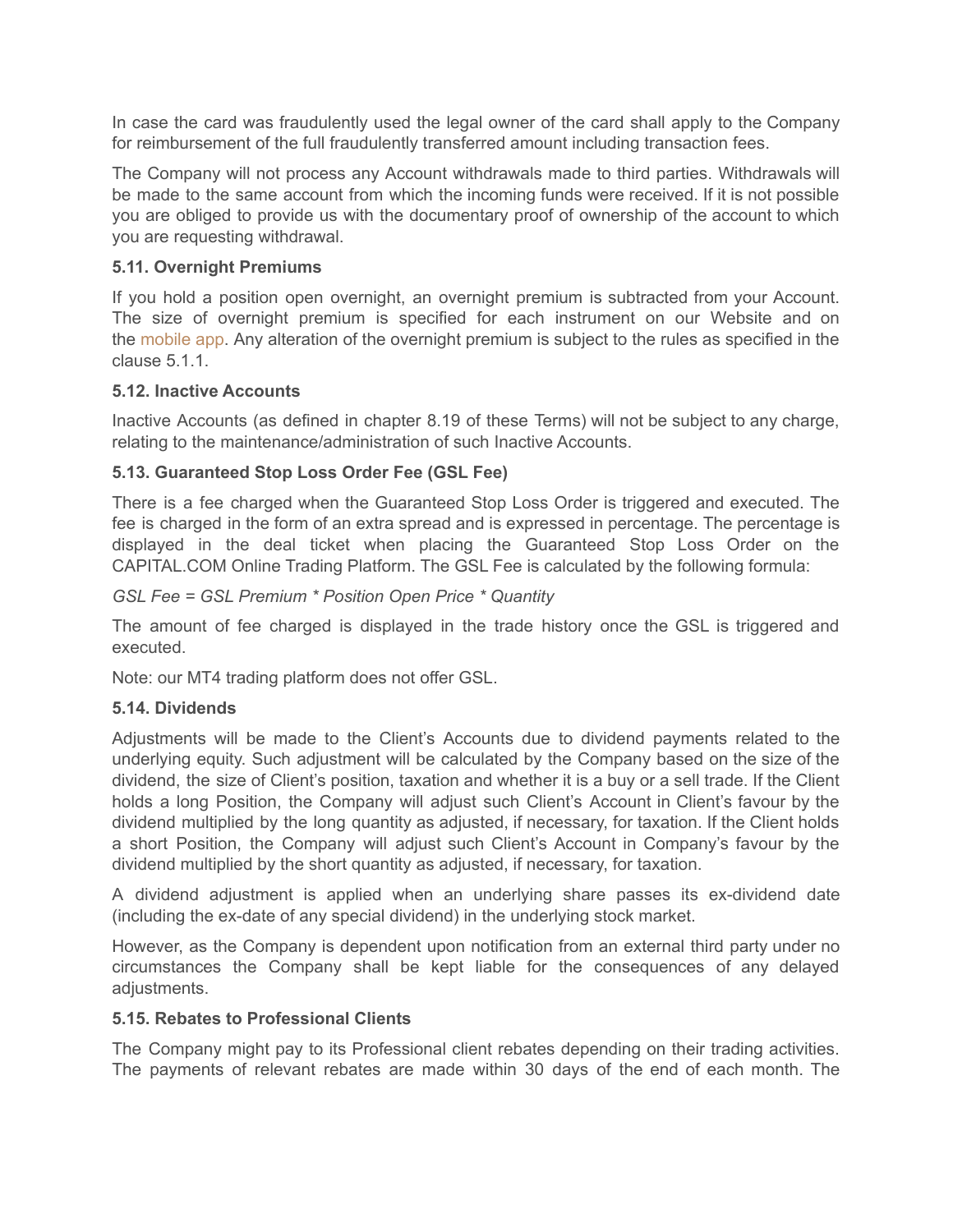payment of such rebates shall be concluded only upon completion of compliance and risk checks carried out by the Company.

Notwithstanding any other term of this Agreement, the Company may, at its sole and absolute discretion, withhold, delay or deny payment of the Affiliate Fee in any of the following events:

- the Company has reason to suspect that the Client's activity is not in compliance with applicable Rules;
- the Company has reason to suspect that the Client's activity is in breach of this Agreement or there is any breach of this Agreement;
- the Client has failed to provide any piece of information as may be requested by the Company or has provided misleading or incorrect information; and/or
- the Company has figured out or has been notified by any third party of the alleged infringement of third parties' rights by the Client or there is any infringement of third parties' rules or rights applicable to Client while performing its obligations under this Agreement.

# **PART 6. EXECUTION OF CLIENTS' TRANSACTIONS**

## **6.1. Execution Only-No provision of Investment Advice**

We deal on an execution only basis and do not advise on the merits of particular Transactions, or their taxation consequences.

#### **6.2. Own Judgement and Suitability**

Without prejudice to our foregoing obligations, in asking us to enter into any Transaction, you represent that you have been solely responsible for making your own independent appraisal and investigations into the risks of the Transaction. You represent that you have sufficient knowledge, market sophistication, professional advice and experience to make your own evaluation of the merits and risks of any Transaction and that you have read and have accepted the risks associated with any and all Transaction. We have provided you with all the relevant information and documents that you need to decide on the investment including - the present Terms, policies, training materials etc., although we give you no warranty as to the suitability of the products traded under these Terms and assume no fiduciary duty in our relations with you.

#### **6.3. Incidental Information**

Where we do provide generic trading recommendations, market commentary or other information:

a. this is incidental to your dealing relationship with us. It is provided solely to enable you to make your own investment decisions and does not amount to advice;

b. where information is in the form of a document containing a restriction on the person or category of persons for whom that document is intended or to whom it is distributed, you agree that you will not pass it on to any such person or category of persons;

c. we give no representation, warranty or guarantee as to the accuracy or completeness of such information or as to the tax consequences of any Transaction;

d. you accept that prior to dispatch, we may have acted upon it ourselves or made use of the information on which it is based. We do not make representations as to the time of receipt by you and cannot guarantee that you will receive such information at the same time as other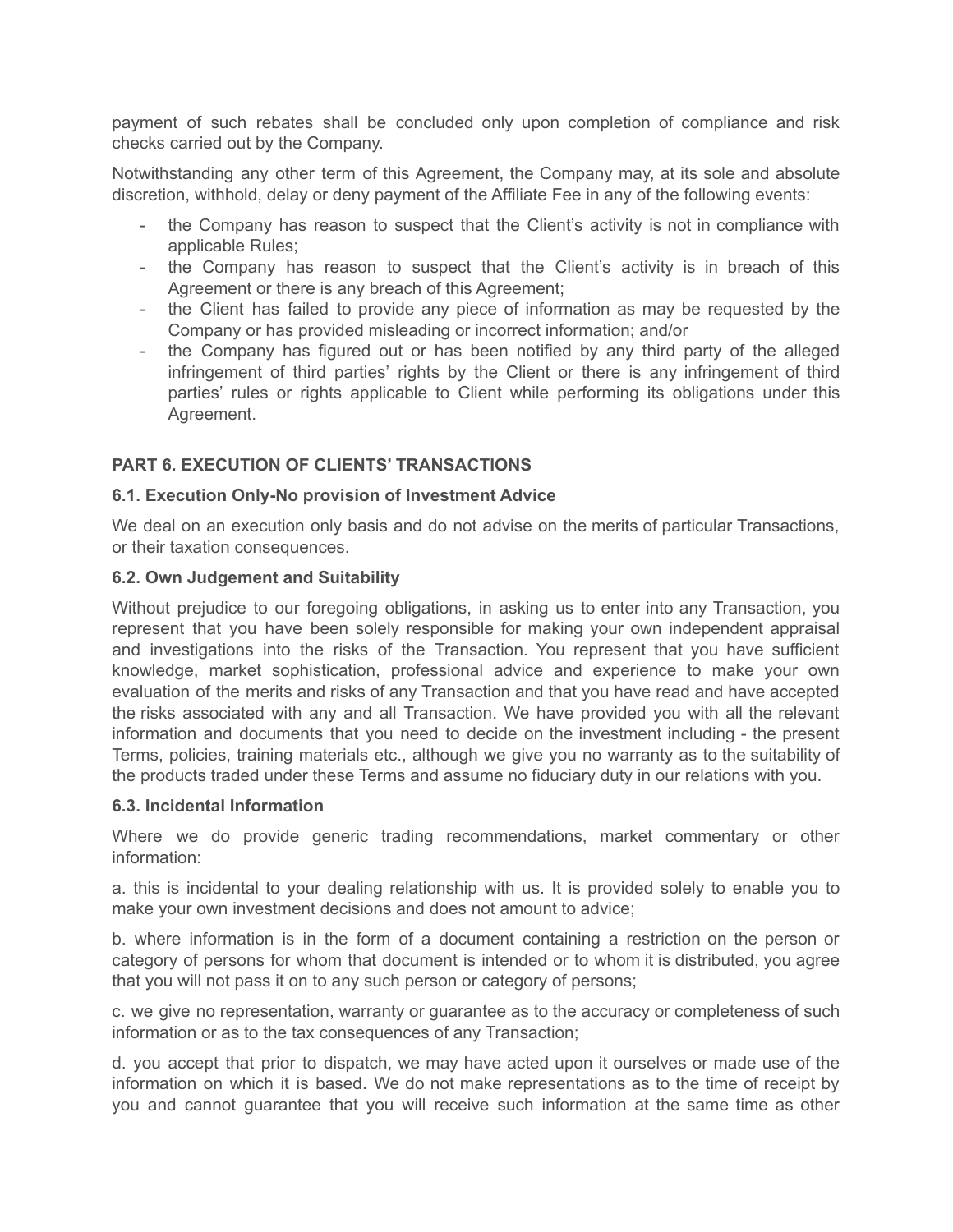Clients. Any published research reports or recommendations may appear in one or more screen information services.

# **6.4. Conflicts of Interest Policy**

6.4.1. Under Applicable Laws and Regulations if any, the Company is required to have arrangements in place to manage conflicts of interest between the Company and its clients and between other clients. The Company will make all reasonable efforts to avoid conflicts of interest when they cannot be avoided. The Company shall ensure that you are treated fairly and at the highest level of integrity and that their interests are protected at all times.

6.4.2. You acknowledge that we provide our Services to a broad range of Clients and have numerous counterparties and circumstances may arise in which we, our Associates, or any relevant person may have a material interest in a Transaction with or for you or where a conflict of interest may arise between your interests and those of other clients or counterparties or of ourselves.

# **PART 7. AML AND CLIENT ACCOUNT OPENING PROCEDURES**

# **7.1. Account Opening**

7.1.1. Before you can place an order with the Company, you must read and accept these Terms, the trading policies as outlined in Part 8 below, and all applicable Schedules (if any). You must also deposit sufficient funds in your Account and your Client registration form and all accompanying documents must be approved and verified by the Company.

7.1.2. The Company has established a Customer's Acceptance Policy in order to perform accurate and complete risk assessment when accepting clients.

## **7.2. Documents**

7.2.1. When accepting a new Client, the Company is required to have satisfactory evidence of a clients' identity, economy profile and financial background, in order to provide an effective service. The Company requires all clients to enter into an agreement with the Company by completing the account opening documentation which is tailored to extracting this information.

7.2.1.1 For Natural Persons:

- Proof of identity: Copies of Passports, and if available, official national identity cards issued by competent authorities of their country of origin are obtained;
- Other documents: if under any regulation applicable we will need to request additional documents for KYC purpose.

7.2.1.2. For Legal Person's Accounts:

A different identification procedure is followed for legal persons interested in opening an account with the Company.

The documentation that needs to be obtained by the respective clients is in accordance with the provisions of relevant AML regulations and laws applicable.

7.2.2. The documents required for the verification of your identity to approve the registration of your Account, may be provided to the Company within 15 (fifteen) calendar days from the date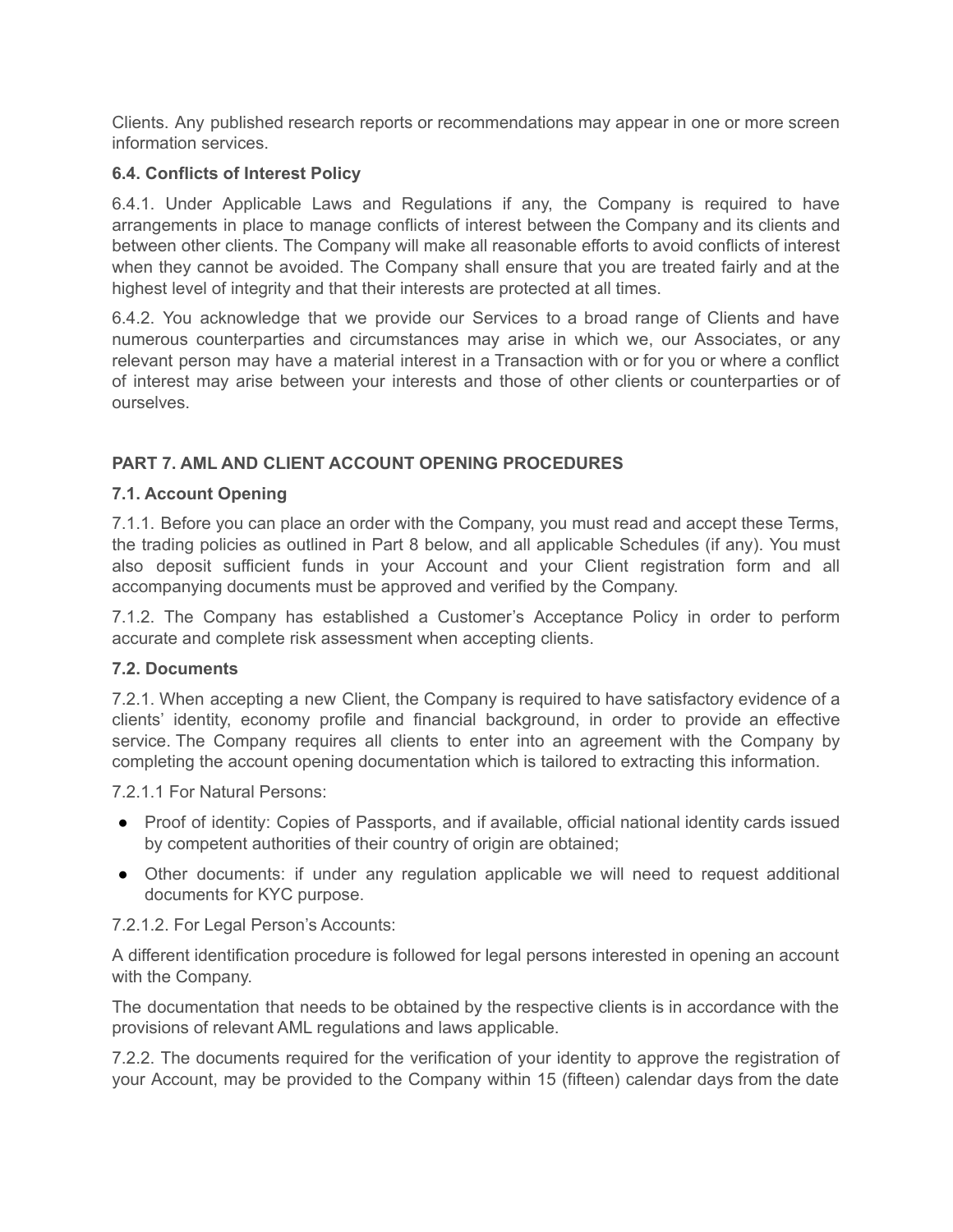of the first deposit made to the relevant Account. During this period the Client will be able to trade.

7.2.3. Upon the provision of all requested documentation, and prior to the expiration of the 15 (fifteen) calendar days mentioned in Clause 7.2.2 above, the Company will assess and verify the provided documentation and, if everything is in line with the Company's procedures, an approval of your registration as a Client will be sent to you by e-mail to the address you have provided during the registration of the Account.

7.2.4. In case the documents requested during your registration are not provided within the 15 (fifteen) days period, the Company shall proceed with the suspension of your Account and any other Electronic Services related to your Account will also be terminated. In case of a suspension, the Company will terminate the business relationship with you on the expiration of the last day of 15 (fifteen) calendar days period and all available funds will be returned to the same bank account from which they were initially transferred to the suspended Account. All open positions on the to-be-suspended Account will be closed automatically on the expiration of the last day of the 15 (fifteen) calendar days period. If the expiration date falls on a non-trading day/hours the positions will be closed at the first upcoming opening of the markets in the CAPITAL.COM Online Trading Platform.

7.2.5. The Company may, at its sole discretion, at any time during the business relationship with you, request additional documents, including but not limited to the identification documents, proof of funds, evidence of your sources of funds, proof of ownership of the payments methods, as well as selfies with requested documents.

## **7.3. Registration Approval**

Upon the approval of your registration, you will be notified by e-mail to the address you have provided during the registration of the Account.

## **7.4. Additional Requirements**

The Company may, in its sole discretion, at any time during the business relationship with the Company, and on reasonable grounds, request that, in addition to online acceptance of these Terms, the Client must complete and submit any signed documents as required by the Company, including but not limited to these Terms and the Risk Disclosure Statement.

# **PART 8. TRADING POLICIES AND PROCEDURES/ORDERS**

## **8.1. Placing Orders**

You may give us instructions in electronic form through the Website or the mobile app. In these Terms "instructions" and "orders" have the same meaning. When placing an Order, if it becomes pending, the funds required for its execution are blocked from the free funds available in the Client's Account (the blocked funds cannot be used for other Orders, until the pending ones are executed or cancelled).

## **8.2. Types of Orders Accepted**

8.2.1. An order is an offer to open or close a transaction if our price moves to, or beyond, a level specified by you. Our approach is to place orders solely as a principal and not as an agent on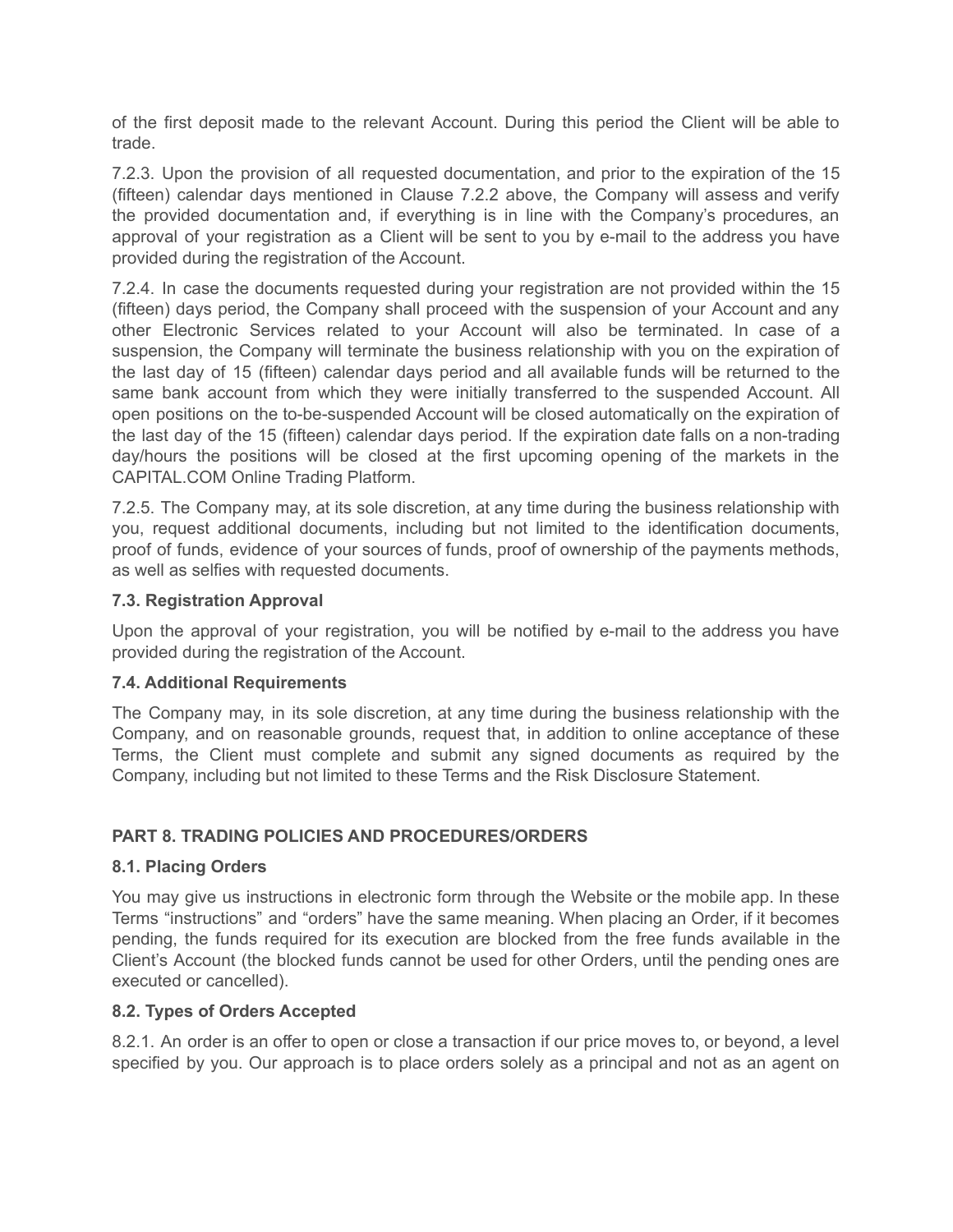your behalf; we are the sole counterparty to your trades and the sole execution venue for your orders. The CAPITAL.COM Online Trading Platform supports the following types of orders:

a. A Market Order is an instruction to buy or sell a CFD in a specified size at the best available market price for that size and it will be executed immediately at the best available market price (the price might change before execution, especially with less liquid financial instruments); Market Orders can be placed only during the trading hours of the underlying asset. Where there is insufficient liquidity available for the specified size your Market Order will be partially filled while the remaining quantity will be cancelled by the system. A Market Order can take Profit/ Stop Loss Orders attached.

b. A Limit Order is an instruction which allows the Client to set a minimum price (for a sell order) or a maximum price (for a buy order). This gives you a control over the price at which the Limit Order is executed, however this Limit Order may never be executed (or filled). A Limit Order can be used to either open or close a position. When there is insufficient liquidity available for the specified price your Limit Order will be partially filled with the remaining quantity actively pending until it is fully filled or cancelled. Once a Limit Order is triggered it will be executed at a level that is the same or better than the level specified by you. Limit Orders can take Profit and Stop Loss orders attached.

c. A Working order is a general term for opening either a Stop or Limit Order. This allows the Client to buy or sell a CFD once it meets the stop price predetermined by the Client (after the CFD hits the Client's stop price, the Stop Order becomes a Market Order and is executed at the best price available).

d. A Stop Market Order is an instruction to execute a trade when a price level (the Stop Market Level) is reached that is equal to or worse than the current best price (a Stop Market Order). When the Stop Market level is reached, the Stop Market Order will trigger and a Market Order will be sent to execute the trade at the best price available at the time the Order is placed for the quantity you wish to buy or sell. Your execution price may be better or worse than the Stop Market Level you set depending on the liquidity available and the size of your Order. Stop Market Orders can be placed and/or cancelled at any time, even when the market is closed. In order to amend a Stop Market Order, you would need to cancel the existing one and place a new Stop Market Order provided the market conditions allow that. Stop Market Orders can be used to open or close a trade and can be Good For Day (GFD) or Good Til Cancelled (GTC). This means that for "GFD" Stop Market Orders any portion of the Stop Market Order which has not been executed during the trading day in which the Order was placed is automatically cancelled at the end of that trading day. It may be the case that your Stop Market Order could be partially executed if there is insufficient liquidity to cover all of your Order at the time your Stop Market Order is triggered. A "GTC" Stop Market Order would remain a working order until you choose to cancel it, if it is cancelled because you are on a margin call, or your Order is filled and becomes a position. Take Profit and Stop Loss Orders attached to Stop Market Orders will be set at a specified level away from the worst execution price received (e.g. 50 points away from the highest Offer price for a Long Market Order). Your Take Profit and Stop Loss Orders will not be set at a level relative to the volume weighted average opening price of your Order.

e. A Take Profit is an order that can be attached to working orders, market orders or open positions, to close a position at a price that is better than the current price. This order type is primarily used to lock in profits from a position. If the market has moved to the opposite direction of a position, it is possible to set up a Take Profit at a price that is better than the current price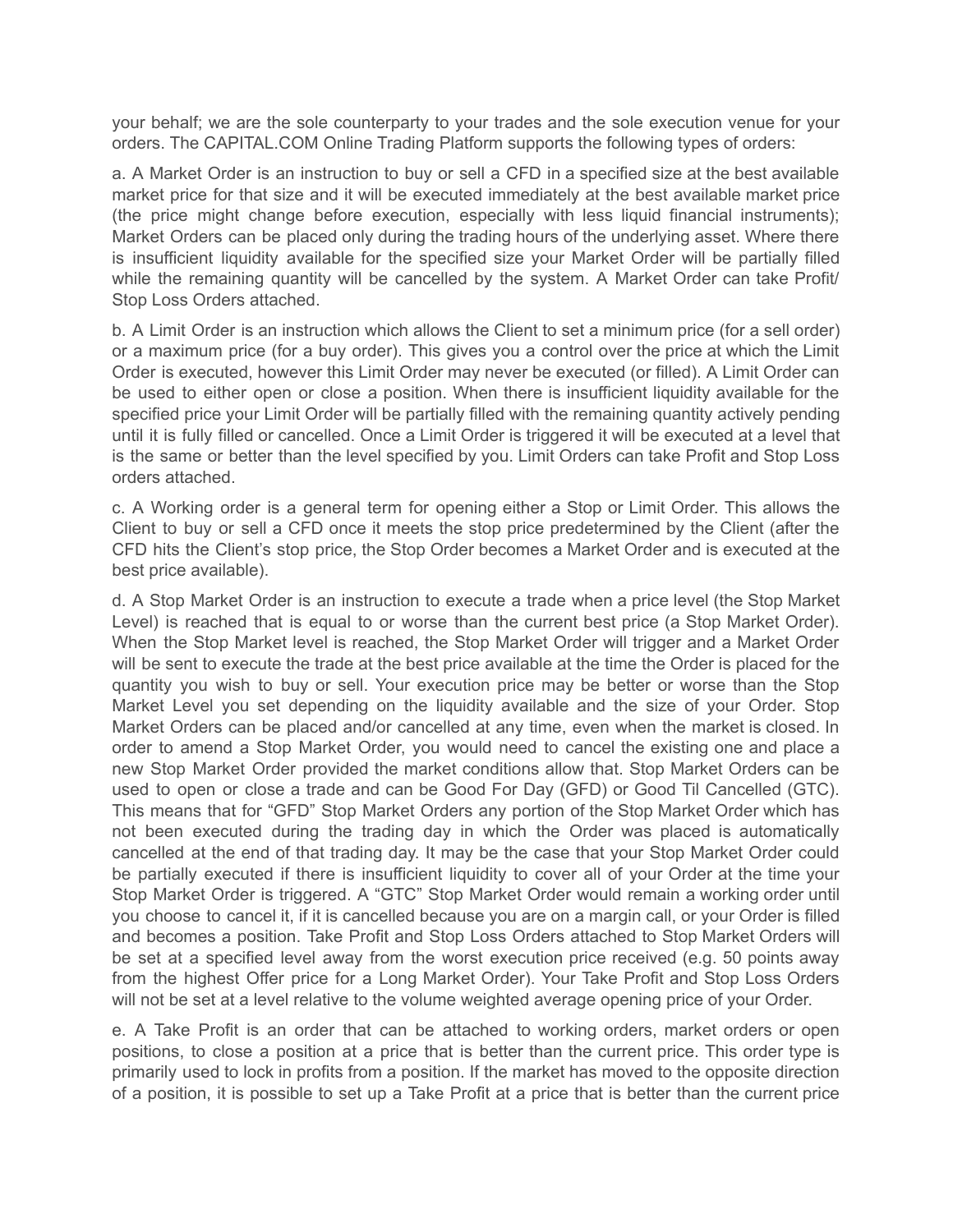but worse than the opening price. Thus, it is possible to limit losses with a Take Profit order. Where a Take Profit Order is attached to a working order it will be a contingent order that would become active once all or part of your opening order has been executed giving rise to a position being opened on your Account. The Take Profit Orders will be filled at the predefined price. If a Take Profit Order is partially executed because there is insufficient liquidity at the price you specified, the remaining part of your order will be active until your price level is reached again and more liquidity is available. A Take Profit Order will remain active until it is executed or removed, or the open position is closed.

f. A Stop Loss is an order that can be attached to working orders, market orders or open positions, to close a position at a price that is worse than the current price. This order type is primarily used to limit the potential losses you can incur from an open position. If the market has moved to the direction of a position, it is possible to set up a Stop Loss at a price that is worse than the current but better than the opening price. Thus, it is possible to lock profits with a Stop Loss order. If the Stop Loss level is reached, the Stop Loss Order is executed as a Market Order at the best price available for the quantity you wish to buy or sell. A Stop Loss Order will remain active until it is executed, or removed, or the open position is closed. If a Stop Loss Order is partially executed because there is insufficient liquidity, the remaining part of your order will be active until your price level is reached again and more liquidity is available.

We do not guarantee that a Stop Loss Order will be filled at the price specified.

g. A Trailing Stop order is a specific type of Stop Loss that automatically follows your positions, provided the market moves in your favour. If the market moves against you, then the stop loss level does not move.

A Trailing Stop order does not set the stop level at a certain price, but rather at a certain distance away from the current market price. It would be placed below the current market price if you are opening a long position on an asset, and above the current market price if you are opening a short position. A Trailing Stop is set at a percentage level or certain amount of points away from the market price – this distance is known as the trailing step – and the stop will move to maintain that distance from the current price.

One of the largest benefits of a trailing stop is the flexibility that it offers you, as you don't have to manually move your stop if your position moves in your favour, and you want to adjust your exposure accordingly. If you leave a basic stop on an open position, which you don't then readjust if your trade is profitable, your position will only automatically close if it retraces back to where you originally placed your stop. Any profits that you could have taken from the position, had you closed it earlier, would be lost. Trailing Stops help prevent this from happening, protecting the profits on a successful trade as well as minimising losses.

When you are setting a Trailing Stop, you have to be careful not to set your trailing step too far away from the market price or too near to it. If you set it too far away, you are at risk of unnecessary losses, but if you set it too close to the market price, you might be closed out before your trade has had the chance to make a profit.

h. A Guaranteed Stop Loss Order is an order that can be attached to working orders, market orders or open positions, to close a position at an exact price determined by you that is worse than the current price. This order type is used to limit the losses you can incur from an open position. If the market has moved to the direction of a position, it is possible to set up a Guaranteed Stop Loss at a price that is worse than the current but better than the opening price.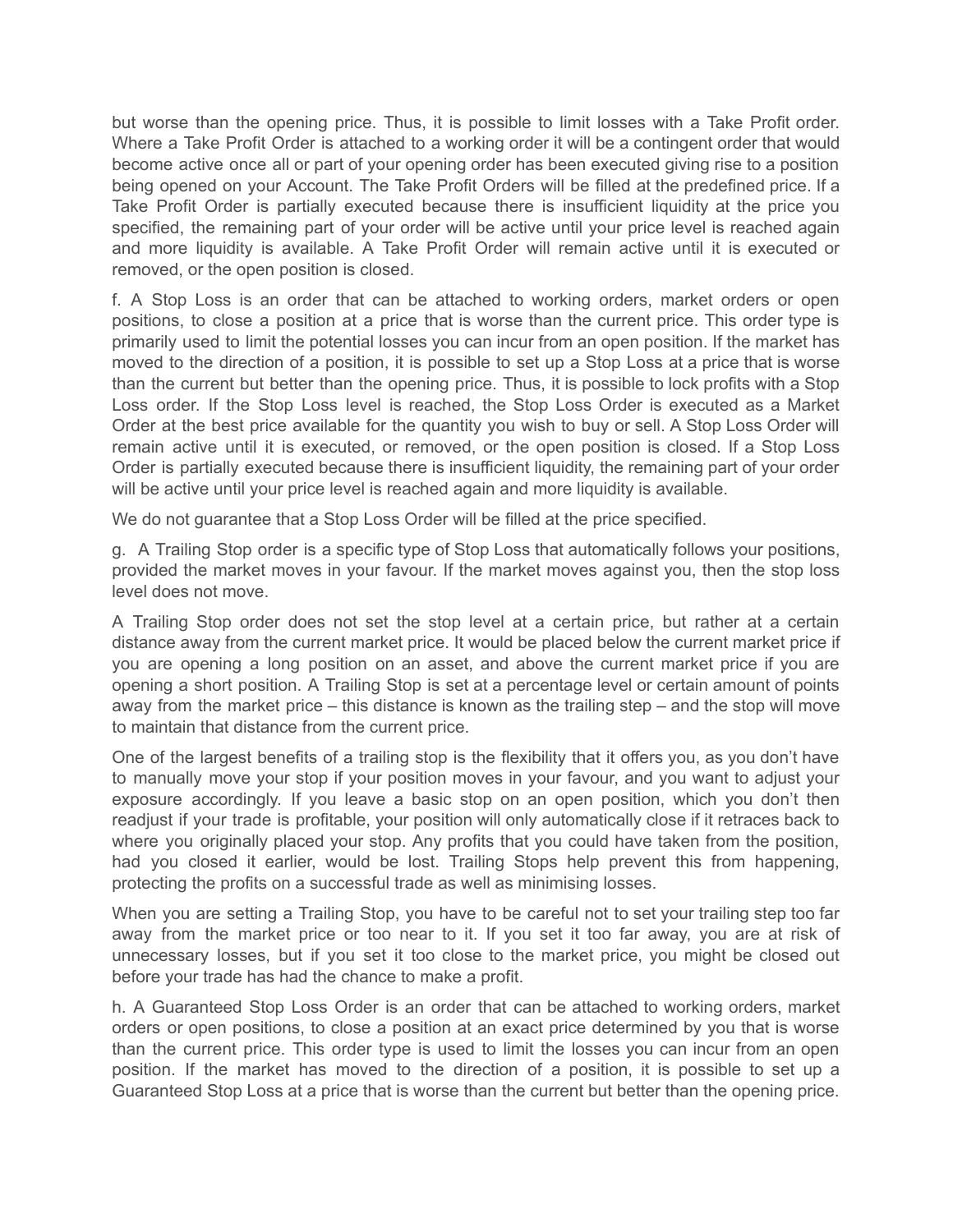Thus, it is possible to lock profits with Guaranteed Stop Loss order. When accepting your Guaranteed Stop Loss Order we guarantee that when our bid or offer quote goes beyond the price specified by you, we will close your position at exactly the price specified. An open position can be closed at your initiative before reaching the Guaranteed Stop Loss Order level. As we guarantee your close out price, there is a fee charged when the Guaranteed Stop Loss Order is triggered and executed (see cl. 5.13 Guaranteed Stop Loss Order Fee (GSL Fee).

8.2.2. Limit Orders and Stop Loss Orders for equity CFDs are executed based on the preceding ex-dividend prices and if not fully executed before the occurrence of the forthcoming Corporate Event, entitling the Client to a dividend for the equity CFD position(s) he/she currently holds, the Client's relevant CFD position(s) will be closed by the Company prior to that Corporate Event at the then prevailing market price. Similarly, the Company will ask the Client to close any affected pending Limit Orders and Stop Loss Orders before the forthcoming Corporate Event or will do so on its own.

8.2.3. Limit Orders and Stop Loss Orders applied to equity CFDs based on cum-dividend prices will be valid for the ex-dividend price (and vice versa) unless specifically cancelled by the client.

8.2.4. We may introduce new types of orders from time to time by posting a relevant alert and updating the current information on our platform.

8.2.5. We may introduce restrictions on a temporary basis regarding a certain type of Order or all Orders.

# **8.3. Terms of Acceptance for Orders**

8.3.1. It is your sole responsibility to clearly indicate the terms of an order when entered, whether it is a Market Order, Limit Order, Take Profit, Stop Loss or any other type of order, including the relevant price and lot size.

8.3.2. You acknowledge and agree that, despite our best efforts, the price at which execution occurs may be materially different to the price specified in your order. This may result from sudden price movements in the underlying assets or other reasons that are beyond our control.

8.3.3. The Company shall have no liability for failure to execute orders.

8.3.4. The Company shall have the right, but not the obligation, to reject any order in whole or in part prior to execution, or to cancel any order, where your Account contains margin that is insufficient to support the entire order or where such order is illegal or otherwise improper.

## **8.4. Execution Policy**

8.4.1. If there are no specific instructions from the Client on how to execute the order, we will consider several execution factors to ensure that we manage the order on terms most favourable to our Client. These execution factors include:

- a. price;
- b. speed;
- c. likelihood of execution and settlement;
- d. costs;
- e. size and nature of the order;
- f. any other considerations relevant to the execution of the order.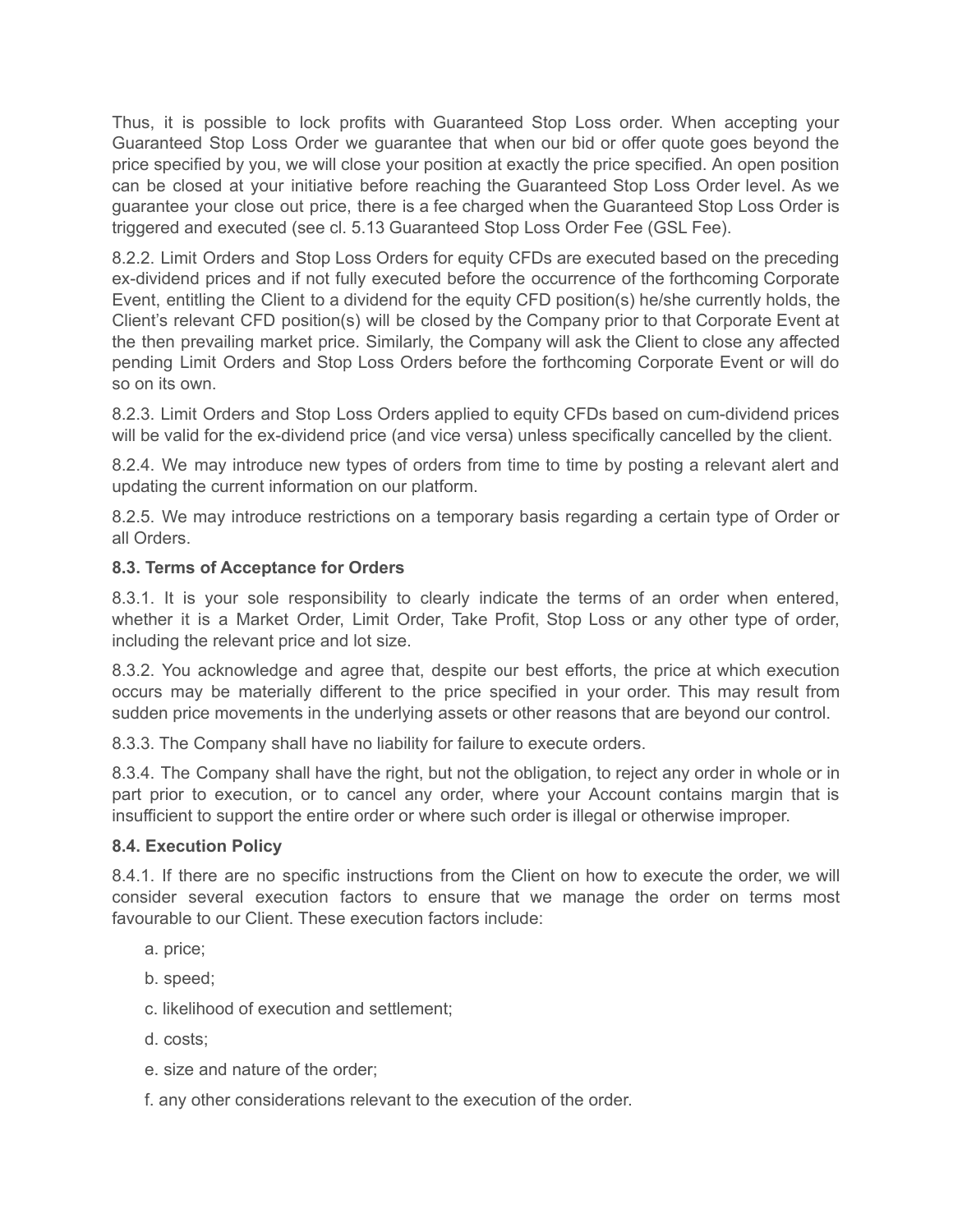8.4.2. It is emphasised that the specific instructions as mentioned above prevent the Company from taking the steps that it has designed and implemented in order to ensure the best possible result for the execution of those Orders in respect to the elements covered by those instructions.

We do not consider the above list exhaustive and the order in which the above factors are presented shall not be taken as an indication of their priority.

8.4.3. The best possible result for our Clients will be determined in terms of the total consideration, represented primarily by the price of the financial instrument and the costs related to the execution. The costs related to the executions include the expenses incurred by the Client which are directly related to the execution of his/her order.

8.4.4. The other execution factors of speed, likelihood of execution, size, nature or any other relevant consideration will, in most cases, be secondary to the price and costs considerations, unless they would deliver the best possible result for the Client in terms of total consideration.

## **8.5. Cancellation/Withdrawal of Instructions**

8.5.1. Non-market orders may be cancelled via the CAPITAL.COM Online Trading Platform but we can only cancel your instructions if you explicitly request so, provided that we have not acted up to the time of your request upon those instructions.

8.5.2. Executed instructions may only be withdrawn or amended by you with our consent.

8.5.3. The Company shall have no liability for any claims, losses, damages, costs or expenses, including legal fees, arising directly or indirectly out of the failure of such order to be cancelled.

## **8.6. Right not to Accept Orders**

We may, at our sole discretion refuse to accept any Order or instruction from the Client or may accept the Client's Order subject to certain conditions or may refuse to proceed with an Order that the Company has accepted (including but not limited to situations where the Company is unable to execute the Client's Order due to restrictions with executing brokers or other third parties, trading venues or due to unusual market conditions). The Company will make all reasonable efforts to facilitate sales and to notify the Client in writing unless the Company is prevented from doing so by law.

## **8.7. Control of Orders Prior to Execution**

8.7.1. We have the right (but not the obligation) to set limits and/or parameters to control your ability to place orders at our absolute discretion. Such limits and/or parameters may be amended, increased, decreased, removed or added by us at our absolute discretion and may include (without limitation):

a. controls over maximum or minimum order amounts and maximum or minimum order sizes;

b. controls over our total exposure to you;

c. controls over prices at which orders may be submitted (to include, without limitation, controls over orders which are at a price which differs greatly from the market price at the time the order is submitted to the order book);

d. controls over the Electronic Services (to include, without limitation, any verification procedures to ensure that any particular order or orders has come from you); and/or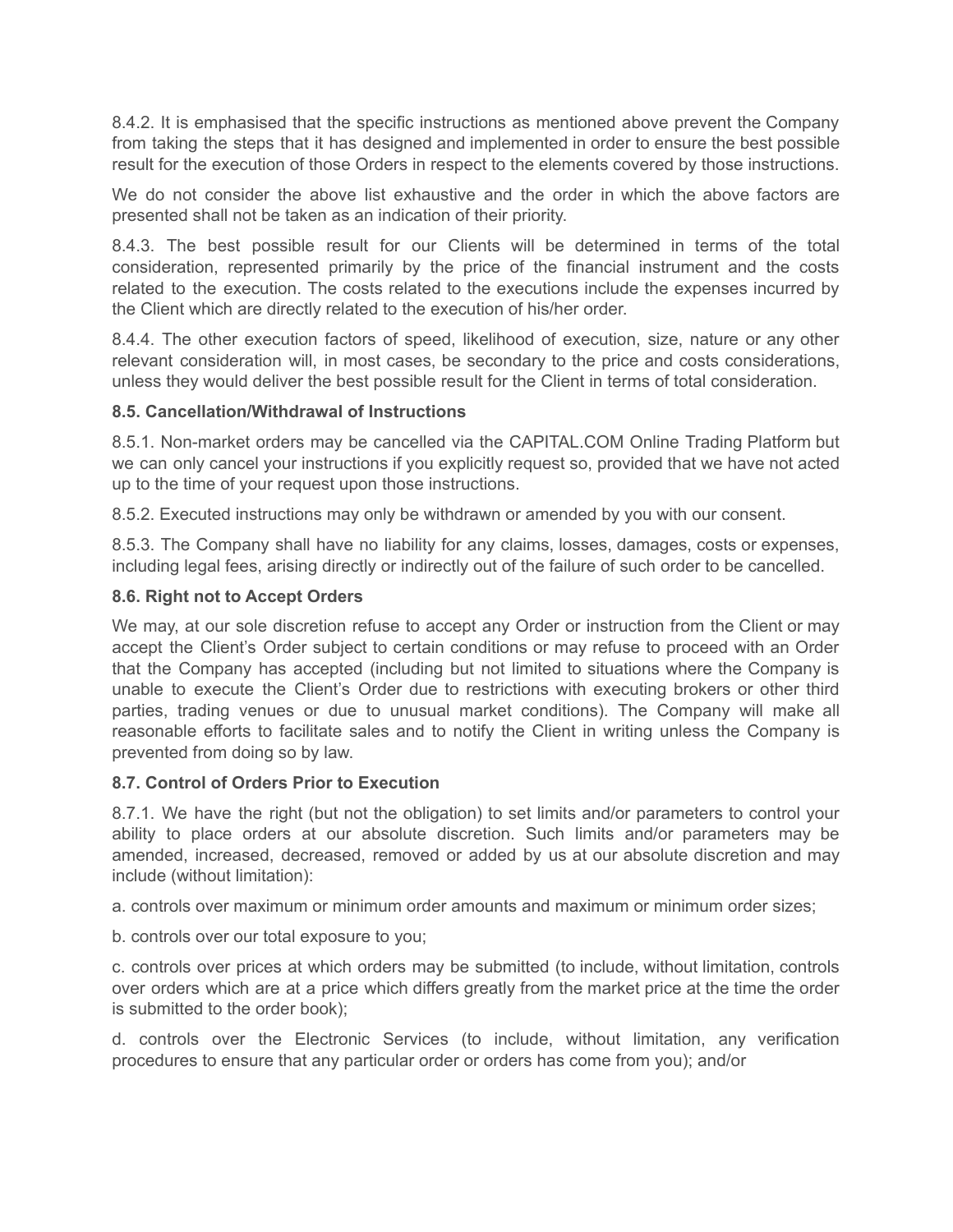e. any other limits, parameters or controls which we may be required to implement in accordance with Applicable Regulations.

f. the Client accepts that some small and micro-cap shares trade on highly illiquid markets, or by way of an auction or other non-standard bidding process, which may cause delays in executing Orders in such financial instruments. Therefore, the Platform will process the Client's Order as soon as is reasonably possible and will not be liable for any loss of the Client in this regard.

#### **8.8. Trade Adjustments**

8.8.1. Clients must be aware that CFD transactions carry a high degree of risk. The amount of initial margin may be relatively small with regard to the value of the instrument so that transactions are 'leveraged' or 'geared'. A relatively small market movement may have a proportionately larger impact on the funds that the Client has deposited or will have to deposit. This may work against as well as for the Client.

8.8.2. The Company exclusively reserves the right to widen its variable spreads, adjust leverage and/or increase the margin requirements without notice under certain market conditions including, but not limited to, when the CAPITAL.COM Trading desk is closed, around fundamental announcements, as a result of changes in credit markets and/or at times of extreme market volatility.

#### **8.9. Execution of Orders**

We shall reasonably endeavour to execute any order promptly, but in accepting your orders we do not represent or warrant that it will be possible to execute such order or that execution will be possible according to your instructions. If we encounter any material difficulty, relevant to the proper carrying out of an order on your behalf, we shall notify you promptly or as soon as we reasonably can.

Despite the above, we have designed appropriate policies and procedures in order to ensure compliance with the obligation to execute orders on terms most favourable to our clients and to achieve the best possible result for them, taking into consideration each client's ability, needs and trading policies, producing a result which provides, in our view, the best balance across a range of sometimes conflicting factors. The Company shall apply best execution rules in cases where you have not provided the Company with specific instructions.

## **8.10. Hedging Mode**

The Company offers its clients "Hedging Mode" trading. What is a hedging mode and how to use it in trading can be found on our website [here.](https://capital.com/what-is-hedging-mode-and-how-to-use-it-in-trading)

## **8.11. Reporting Transactions and Account Statements**

## **8.11.1. Trade Confirmations**

Confirmations for all Transactions that we have executed on your behalf on that trading day will be available on the mobile app and are updated online as each Transaction is executed.

Confirmation of execution and statements of your Account(s), in the absence of manifest error, shall be deemed correct, conclusive and binding upon you, if not objected to within three days by email, if orders were placed through the Company's Online Trading Platform.

In cases where the prevailing market represents prices different from the prices posted online by the Company on the Website and the mobile app, the Company will attempt, on a best efforts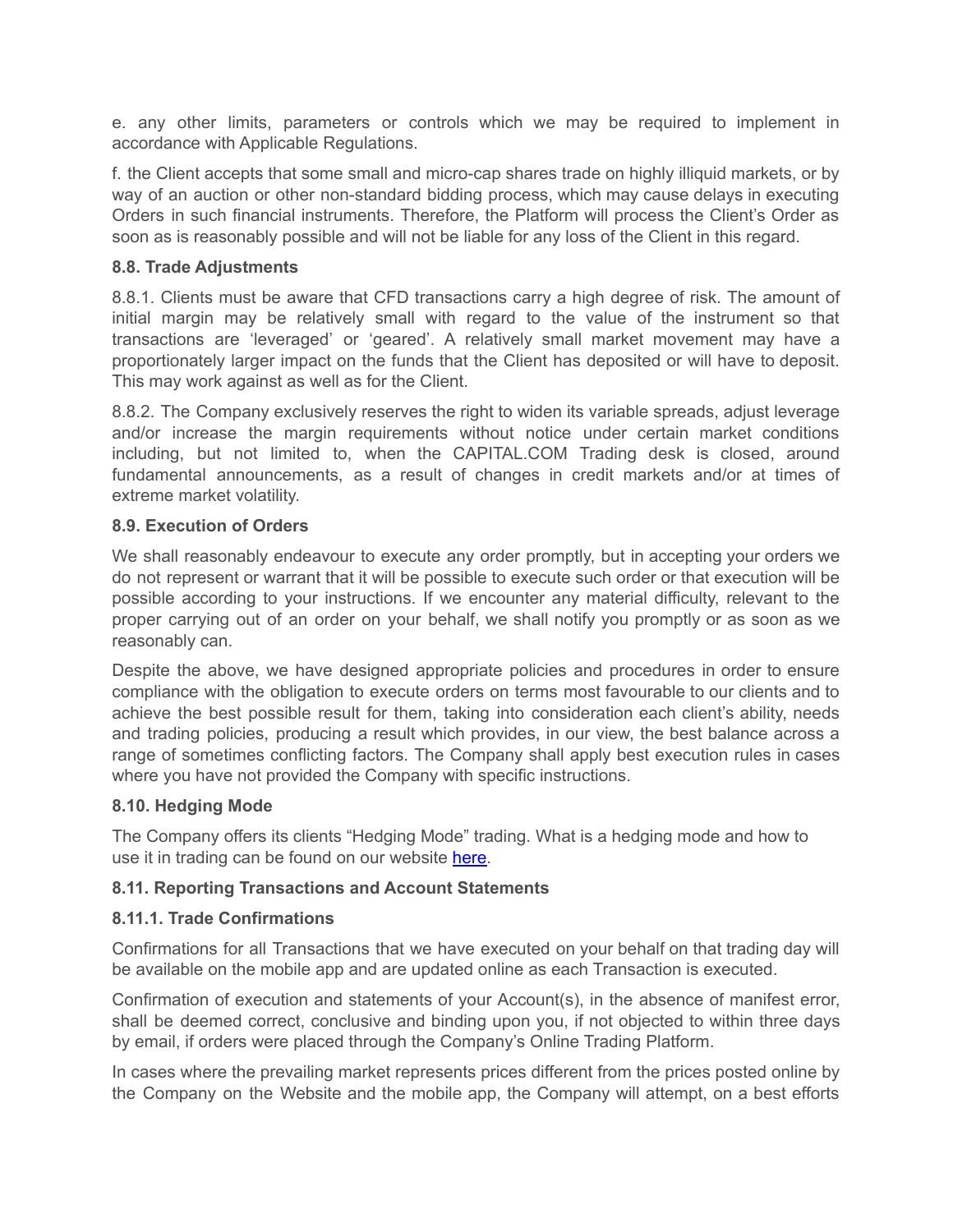basis and in good faith, to execute Market Orders on or close to the prevailing market prices. This may or may not adversely affect Client's realised and unrealized gains and losses.

The Client might request to receive the Account statement monthly or quarterly via email, by providing such a request to the Client Support Department [\(support@capital.com\)](mailto:support@capital.com).

#### **8.12. Improper or Abusive Trading**

8.12.1. The Company's objective is to provide the most efficient trading liquidity available in the form of streaming, tradable prices for most of the financial instruments we offer on the CAPITAL.COM Online Trading Platform. As a result of the highly automated nature of the delivery of these streaming, tradable prices, you acknowledge and accept that price misquotations are likely to occur from time to time.

8.12.2. Should you execute transactions falling within the definition of Market Abuse or execute trading strategies with the objective of exploiting such misquotation(s) or acting in bad faith, the Company shall consider this as improper or abusive behaviour.

8.12.3. Should the Company determine, at its sole discretion and in good faith, that you are taking advantage, benefitting, attempting to take advantage or to benefit of such misquotation(s) or that you are committing any other improper or abusive trading, including but not limited to:

a. fraud/illegal actions that led to the transaction;

b. orders placed based on manipulated prices as a result of system errors or system malfunctions, or transactions executed when the CAPITAL.COM Online Trading Platform indicates an anomalistic price for underlying assets (i.e. the price which does not expressly correspond to the current market price for them)

c. arbitrage trading on prices offered by our platform as a result of systems errors;

d. coordinated transactions in order to take advantage of systems, system errors and delays on systems updates, including but not limited to actions, coordinated between different clients, aimed at making profit (generating income) out of the application of such functions (opportunities) of the CAPITAL.COM Online Trading Platform as the Negative Balance Protection and the "Stop-loss order", as well as any other action(s), including those coordinated between different clients and/or acting in tandem with third party(-ies) aimed at making profit (generating income) from the application of functions (opportunities) of the CAPITAL.COM Online Trading Platform not in accordance with the purposes of such functions (opportunities); and/or carrying out "oppositely directed" ("mirror") Transactions (operations) (i.e. Long position and Short position) within one market or in relation to the same underlying asset, opened with insignificant time difference and/or difference in prices for underlying assets on one on the same device and/or) from one and the same IP-address but with the use of different Accounts (created in the name of different persons and/or entities), including those aimed at making profit (generating income) from the application of functions (opportunities) of the CAPITAL.COM Online Trading Platform;

e. orders placed with the use of inside information (i.e. abusive exploitation of privileged confidential information, the misuse of information or directors trading shares of their own companies);

then the Company will have the right to:

f. adjust the price spreads available to you; and/or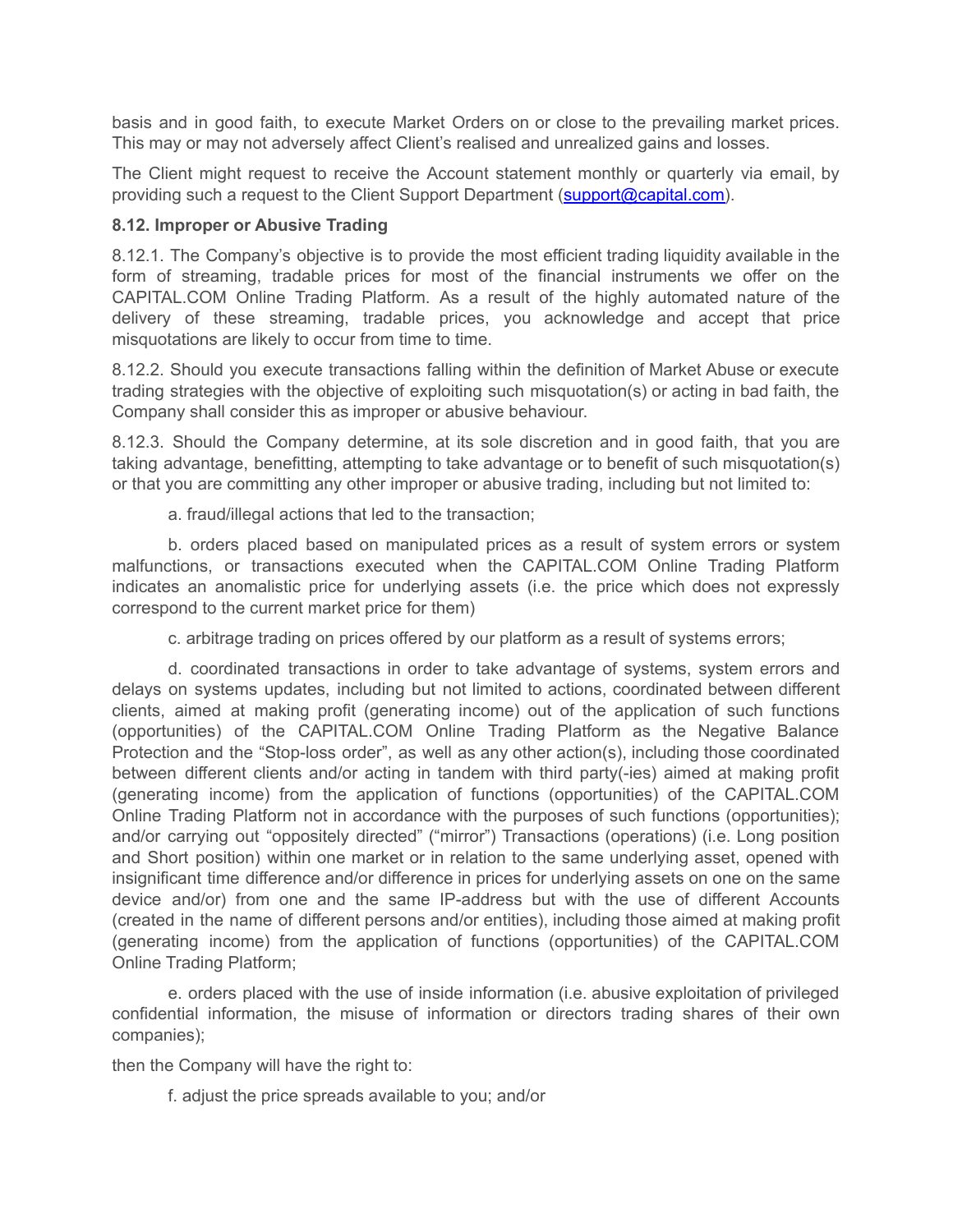ii. restrict your access to streaming, instantly tradable quotes, including providing manual quotation only; and/or

iii. obtain from your Account any historic trading profits that you have gained through such improper or abusive trading as determined by us at any time during our trading relationship; and/or

iv. reject an order or to cancel a trade; and/or

v. immediately terminate our trading relationship, and/or

vi. take any of the enforcement measures, provided in Section 13.3.

## **8.13. Prohibited Trading**

8.13.1. No employee and/or former employee who currently works or used to work on a full time or part time basis for the Company or any of its related entities shall, during the term of the employee's and/or former employee's service to the Company or any of its related entities and after termination of service become a Client of any brand of the Company (either directly or indirectly, alone or with partners, associates, affiliates or any other third party) without the Company's prior written approval.

8.13.2. Should the Company consider that the employee and/or former employee is trading with any brand of the Company without the Company's prior written approval personally and/or via a third party we shall consider all the trading to be abusive and/or improper trading. In such circumstances, the employee and/or former employee's Account(s) and all open positions shall be closed immediately and any funds held within the Account shall be returned.

8.13.3. No business associate or former business associate of the Company or any of its related entities shall, during the period of the agreement between the associate/former business associate and the Company and after termination of such agreement, become a Client of any brand of the Company (either directly or indirectly, alone or with partners, associates, affiliates or any other third party) without the Company's prior written approval.

8.13.4. Should the Company consider that the associate/former business associate is trading with any brand of the Company without the Company's prior written approval personally and/or via a third party we shall consider all the trading to be abusive and/or improper trading. In such circumstances, the relevant associate/former business associate's Account(s) and all open positions shall be closed immediately and any funds held within the Account shall be confiscated.

## **8.14. Disabling and Cancelling Deposits**

8.14.1. We have the right not to accept funds deposited by you and/or to cancel your deposits in the following circumstances:

a. if you fail to provide the Company with any documents it requests from you either for Client identification purposes or for any other reason;

b. if the Company suspects or has concerns that the submitted documents may be false or fake;

c. if the Company suspects you are involved in illegal or fraudulent activity;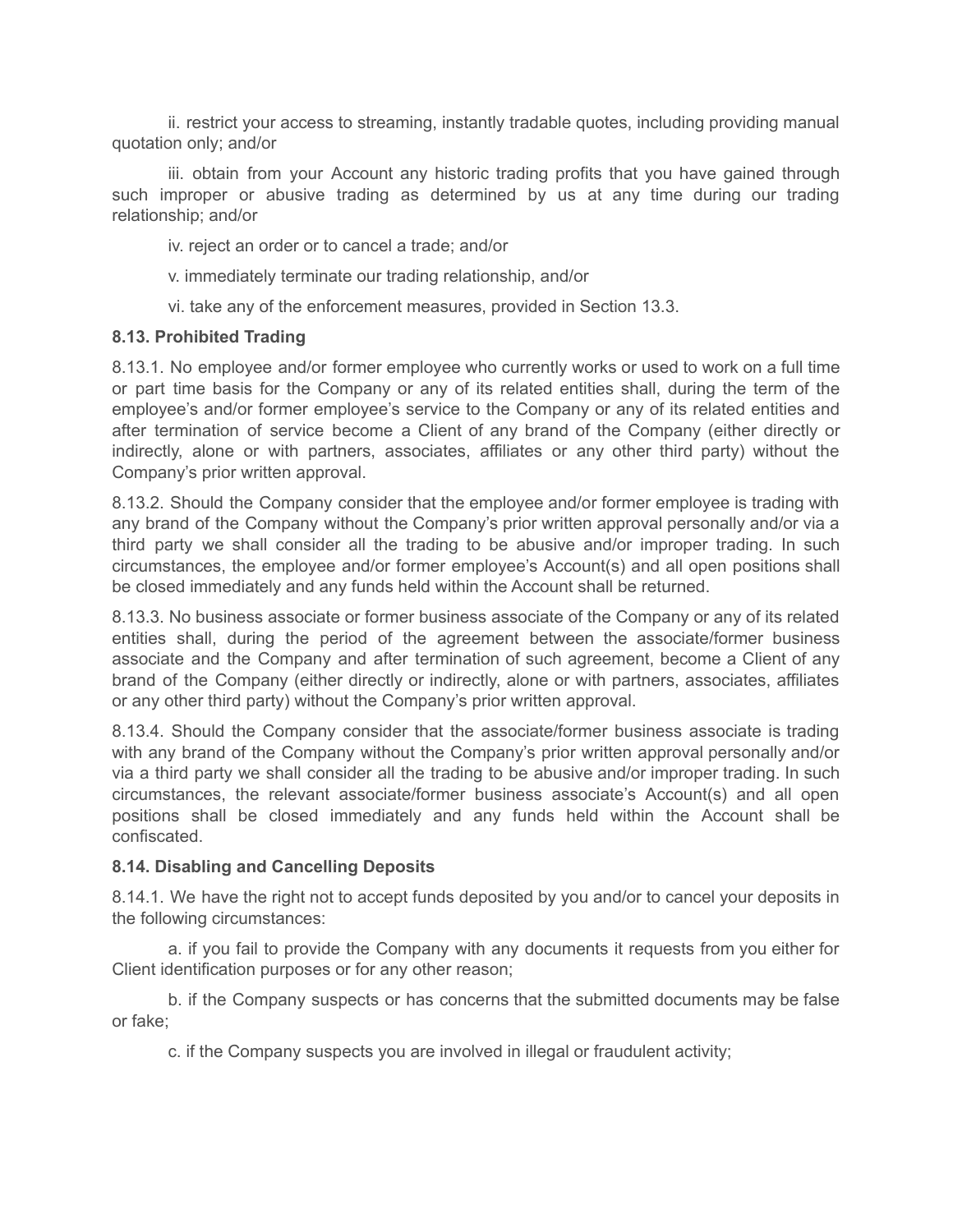d. if the Company is informed that your credit or debit card (or any other payment method used) has been lost or stolen;

e. where the Company considers that there is a chargeback risk; and/or

f. when you deposit ten thousand (10 000) USD or more (or an equivalent of the same in one of our Base Currencies) or if you make over ten (10) separate deposits to your Accounts and the Company is unable to verify your credit or debit card details or is unable to verify any other payment method used.

8.14.2. In case of cancelled deposits, and if it is not a confiscation of your funds by a supervisory authority on the grounds of money laundering suspicion or for any other legal infringement, your funds will be returned only to the bank account that they have been initially received from.

## **8.15. Performance and Settlement of Transactions**

8.15.1. You will promptly deliver any instructions, money or documents deliverable by you under a Transaction in accordance with that Transaction as modified by any instructions given by us.

8.15.2. The Company shall proceed to a settlement of all transactions upon execution of such transactions.

8.15.3. Following execution of the order, we will send you an electronic confirmation in respect of that Transaction as soon as reasonably practicable, and in any event within the time required by the relevant laws and regulations.

8.15.4. In cases of technical or human errors during a Transaction resulting in crediting unsolicited funds to your trading or banking account or other payment method you agree that the erroneous Transaction will be void from the outset and you will be liable to return to us any erroneously transferred funds according to the clause 18.4.3.

8.15.5. At its sole reasonable discretion CAPITAL.COM may temporarily introduce or amend the minimum or maximum size of any Order in any Investment (CFD) and will try to provide the Client with the possibility to close the entire investment, which was affected. Notification of any such restrictions beforehand is mandatory.

#### **8.16. Consent**

You consent to receive all Account information, Trade Confirmations and Account Statements through a durable medium.

If you no longer wish to receive such information through electronic means, you must notify us and revoke this consent in writing. However, if you revoke your consent, your access to our Trading Platform may be restricted or terminated at our sole discretion.

#### **8.17. Position Limits**

We may require you to limit the number of open positions which you may have with us at any time and we may in our sole discretion close out any one or more Transactions in order to ensure that such position limits are maintained

#### **8.18. Withdrawals**

Without prejudice and subject to these Terms and all Applicable Laws and Regulations funds may be withdrawn by you from your Account once your withdrawal request is processed and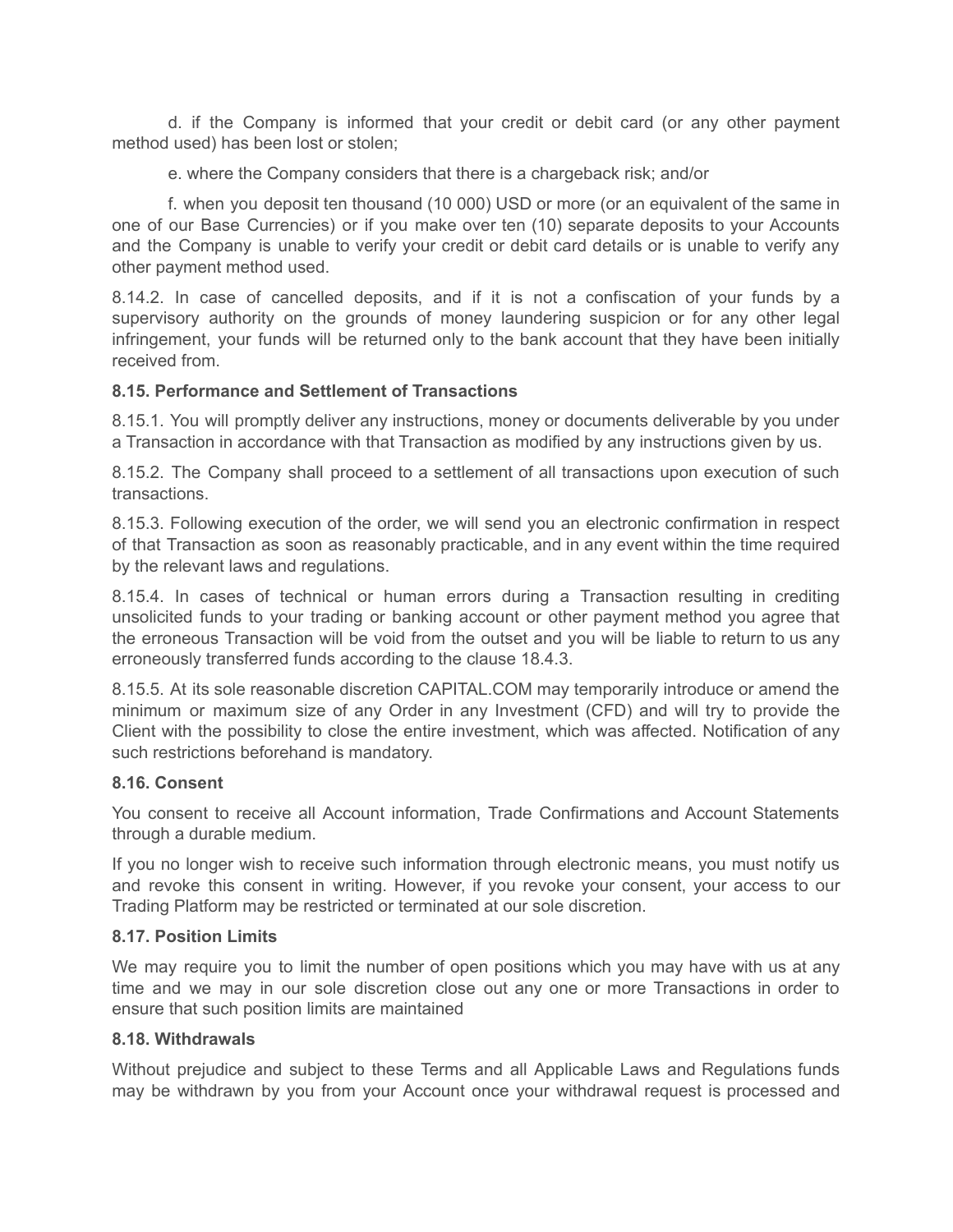approved, provided that such funds are not being utilised for margin purposes or have otherwise become owing to us, there is a remaining positive balance on your Account and the Account is approved following the verification of the Client as per the applicable Anti-Money Laundering Laws and Regulations governing the Company.

Your withdrawal request will be processed by us and sent to the same bank, credit card or other source for execution owned by you. No Account withdrawals to third parties will be processed by the Company.

If you request a withdrawal of funds from your Account and we cannot comply with it without closing some part of your open positions, we will not comply with the request until sufficient positions are closed, and we have established that you have a positive balance on your Account to make the withdrawal.

The Client shall have the right to withdraw money from the Client's Account up to the amount of the free money available to it's account.

Payments to third parties from the Client's Account will not be allowed. Bank deposits from third parties to the Client's Account shall not be accepted either. The Client shall have the right to transfer money to CAPITAL.COM bank accounts only after accepting the Terms and Conditions with CAPITAL.COM and receiving a username and password.

## **8.19. Inactive Account**

8.19.1. The Client acknowledges and confirms that any Account(s) holding funds or not holding any funds, opened by him/her with the Company where the Client has neither open nor closed positions and does not have an active open position for a period of 1 (one) year and more, shall be classified by the Company as an inactive account ("Inactive Account"). The Company reserves the right to close Inactive Accounts at its sole discretion. In this case all the remaining funds held on the Inactive Account will be refunded to the payment method used for depositing.

8.19.2. Any Account that is not an Inactive Account shall be classified by the Company as an active account ("Active Account").

## **8.20. Negative Balance Protection**

CFDs are leveraged products and therefore incur a high level of risk and may result in the loss of all the Client's Invested Capital. For the benefit of the Company's Clients, the Company has implemented a "no negative balance" protection program, on an account basis, whereby the Client cannot lose more than his/her investment. Nonetheless, the Client is expected to actively monitor and manage open positions in the account and to contact the Company about options if the account is close to a Margin Call.

It is possible for adverse market movements to result in the loss of more than your Account balance, so that it becomes negative. In this case, we will bear the negative consequences of such adverse events and any of your losses will be limited to your Account balance.

Any trading strategy based on the use of the Negative Balance Protection mechanism and creating unfair advantages to the Client can be considered as improper or abusive behaviour, which will grant us an absolute right to suspend the trading account, terminate this Agreement or take other enforcement measures in accordance with the provisions of section 13.3. and clause 9.12 of these Terms.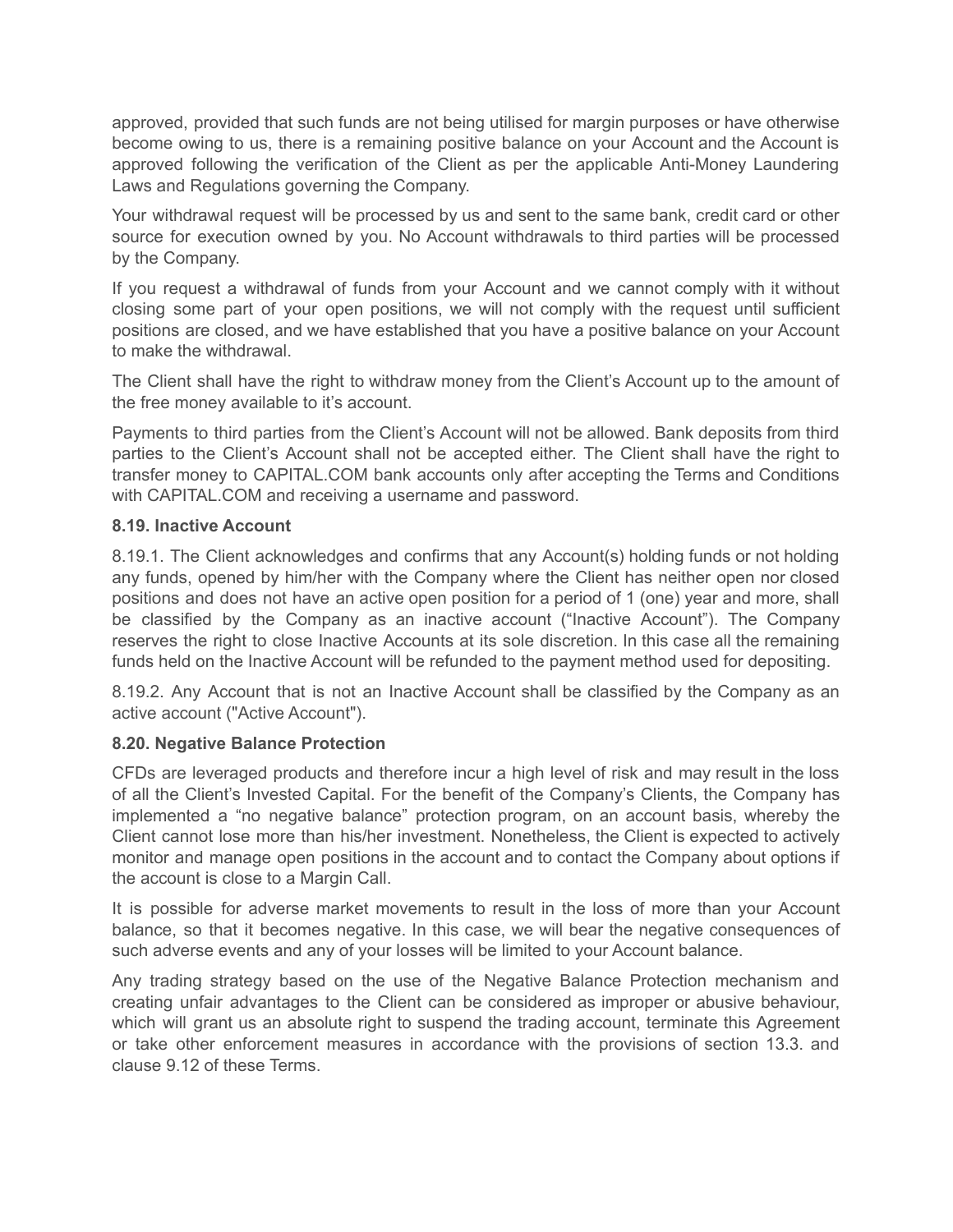#### **8.21. Corporate Events**

8.21.1. The Client has no rights or obligations in respect of the underlying instruments or assets relating to his/her CFD. Specifically, in case of an equity CFD the Client will not receive any voting rights. However, the underlying instrument can be affected by various corporate actions (hereinafter "Corporate Events''). A "Corporate Event" is any action or event, whether temporary or otherwise, in relation to an underlying asset(s) of the CFD, or in relation to the issuer of the underlying asset(s) of the CFD, which would have an effect on the value, legal characteristics or ability to trade the underlying asset(s) or the CFD based on or referencing such underlying asset(s), including but not limited to: distributions or the grant of entitlements to existing holders of rights in the underlying asset(s), dividend payments, the granting of rights to purchase, subscribe or receive any underlying asset(s) (whether for free, on preferential payment terms or otherwise) or cash, placings, rights issues, bonus/scrip issues, capitalization issues and similar issues, mergers or takeovers relating to the issuer of the underlying asset(s), sub-divisions, splits, reductions (including share buy-backs), consolidations, reclassifications, restructurings, cancellation or suspension of listing of the underlying asset(s) or the issuer of the underlying asset(s), and any action or event analogous to any of the foregoing or otherwise that may have a dilution or concentration effect on the value of the underlying asset(s) of the CFD.

8.21.2. In case a Corporate Event will occur while the Client is holding an open CFD position or has a pending order affected by such event, we will endeavour to notify the Client of such Corporate Event, accomplished or yet to occur, as soon as it is reasonably practicable, however the Company reserves the right to act without prior notifications. Corporate Events can be amended, withdrawn or cancelled at any time. These changes are beyond the control of the Company, who is not responsible for any loss of the Client in this regard. According to the type of Corporate Event, the Company will inform the Client of the action(s)/adjustment(s) to be taken, if any, including the possibility of closing the affected position(s), including any pending order(s).

In relation to the above, depending on the type of Corporate event, the Company may be required to make an adjustment to the size and/or value and/or number of the related position(s), including also the possibility of opening the new position(s) or closing of the existing position(s) at the last available price. Such adjustment will account for the diluting or concentrating effect of the Corporate Event in order to preserve the economic equivalent of the rights and obligations of the parties in relation to that position(s). Any action taken by the Company will be effective from the date determined by the Company and shall be binding, however, for the avoidance of doubt, the said actions may be retrospective. Closing of Client's CFD position(s) affected by a Corporate Event will not take place in case of dividend payments related to underlying equities. In this case adjustments will be made to the Client's Account, such adjustment will be calculated by the Company based on the size of the dividend, the size of Client's position, taxation and whether it is a buy or a sell trade. For more details please see paragraph 5.15.

## **8.22. Product termination**

We may require you to close any of your positions which you may have with us and which may be or have been affected by product termination, no price provider or other relevant reasons, or we may close any of such positions at last available prices without prior notification at our sole discretion.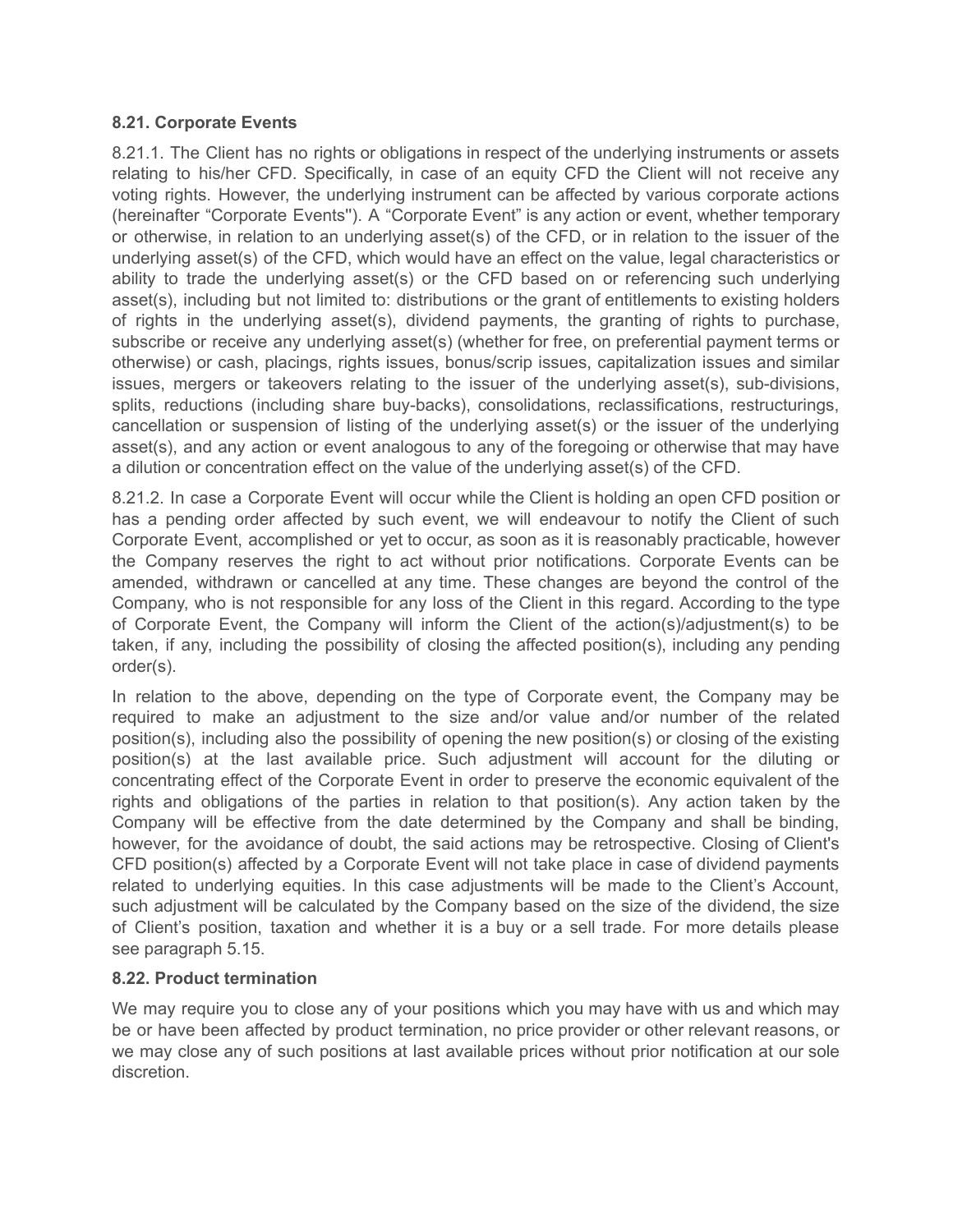# **8.23. Expiring CFDs**

Certain CFDs shall have an expiry date. On the expiry date an open position on the expiring CFD will be closed automatically at the then prevailing or last available market price. Weekend FX CFDs have a settlement price as defined in the relevant KID. Any affected pending order(s) will be cancelled. Nothing precludes the Client from closing the relevant position and cancelling the affected pending orders prior to the expiry date.

The expiry date for the relevant CFD shall be published on the relevant section of the Company's website and on the mobile app.

#### **8.24. Circumstances under which the CFD may mature or be terminated**

- a. The CFD will end with the closing of the Client's position;
- b. The Client's position may be closed by the Client at any time during the trading hours indicated on CAPITAL.COM;
- c. The Client's position may be closed at the initiative of the counterparty when there is excessive usage of the margin or the position's margin falls below required minimum as set by the counterparty to protect the Client from the accumulation of large losses that would be expressed in a negative account balance;
- d. The Client's position may be closed at the initiative of the counterparty in the case that an underlying asset of the CFD is no longer trading;
- e. The Client's position may be closed at the maturity of an underlying asset (for instance with CFDs on Futures and Commodities);
- f. The Client's position may be closed at the initiative of the counterparty in the case that changes to the liquidity of the instrument in the market mean that risk cannot be properly hedged;
- g. The Company may terminate a client's position at its sole discretion;
- h. under any terms and conditions mentioned in these Terms.

## **PART 9. ELECTRONIC TRADING TERMS**

## **9.1. Access and Trading Hours**

9.1.1. Once you have gone through the security procedures associated with an Electronic Service provided by us, you will get access to such Electronic Service, unless agreed otherwise or stated on our Website or mobile app.

9.1.2. All references to the Company's hours of trading on our website are in Coordinated Universal Time (UTC) using a 24-hour format.

9.1.3. Our Electronic Services will normally be available 24/7 with reasonable breaks for technical maintenance as specifically mentioned for each underlying asset on our Website and in the mobile app, every week, excluding public holidays, periods where the markets for the underlying assets of the CFDs do not operate and cases where the markets are closed due to illiquidity in the financial instruments.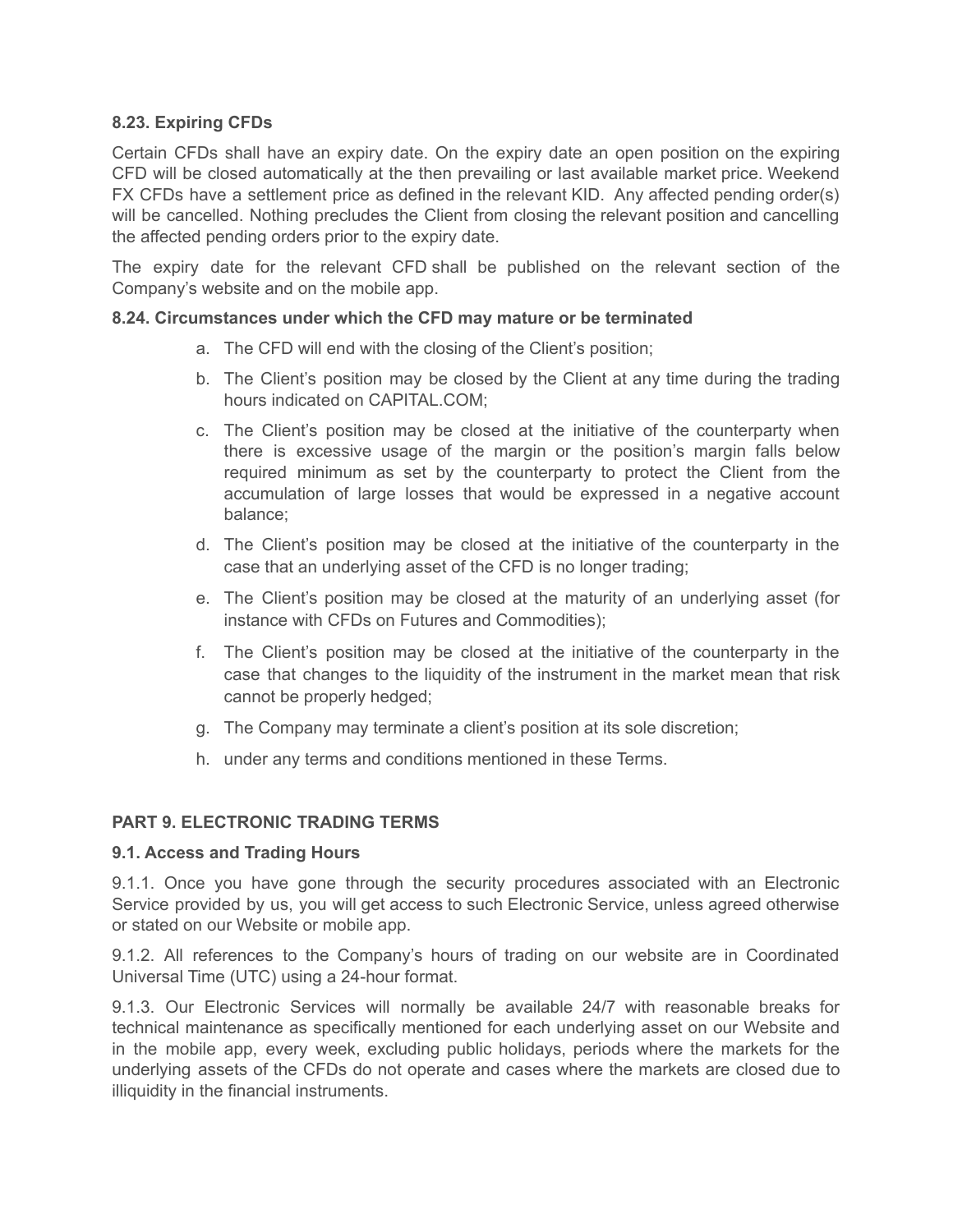9.1.4. You may request a quote to open a Transaction or to close all or any part of a Transaction at any time during our normal hours of trading for the CFD in respect of which you wish to open or close the Transaction.

9.1.5. Outside those hours, we will be under no obligation to, but may, at our absolute discretion, provide a quote and accept and act on your offer to open or close a Transaction.

9.1.6. Please consult our Website or mobile app for more details on operating times for each CFD. We reserve the right to suspend or modify the operating hours on our own discretion and in such event our Website and mobile app will be updated without delay in order to inform you accordingly. In this respect the operating hours, as indicated on the Website and the mobile app, are the applicable ones.

9.1.7. We may change our security procedures at any time and we will inform you of any new procedures that apply to you as soon as possible through our Website or mobile app.

## **9.2. Restrictions on Electronic Services Provided**

There may be restrictions on the number of Transactions that you can enter into on any one day and also in terms of the total value of those Transactions when using an Electronic Service. Please refer to our Website and mobile app for details of the limits imposed upon Transactions carried out through our Electronic Services.

## **9.3. Access Requirements**

You will be responsible for having hardware equipment forming part of the System to enable you to use an Electronic Service.

#### **9.4. Virus Detection**

You will be responsible for the installation and proper use of any virus detection/scanning program that shall reasonably keep your systems virus-free.

## **9.5. Use of Information, Data and Software**

In the event that you receive any data, information or software via an Electronic Service other than that which you are entitled to receive pursuant to these Terms, you will immediately notify us and will not use, in any way whatsoever, such data, information or software.

#### **9.6. Maintaining Standards**

When using an Electronic Service, you must:

a. ensure that the System is maintained in good order and is suitable for use with such Electronic Service;

b. run such tests and provide such information to us as we shall reasonably consider necessary to establish that the System satisfies the requirements notified by us to you from time to time;

c. carry out virus checks on a regular basis;

d. inform us immediately of any unauthorised access to an Electronic Service or any unauthorised Transaction or instruction which you know of or suspect of and, if within your control, cause such unauthorised use to cease; and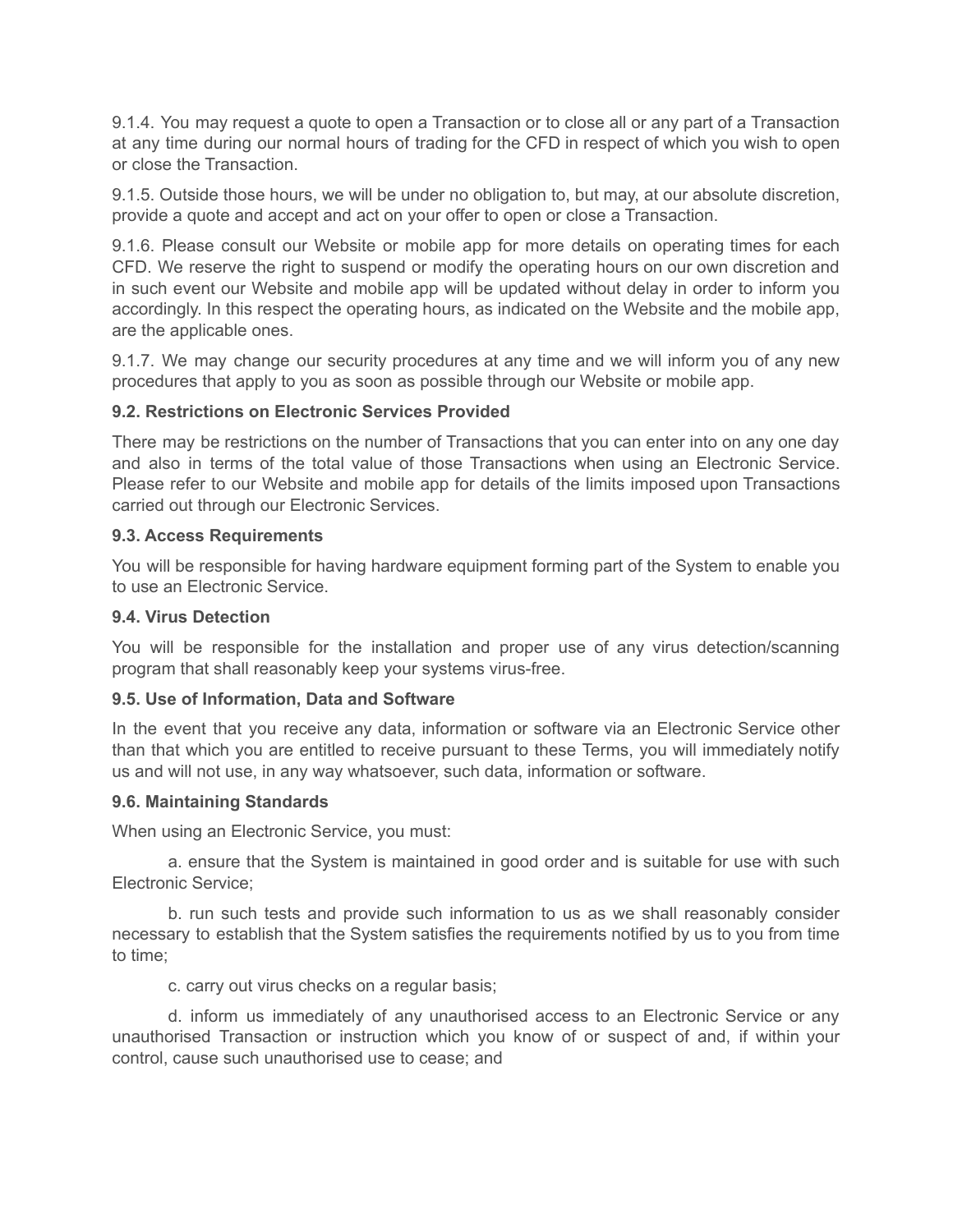e. not at any time leave the terminal from which you have accessed such Electronic Service or let anyone else use the terminal until you have logged off such Electronic Service.

#### **9.7. System Defects**

In the event you become aware of a material defect, malfunction or virus in the System or on the CAPITAL.COM Online Trading Platform, you will immediately notify us of such defect, malfunction or virus and cease all use of such Electronic Service until you have received permission from us to resume use.

#### **9.8. Intellectual Property**

9.8.1. All rights in patents, copyrights, design rights, trade marks and any other intellectual property rights (whether registered or unregistered) relating to the Electronic Services remain vested in us or our licensors.

9.8.2. You will not copy, interfere with, tamper with, alter, amend or modify the software comprising the System of the Electronic Services or any part or parts thereof unless expressly permitted by us in writing, reverse compile or disassemble the software comprising the System of the Electronic Services, nor purport to do any of the same or permit any of the same to be done, except in so far as such acts are expressly permitted by law.

9.8.3. You will not cause or permit any actions to be caused, which might endanger or damage any intellectual property belonging to us and/or do any other act which would be damaging and or defamatory against us.

9.8.4. Any copies of the software comprising the System of the Electronic Services made in accordance with law are subject to these Terms. You shall ensure that all the licensors trademark, copyright and restricted rights notices are reproduced on these copies. You shall maintain an up-to-date written record of the number of copies of the software comprising the System of the Electronic Services made by you. If we so request, you shall as soon as reasonably practicable, provide to us a statement of the number and whereabouts of copies of the software comprising the System of the Electronic Services.

#### **9.9. Liability**

Without prejudice to any other provisions of these Terms, relating to the limitation of liability, the following clauses shall apply to our Electronic Services.

#### 9.9.1. System Errors

9.9.1.1. We shall have no liability to you for damage which you may suffer as a result of transmission errors, technical faults, malfunctions, illegal intervention in network equipment, network overloads, malicious blocking of access by third parties, internet malfunctions, interruptions or other deficiencies on the part of internet or servers service providers.

9.9.1.2. You acknowledge that access to Electronic Services may be limited or unavailable due to such system errors, and that we reserve the right upon notice to suspend access to Electronic Services for this reason.

9.9.2. Delays, inaccuracies or errors caused by third parties

9.9.2.1. Neither we nor any third-party software provider accepts any liability in respect of any delays, inaccuracies, errors or omissions in any data provided to you in connection with an Electronic Service.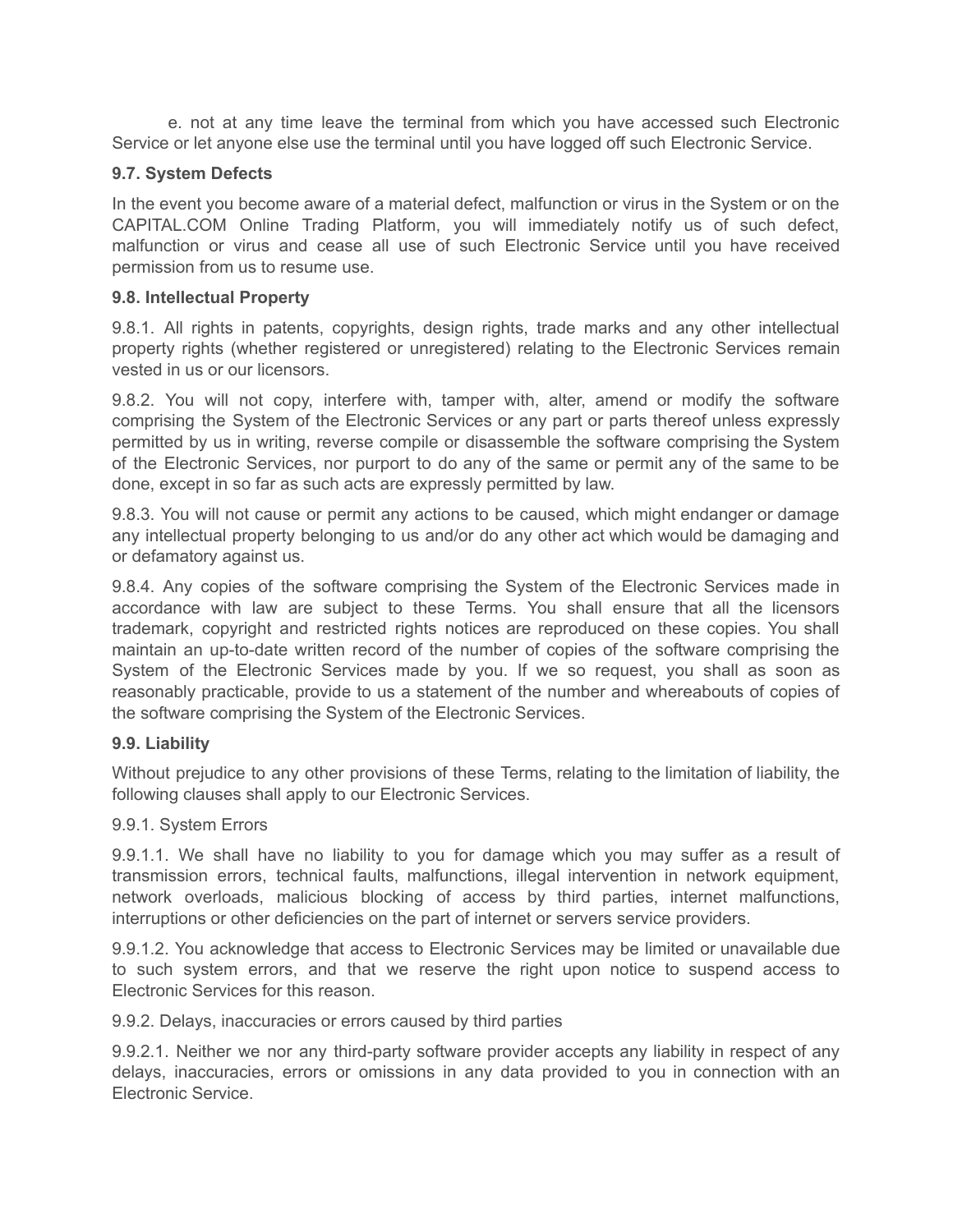9.9.2.2. We do not accept any liability in respect of any delays, inaccuracies or errors in prices quoted to you if these delays, inaccuracies or errors are caused by third party service providers with which we may collaborate.

9.9.2.3. We shall not be obliged to execute any instruction which has been identified that is based on errors caused by delays of the system to update prices provided by the system price feeder or the third-party service providers.

9.9.2.4. We do not accept any liability towards executed trades that have been based and have been the result of delays or errors as described above.

#### 9.9.3. Malicious Software

We shall have no liability to you (whether in contract or in tort, including negligence) in the event that any viruses, worms, software bombs or similar items are introduced into the System via an Electronic Service or any software provided by us to you in order to enable you to use the Electronic Service, provided that we have taken reasonable steps to prevent any such introduction.

#### 9.9.4. Indemnity re Malicious Software within your System

You will ensure that no computer viruses, worms, software bombs or similar items are introduced into our computer system or network and will indemnify us on demand for any loss that we suffer arising as a result of any such introduction.

#### 9.9.5. Unauthorised Use

We shall not be liable for any loss, liability or cost whatsoever arising from any unauthorised use of the Electronic Service. You shall on demand indemnify, protect and hold us harmless from and against all losses, liabilities, judgements, suits, actions, proceedings, claims, damages and costs resulting from or arising out of any act or omission by any person using an Electronic Service by using your designated passwords, whether or not you authorised such use.

#### **9.10. Markets**

We shall not be liable for any act taken by or on the instruction of an exchange or regulatory body.

#### **9.11. Suspension with Notice**

We may suspend an Electronic Service, by giving you 24 hours written notice.

## **9.12. Immediate Suspension or Permanent Withdrawal Without Notice**

9.12.1. We have the right, unilaterally and with immediate effect, to suspend or withdraw permanently your ability to use any Electronic Service, or any part thereof, without notice, where we consider it necessary or advisable to do so, for example due to your non-compliance with the Applicable Regulations, breach of any provisions of this Agreement, on the occurrence of an Event of Default, Event of Force Majeure, the client commit a breach of his/hers obligations under this agreement, the client is engaged in credit card fraud, money laundering, funding terrorrism and/or any relevant criminal conduct, network problems, failure of power supply, for maintenance, or to protect you when there has been a breach of security.

9.12.2. In addition, the use of an Electronic Service may be terminated automatically, upon: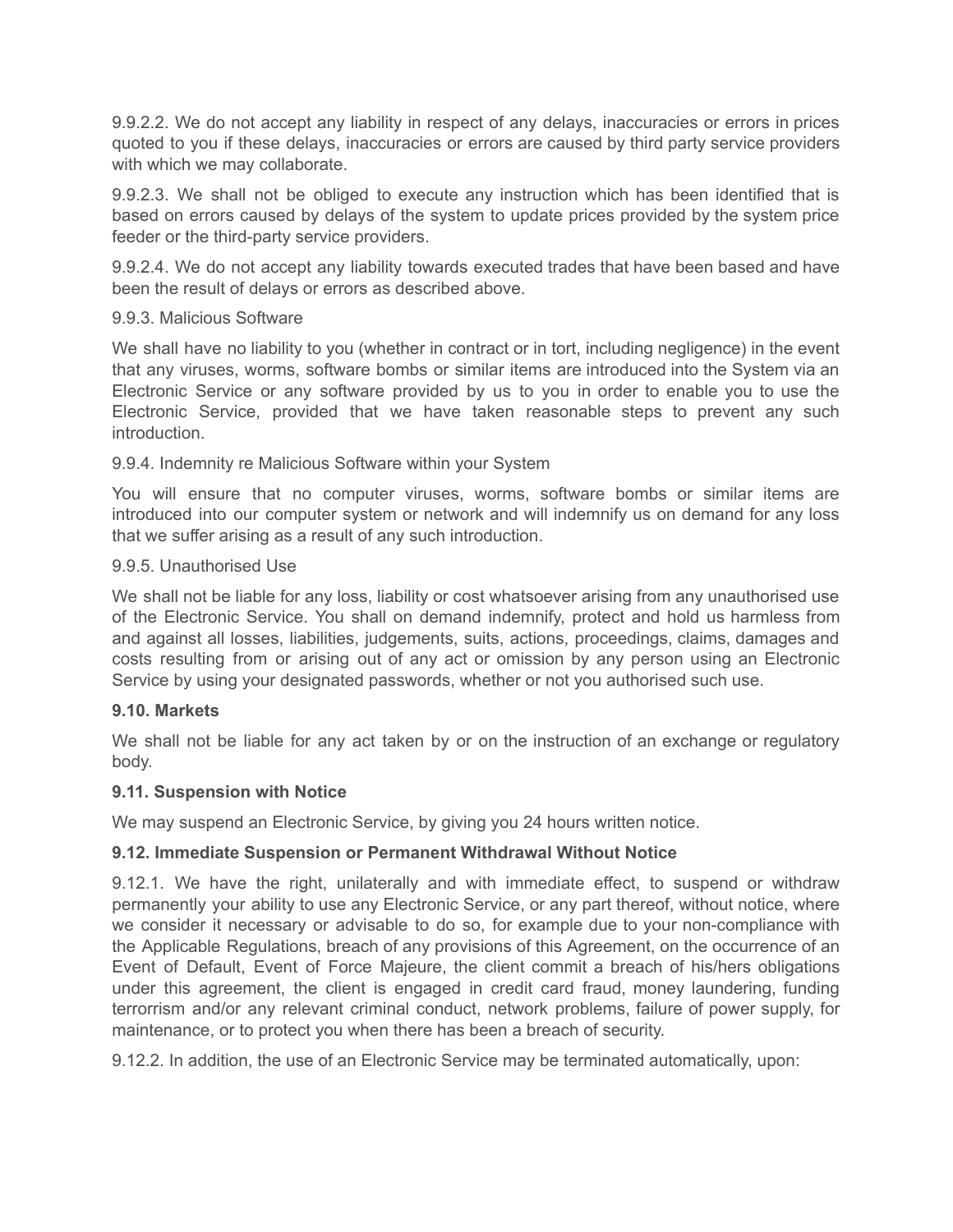a. the termination, renunciation, revocation, withdrawal or suspension of any license granted to us which relates to the Electronic Service; and/or

b. the termination of these Terms.

## **9.13 Effects of Termination**

In the event of a termination of the use of an Electronic Service for any reason, upon request by us, you shall, at our option, return to us or destroy all software and documentation we have provided you in connection with such Electronic Service and any copies thereof.

# **PART 10. CLIENT MONEY**

## **10.1. Client Money**

The Company will adhere to the best rules and practices with regards to keeping clients' money safe and will follow all applicable (if any) regulation and rules in this regard. We treat all funds received from you or held by us on your behalf in accordance with the requirements (if any) of the client money rules.

The Company will exercise all due skill, care and diligence in selection, appointment and periodic review of the credit institution(s) where Clients' funds are placed. The Company's due diligence measures have been designed in such a manner so as to ensure that expertise and market reputation of such institutions are taken into consideration.

If applicable the Company may hold Clients' funds in omnibus accounts with third party financial and credit institutions. An omnibus account means that your funds will be kept in a pooled account with money belonging to other clients. Hence, the Client is warned that there is a link of loss emanating from the use of omnibus accounts in financial or credit institutions. In general, in case of default or insolvency of the Company, no single client will have a claim against a specific sum in a specific account. Omnibus accounts may also hold other types of risks including legal, haircut risk, liquidation risk, third party and others. By accepting the Terms and by establishing a business relationship with us, you expressly provide your consent for maintaining your funds in an omnibus account.

The Company may transfer Clients funds to other companies of Capital.com Group according to the Clients consent and acceptance of the terms and conditions. By accepting the terms and conditions the client acknowledges and agrees with the fact that the Company is subject to specific regulation and supervision regarding the safekeeping of financial instruments and funds held for clients and that the other companies are subject to local specific regulation and supervision.

## **10.2. Interest**

You, the Client, acknowledge and confirm that no interest will be received on the balance of your Account.

## **10.3. Due Care, Skill and Diligence**

10.3.1. With regards to the deposit of Clients' Money, in the event we do not deposit Client Money with a central bank, we exercise all due care, skill and diligence in the selection, appointment and periodic review of the credit institutions and banks where the funds are placed and the arrangement for the holding of those funds.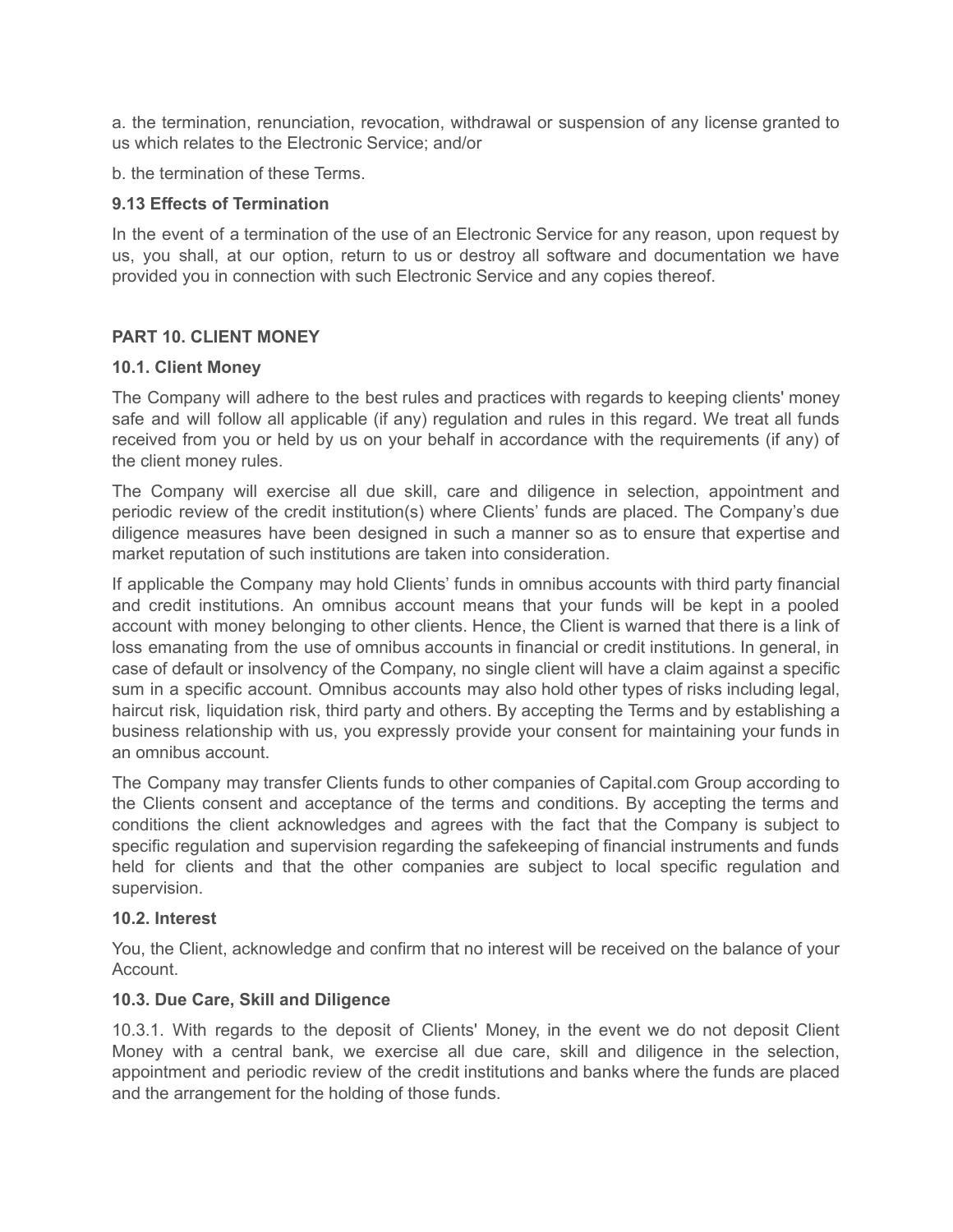10.3.2. It shall be noted that we take into account the expertise and reputation of the third party as well as the legal requirements or market practices related to the holding of those financial instruments that could adversely affect our Clients' rights.

# **10.4. Diversification of Risks**

We shall ensure, where deemed necessary, the diversification of the Clients' financial instruments and funds, for example the maintenance of accounts with several third parties.

# **10.5. Omnibus Account Risk**

10.5.1. The Company may hold client funds in omnibus accounts within third party financial and credit institutions. In this respect, the Client is warned that there is a risk of loss emanating from the use of omnibus accounts in financial or credit institutions. In such cases it may not be possible to distinguish if the particular Client funds are held by a certain financial or credit institution. Omnibus accounts may also hold other types of risks including legal, liquidation risk, haircut risk, third party risk, etc.

10.5.2. In the event of insolvency or any other analogous proceedings in relation to a financial or credit institution where client funds are held, the Company (on behalf of the Client) and/or the Client may only have an unsecured claim against the financial or credit institution, and the Client will be exposed to the risk that the money received by the Company from the financial or credit institution, is insufficient to satisfy the claims of the Client with claims in respect of the Account. The Company does not accept any liability or responsibility for any resulting losses so in the unlikely event of default the proportionate loss shall affect all of the Company's Clients' monies held in omnibus accounts with the financial or credit institution. To mitigate this risk the client funds are being held in few reputable financial or credit institutions and constant exposure monitoring is taking place.

## **10.6. Unclaimed Client Money**

You agree that we may cease to treat your money as Client Money if there has been no movement on your balance for six (6) consecutive years. We shall write to you at your last known address informing you of our intention of no longer treating your balance as Client Money and giving you twenty-eight (28) Business Days to make a claim.

## **10.7. Liability and Indemnity**

10.7.1. You agree that we shall not be liable for any default of any counterparty, bank, or other third party in which we hold client funds.

10.7.2. The Company will not be liable for loss suffered by you in connection to your funds held by us, unless such loss directly arises from our gross negligence, willful default or fraud.

# **PART 11. MARGINING ARRANGEMENT**

# **11.1. Contingent Liability**

11.1.1. When we effect a Transaction, you should note that, depending upon the nature of the Transaction, you may be liable to make further payments when the Transaction fails to be completed or upon the earlier settlement or closing out of your position.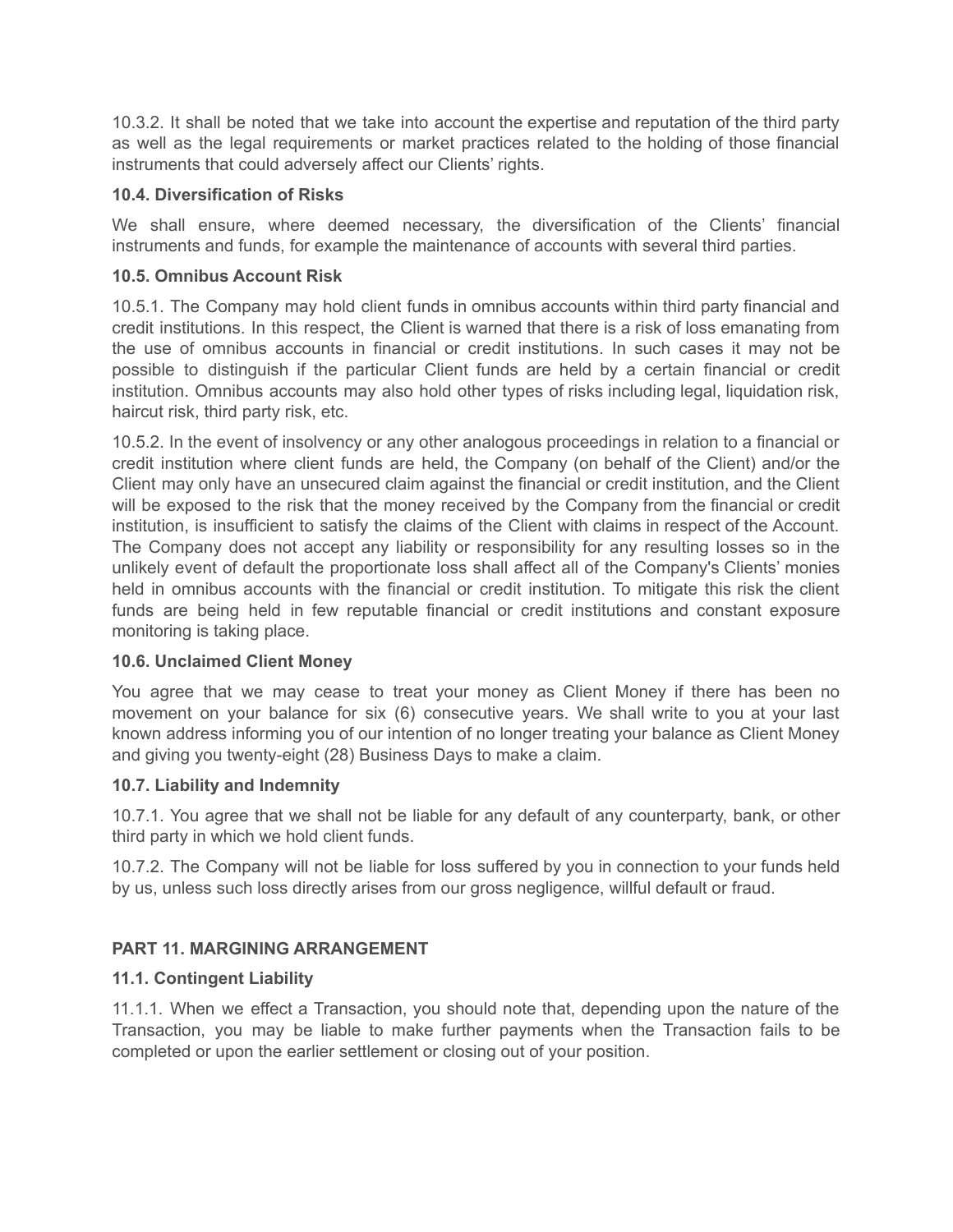11.1.2. The Client shall provide and maintain Margin in accordance with the terms of this Agreement to secure Client's obligations to the Company. The Company must maintain at all times the minimum margin requirements for the Open Positions in Client's Account.

11.1.3. You may be required to make further variable payments by way of margin against the purchase price of the CFD, instead of paying (or receiving) the whole purchase (or sale) price immediately.

11.1.4. The movement in the market price of the CFD will affect the amount of margin payment you will be required to make.

11.1.5. We will constantly monitor your margin requirements and we will inform you as soon as it is reasonably practicable of the amount of any margin payment required under this Part.

# **11.2. Margin Call**

You agree to pay us on demand such sums by way of margin as are required from time to time as we may in our discretion reasonably require for the purpose of protecting ourselves against loss or risk of loss on present, future or contemplated Transactions under these Terms.

# **11.3. Failure to Meet Margin Call**

In the event that you fail to meet a margin call, we may immediately close out any of the relevant positions, as well as any pending orders that may negatively affect your margin balance once executed. For more details please refer to the Leverage and Margin Policy on our website, being an integral part of these Terms and Conditions.

# **11.4. Form of Margin**

Margin must be paid in cash in a Base Currency of your Account. A cash Margin paid to us is held as Client Money in accordance with the requirements of the Client Money Rules. Margin deposits shall be made by wire transfer, credit card or by such other means as the Company may direct.

## **11.5. Set-off on Default**

If there is an Event of Default or these Terms are terminated, we shall set-off the balance of the cash margin owed by us to you against your obligations (as reasonably valued by us). The net amount, if any, payable between us following such set-off, shall take into account the Liquidation Amount payable under Part 15 ("Netting").

## **11.6. Further Assurance**

You agree to execute such further documents and to take such further steps as we may reasonably require to perfect our security interest over and obtain legal title to the Secured Obligations.

## **11.7. Negative Pledge**

You undertake neither to create nor to have outstanding any security interest whatsoever over, nor to agree to assign or transfer, any of the cash margin transferred to us.

# **11.8. General Lien**

In addition, and without prejudice to any rights to which we may be entitled under these Terms or any Applicable Laws and Regulations, we shall have a general lien on all cash held by us or our Associates or our nominees on your behalf until the satisfaction of the Secured Obligation.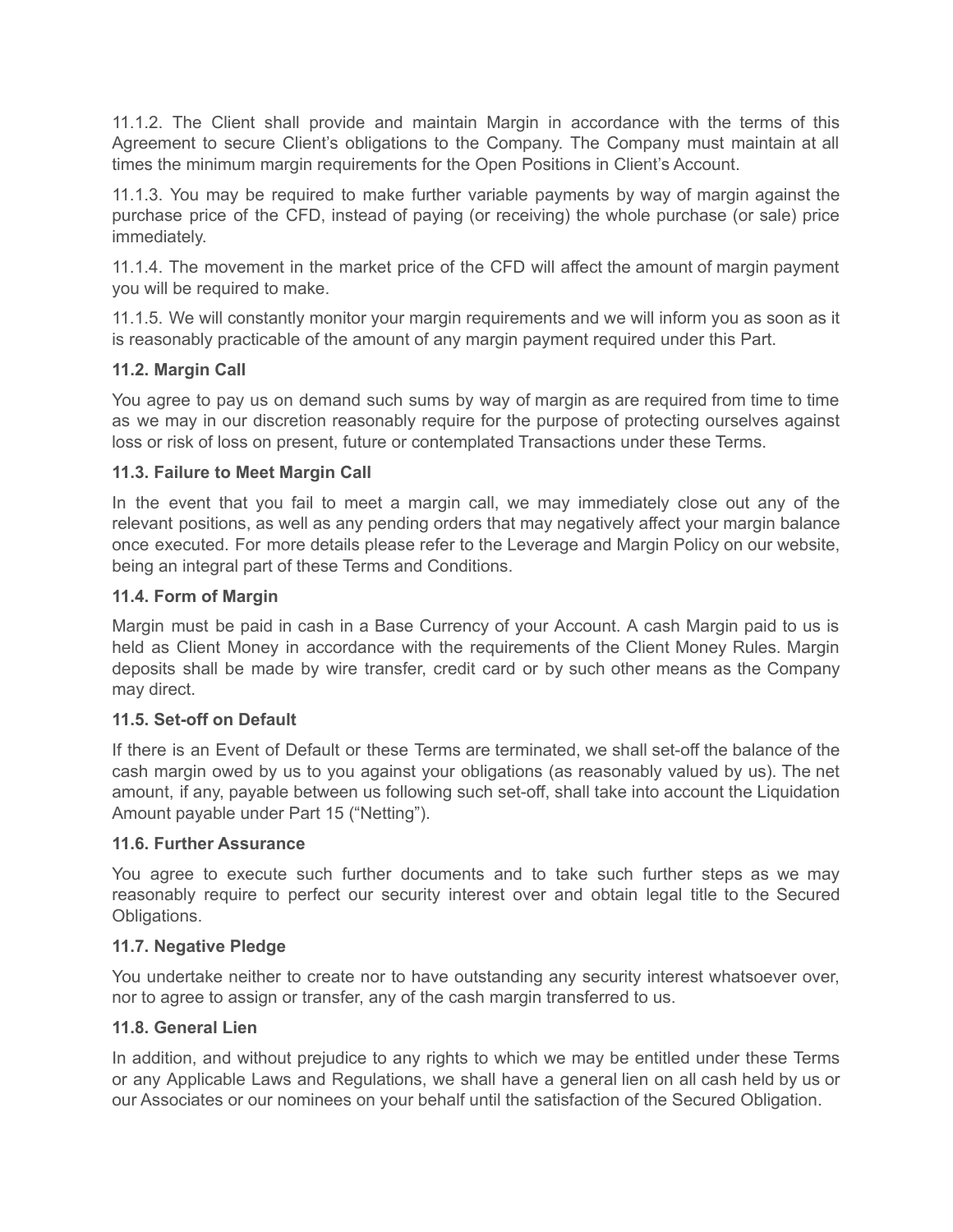## **PART 12. LEVERAGE ARRANGEMENTS**

Trading on CFDs is a form of Leveraged Trading and is highly speculative, complex and involves a significant risk of loss and is not suitable for all investors. CFDs are among the riskiest types of investments and can result in large losses.

Clients must be aware that CFD transactions carry a high degree of risk. The amount of initial margin may be relatively small with regard to the value of the instrument so that transactions are 'leveraged' or 'geared'. A relatively small market movement may have a proportionately larger impact on the funds that the Client has deposited or will have to deposit. This may work against as well as for the Client.

The Company exclusively reserves the right to widen its variable spreads, adjust leverage and/or increase the margin requirements without notice under certain market conditions including, but not limited to, when the CAPITAL.COM Trading desk is closed, around fundamental announcements, as a result of changes in credit markets and/or at times of extreme market volatility.

#### **PART 13. REPRESENTATIONS, WARRANTIES AND COVENANTS**

#### **13.1. Representations & Warranties**

13.1.1. You represent and warrant to us on the date these Terms come into effect and as of the date of each Transaction that:

a. you are at least eighteen (18) years old and of legal age in your respective jurisdiction to form a binding contract, such as these Terms, as well as open a Transaction and perform your obligations thereunder;

b. any information which you provide or have provided to us in respect of your financial position, domicile, location or other matters in your application form and at any time thereafter is true and accurate in all respects;

c. you have obtained all governmental or other authorisations and consents required in connection with these Terms and in connection with opening or closing Transactions and such authorisations and consents are in full force and effect and all of their conditions have been and will be complied with;

d. the execution, delivery and performance of these Terms and each Transaction will not violate any law, ordinance, or any other rule applicable to you in the jurisdiction in which you are domiciled or located in or are a resident of, or any agreement by which you are bound or by which any of your assets are affected;

e. you will not send funds to your Account(s) from, or request that funds be sent from your Account(s) to a third party;

f. if you are an employee or a contractor of a financial services firm or any other firm that has controls over the financial transactions in which its employees and contractors deal, you will give us proper notice of this and of any restrictions that apply to your dealing;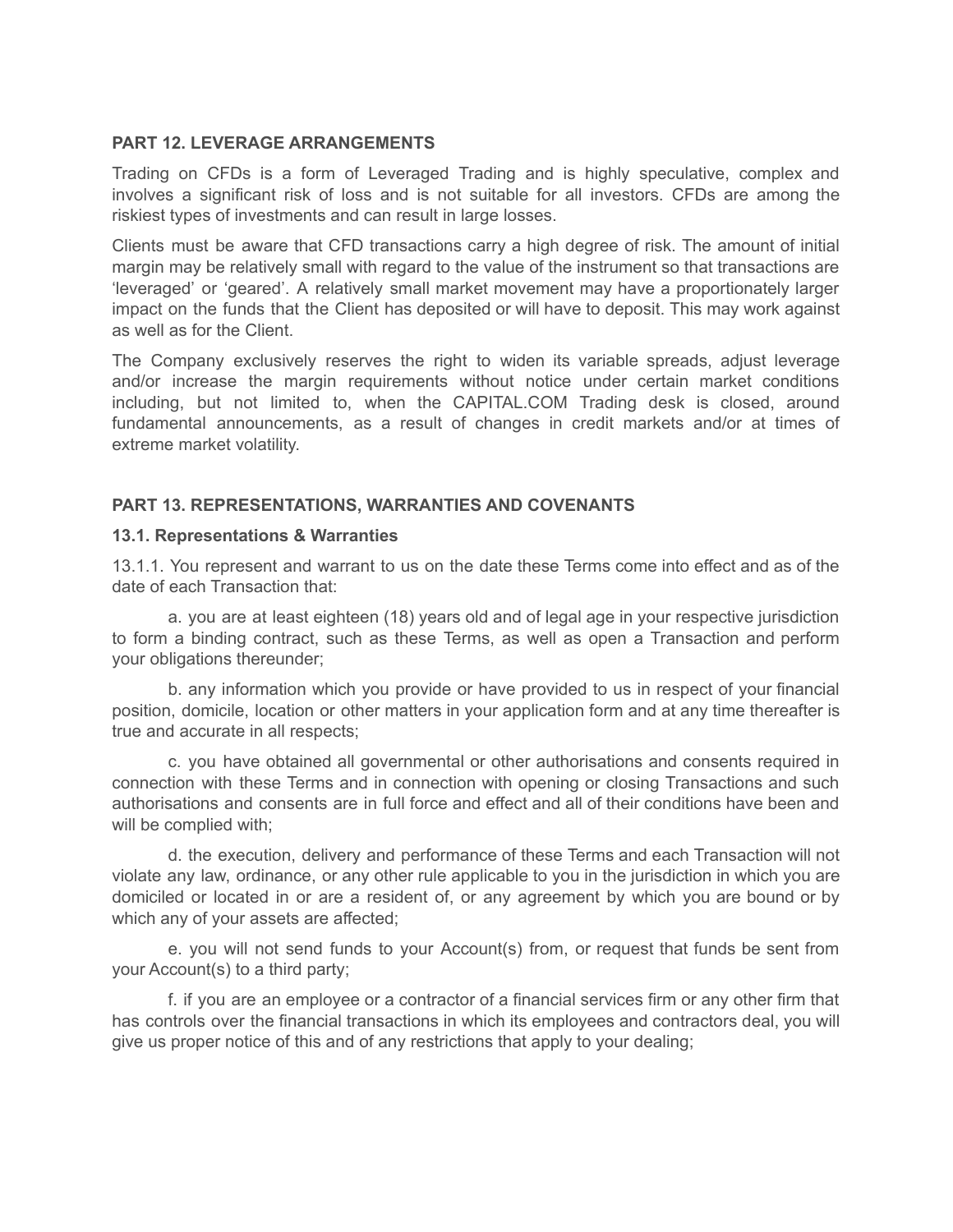g. you will not use our bid and offer prices for any purpose other than for your own trading purposes, and you agree not to redistribute our bid and offer prices to any other person whether such redistribution be for commercial or other purposes;

h. you will use the Electronic Services offered by us pursuant to these Terms in good faith and, to this end, you will not use any electronic device, software, algorithm, or any trading strategy ('Device') that aims to manipulate or take unfair advantage of the way in which we construct, provide or convey our bid or offer prices. You agree that using a Device whereby in your dealings with us you are not subject to any downside market risk will be evidence that you are taking unfair advantage of us;

i. no Event of Default or any event which may become (with the passage of time, the giving of notice, the making of any determination or any combination of the above) an Event of Default ("Potential Event of Default") has occurred and is continuing with respect to you;

j. you act as principal and sole beneficial owner (but not as trustee) in entering into these Terms and each Transaction and you need to provide us with the necessary information and/or documentation. In addition you are not allowed to have more than one CFD account with the Company;

k. you confirm that you are the lawful owner the debit or credit card used during registration for the Account with the Company, or the lawful owner of any other payment method used to open an Account with us;

l. you are willing and financially able to sustain a total loss of funds resulting from Transactions and trading in such Transactions is a suitable investment for you;

m. except as otherwise agreed by us, you are the sole beneficial owner of all margin you transfer under these Terms, free and clear of any security interest whatsoever;

o. CAPITAL.COM will not be liable for any additional fees the client may be charged by any bank, credit card provider or other third party payment services provider, which the Client use for the transfer of funds to and from your account

13.1.2. Any breach by you of a representation or warranty given under these Terms renders any Transaction voidable from the outset, or grants us the right to any Enforcement Measures subject to clause 13.3.

13.1.3. We shall not be held liable for any damages incurred by you as a result of your breach of a representation or warranty given under these Terms.

#### **13.2. Covenants**

13.2.1. You covenant to us that:

a. you will promptly notify us of the occurrence of any Event of Default or Potential Event of Default with respect to yourself;

b. you will use all reasonable steps to comply with all Applicable Regulations in relation to these Terms and any Transaction, so far as they are applicable to you or us;

c. you will not send orders or otherwise take any action that could create a false impression of the demand or value for a financial instrument.

d. you will not act in a way which we have reason to believe can be considered as a breach of Applicable Regulations;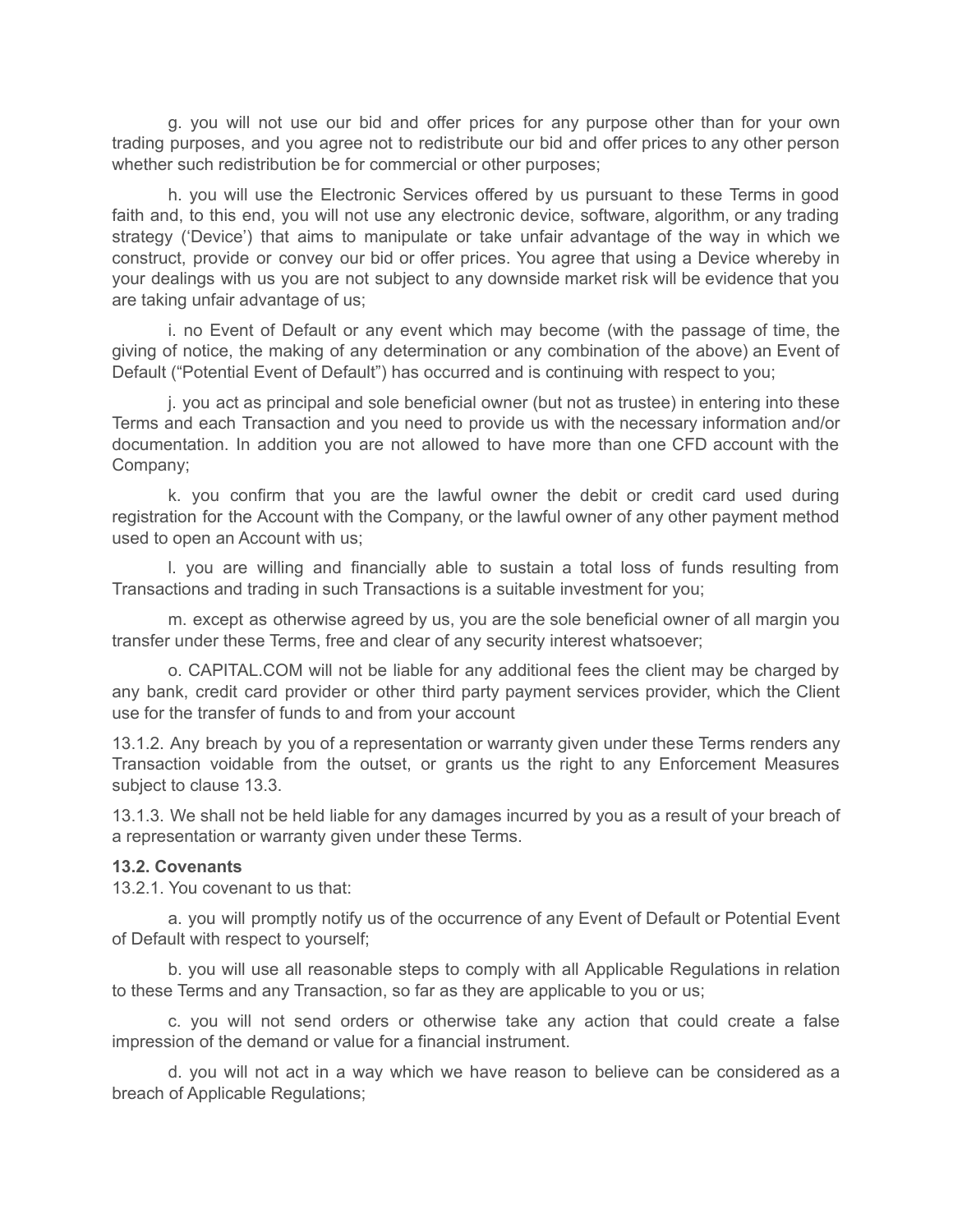e. you will not seek to manipulate the relevant financial market and/ or Electronic Services offered by us, including but not limited to your intention to benefit from delays in the prices or other time manipulation, to trade at off-market prices or manipulated prices or similar practices, or enter into transaction which are qualified as market abuse, improper and abusive trading subject to clause 8.11. or similar abusive or manipulating way of using the CAPITAL.COM Online Trading Platform;

f. upon demand, you will provide us with such information as we may reasonably require to evidence the matters referred to in this Clause or to comply with any Applicable Regulations;

g. you will undertake to advice the Company within 30 days of any change in circumstances which affects provided information or causes the information contained herein to become incorrect or incomplete, and to provide the Company with suitably updated information within 60 days of such a change;

h. all statements made by you and any information provided by you, are correct and complete.

13.2.2. Any breach by you of Covenants given under these Terms renders any Transaction voidable from the outset or grants us the right to any Enforcement Measures subject to clause 13.3.

13.2.3. We shall not be held liable for any damages incurred by you as a result of your breach of covenants given under these Terms.

#### **13.3. Enforcement Measures**

Notwithstanding the provisions of these Terms, the Company, without any liability and/or notice (to a Client) shall be entitled to the following enforcement measures:

(i) refuse to complete or execute a transaction, block, cancel (void) or suspend any executed or processed transaction on the CAPITAL.COM Online Trading Platform despite the fact they have been confirmed by the Company. The Company reserves the right to return the Parties of the Agreement (the situation) to the position that they were in before the Transaction was made, and/or

(ii) suspend, restrict or terminate Client access to the CAPITAL.COM Online Trading Platform on the whole or to certain of its functionalities and features (functions), and/or

(iii) prohibit or block the use or withdrawal of funds and/or

(iv) suspend or block the Account and/or

(vi) withhold (seize) from the client funds any amounts which are referred to the breach of the Agreement or client acting in bad faith and/or

(vii) terminate the Agreement.

## **PART 14. EVENTS OF DEFAULT**

14.1. The following shall constitute Events of Default on the occurrence of which the Company shall be authorised to exercise its rights in accordance with the below: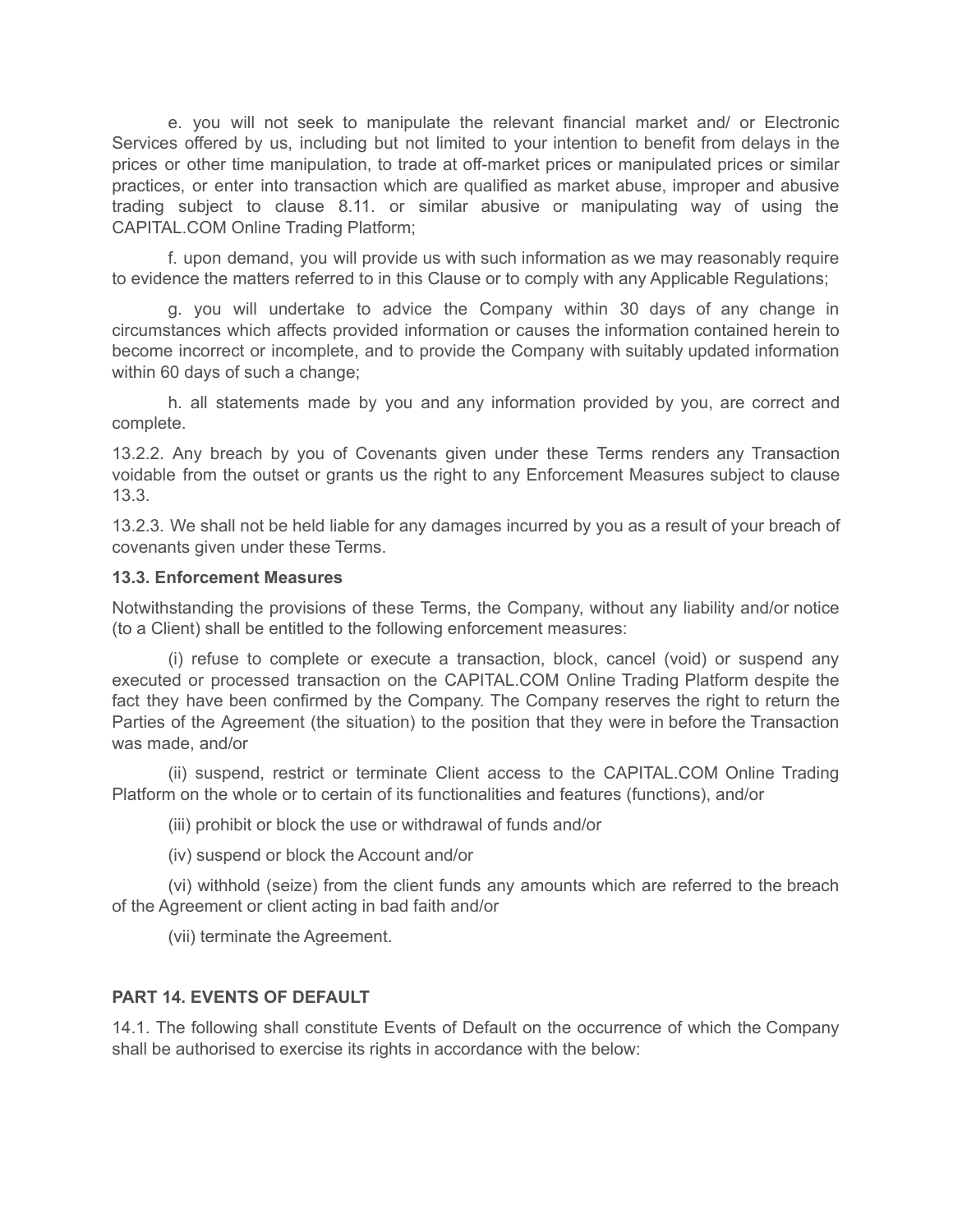- a. you fail to make any payment when due under these Terms or to observe or perform any other provision of these Terms after notice of non-performance has been given by us to you;
- b. you fail to perform any obligation due to us;
- c. you fail to perform any of the provisions of these Terms;
- d. where any Transaction or combination of Transactions or any realised or unrealized losses on any Transactions or combination of Transactions opened by you results in your exceeding any credit or other limit placed on your dealings;
- e. in the case of receiving official proof of the death of the Client, the Company shall close any open positions of the Client irrespective of their current result and hold any Client's assets in custody until CAPITAL.COM has received an official evidence of the legal successors of the deceased Client and concrete instructions by an authorised person on how to proceed thereafter;
- f. the initiation by a third party of proceedings for your bankruptcy (if applicable) or if you make an arrangement or composition with your creditors or any other similar or analogous procedure is commenced in respect of you;
- g. where any representation or warranty made by you in these Terms is or becomes untrue;
- h. you fail or omit to disclose to us your capacity as the beneficial owner of more than one Account you may maintain with us;
- i. you take advantage of delays occurred in the prices and you place orders at outdated prices, you trade at off-market prices, you manipulate the system to trade at prices not quoted to you by us and you perform any other action that constitutes improper trading;
- j. any event of default (however described) occurs in relation to you under any other agreement between us; and/or
- k. any other circumstance where we reasonably believe that it is necessary or desirable to take any action to protect ourselves or all or any of our other Clients.

## **PART 15. NETTING**

#### **15.1. Rights on Default**

On the occurrence of an Event of Default, we may exercise our rights under this Part and Part 16, except that in the case of the occurrence of an Event of Default specified in Clause 14.1 (f) (a "Bankruptcy Default"), the automatic termination provision of this Clause shall apply.

#### **15.2. Liquidation Date**

Subject to the following Clause 15.3, at any time following the occurrence of an Event of Default, we may, by notice to you, specify a date (the "Liquidation Date") for the termination and liquidation of Transactions in accordance with this Part.

#### **15.3. Automatic Termination**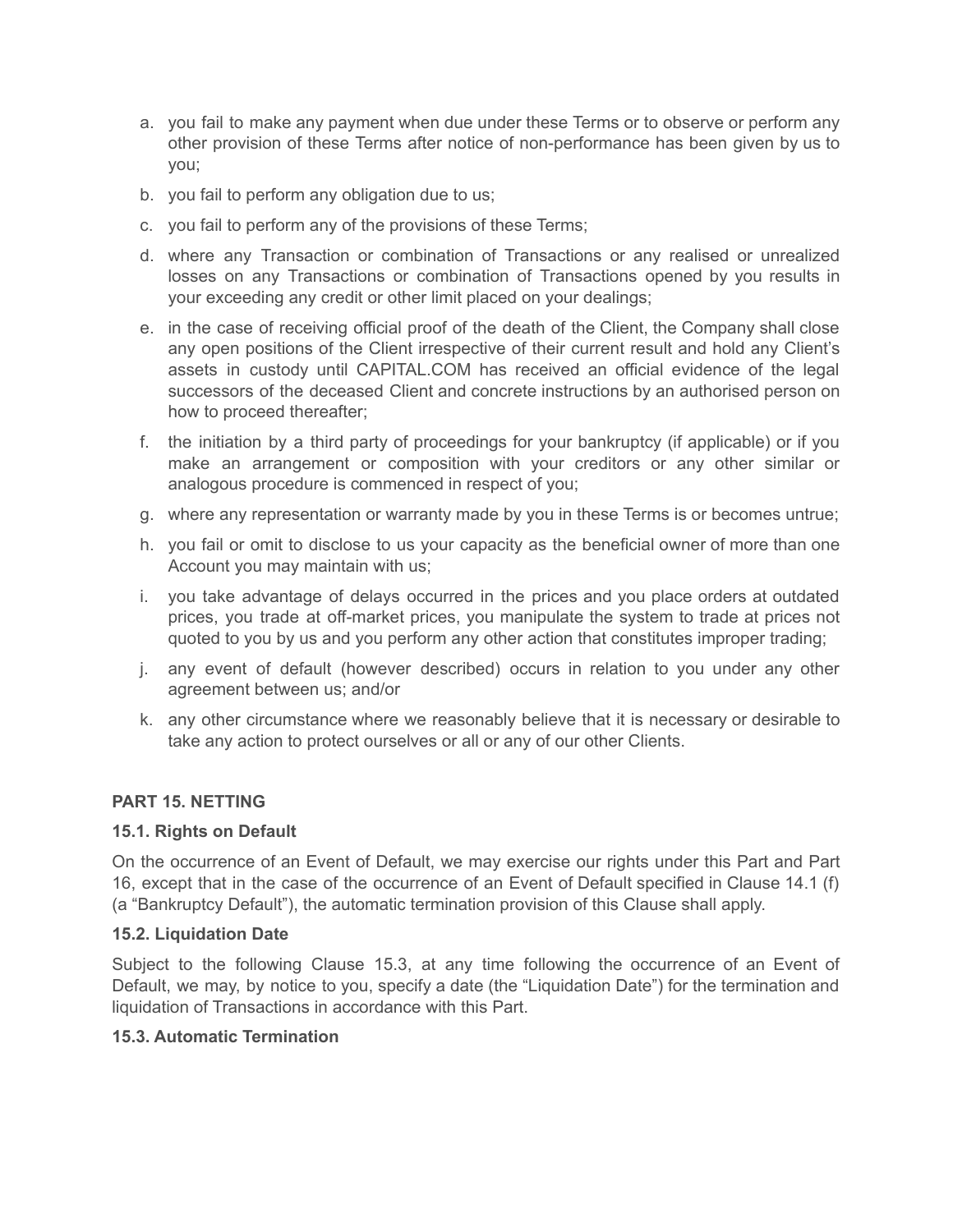The date of the occurrence of any Bankruptcy Default shall automatically constitute a Liquidation Date, without the need for any notice by us and the provisions of the following Clause 15.4 shall then apply.

# **15.4. Calculation of the Liquidation Amount**

15.4.1. Upon the occurrence of the Liquidation Date:

- a. neither of us shall be obliged to make any further payments or deliveries under any Transactions which would, but for this Part, have fallen due for performance on or after the Liquidation Date and such obligations shall be satisfied by settlement (whether by payment, set-off or otherwise) of Liquidation Amount (as defined below);
- b. we shall (on, or as soon as reasonably practicable after, the Liquidation Date) determine (discounting if appropriate), in respect of each Transaction a total cost, loss or, as the case may be, gain, in each case expressed in the Base Currency of your Accounts (and, if appropriate, including any loss of bargain, cost of funding or, without duplication, cost, loss or, as the case may be, gain as a result of the termination, liquidation, obtaining, performing or re-establishing of any hedge or related trading position) as a result of the termination, pursuant to these Terms, of each payment or delivery which would otherwise have been required to be made under such Transaction (assuming satisfaction of each applicable condition precedent and having due regard, if appropriate, to such market quotations published on, or official settlement prices set by the relevant exchange as may be available on, or immediately preceding, the date of calculation); and
- c. we shall treat each cost or loss to us, determined as above, as a positive amount and each gain by us, so determined, as a negative amount and aggregate all of such amounts to produce a single, net positive or negative amount, denominated in the Base Currency of your Account (the "Liquidation Amount).

## **15.5. Payer**

If the Liquidation Amount determined pursuant to this Part is a positive amount, you shall pay it to us and if it is a negative amount, we shall pay it to you. We shall notify you of the Liquidation Amount, and by whom it is payable, immediately after the calculation of such amount.

## **15.6. Other Transactions**

Where termination and liquidation occurs in accordance with this Part, we shall also be entitled, at our discretion, to terminate and liquidate, in accordance with the provisions of this Part, any other transactions entered into between us which are then outstanding.

#### **15.7. Payment**

The Liquidation Amount shall be paid in the Base Currency of your Account by the close of business on the Business Day following the completion of the termination and liquidation under this Part (converted as required by applicable law into any other currency, any costs of such conversion to be borne by you, and (if applicable) deducted from any payment to you).

Unless a Liquidation Date has occurred or has been effectively set, we shall not be obliged to make any payment or delivery scheduled to be made by us under a Transaction for as long as an Event of Default or any event which may become (with the passage of time, the giving of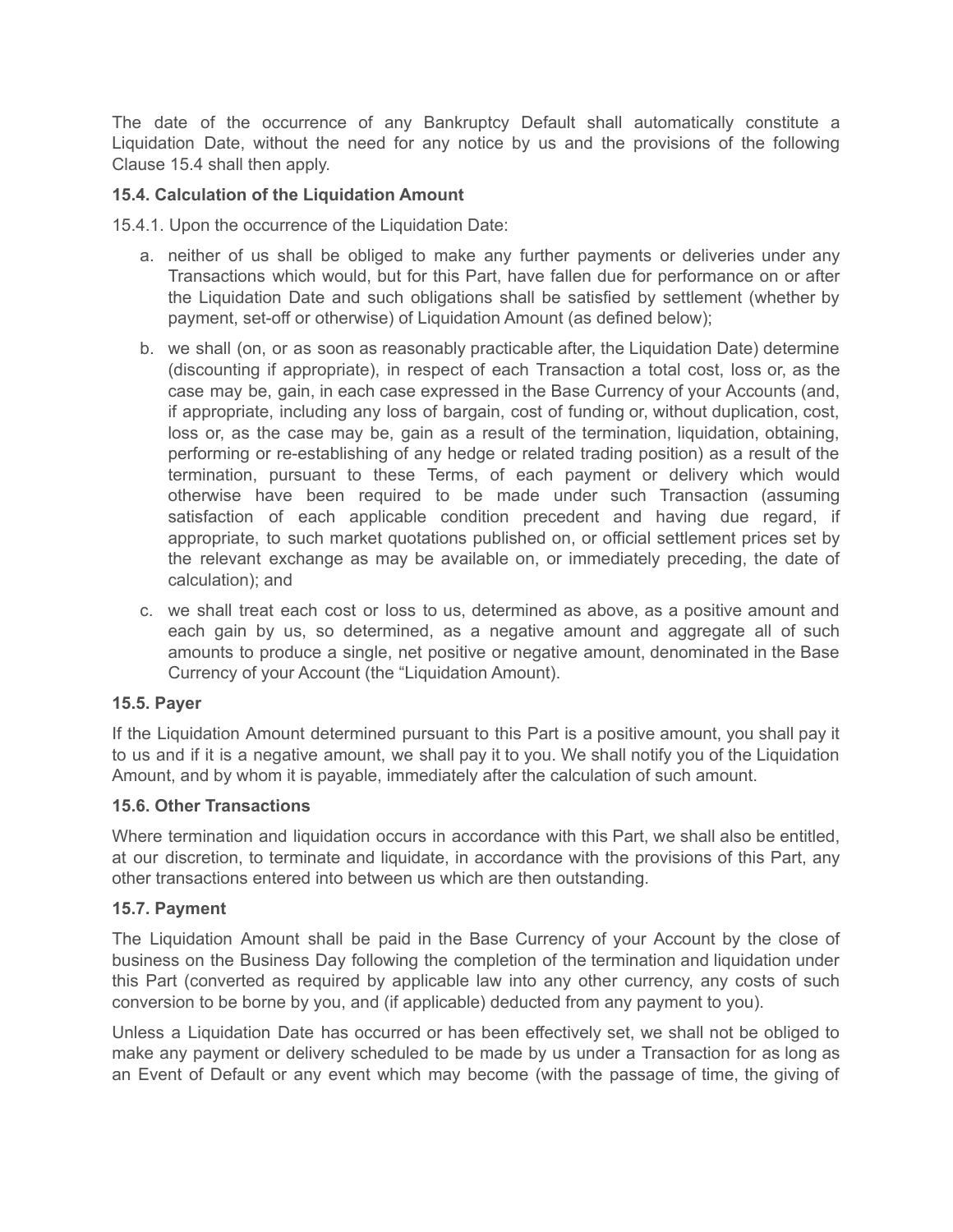notice, the making of any determination hereunder, or any combination thereof) an Event of Default with respect to you has occurred and is continuing.

## **15.8. Additional Rights**

Our rights under this Part shall be in addition to, and not in limitation or exclusion of, any other rights which we may have (whether by agreement, operation of law or otherwise).

#### **15.9. Application of Netting to the Transactions**

This Part applies to each Transaction entered into or outstanding between us on or after the date these Terms take effect.

#### **15.10. Single Agreement**

These Terms, the particular terms applicable to each Transaction entered into under these Terms, and all amendments to any of them shall together constitute a single agreement between us. Both parties acknowledge that all Transactions entered into on or after the date these Terms take effect, are entered into in reliance upon the fact that these Terms and all such provisions constitute a single agreement between us.

## **PART 16. RIGHTS ON DEFAULT**

#### **16.1. Default**

On an Event of Default or at any time after we have determined, in our absolute discretion, that you have not performed (or we reasonably believe that you will not be able or willing in the future to perform) any of your obligations to us, in addition to any rights under Part 15 ("Netting") we shall be entitled, without prior notice to you:

- a. instead of returning to your investments equivalent to those credited to your account, to pay to you the fair market value of such investments at the time we exercise such right;
- b. to sell such of your investments as are in our possession or in the possession of any nominee or third party appointed under or pursuant to these Terms, in each case as we may in our absolute discretion select or and upon such terms as we may in our absolute discretion think fit (without being responsible for any loss or diminution in price) in order to realise funds sufficient to cover any amount due by you hereunder;
- c. to close out, replace or reverse any Transaction, buy, sell, borrow or lend or enter into any other Transaction or take, or refrain from taking, such other action at such time or times and in such manner, as at our sole discretion, we consider necessary or appropriate to cover, reduce or eliminate our loss or liability under or in respect of any of your contracts, positions or commitments; and/or
- d. to cancel and/or consider void any Transactions and profits or losses either realised or unrealised and/or to close out the account(s) you maintain with us pursuant to these Terms, immediately and without prior notice.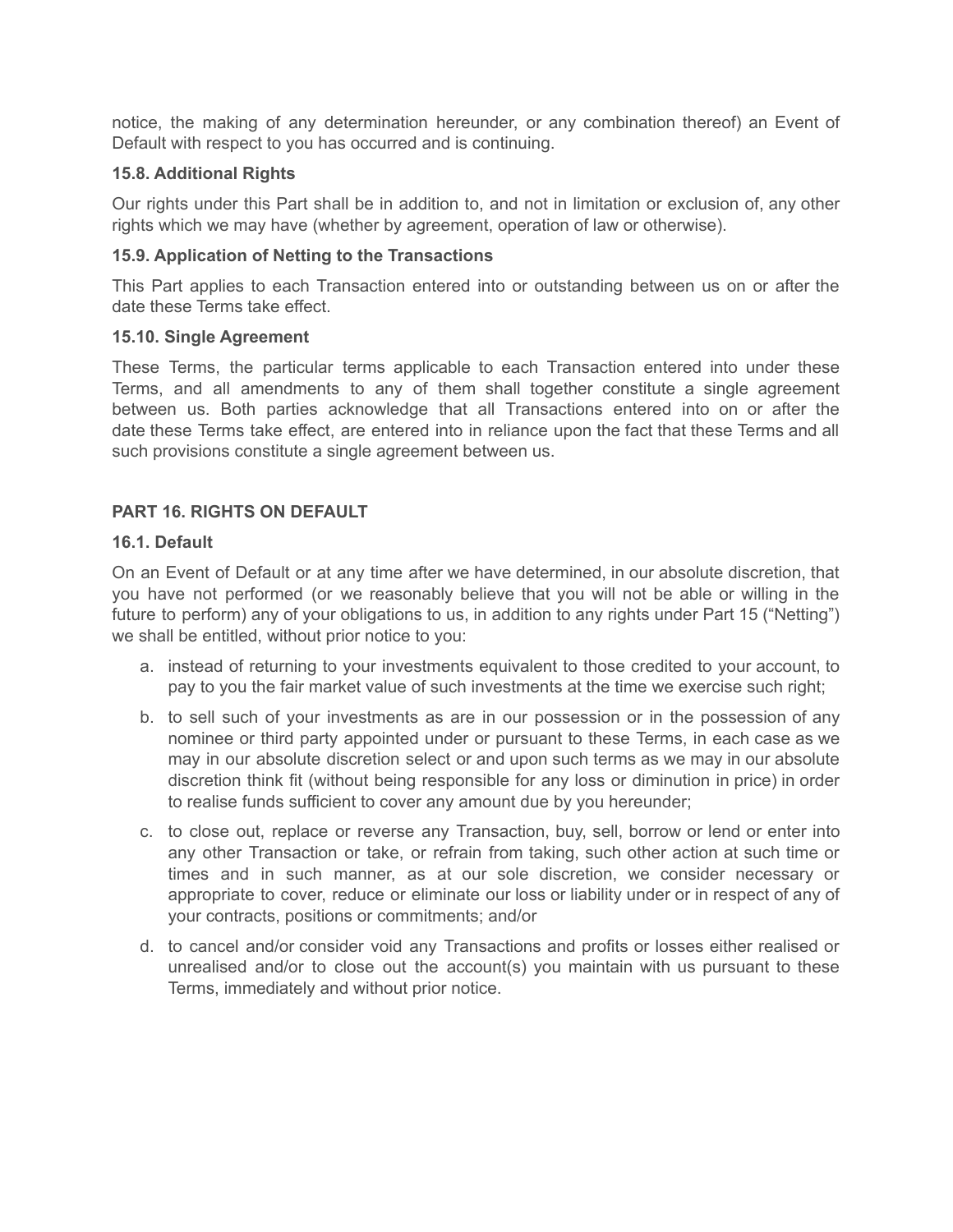# **PART 17. TERMINATION WITHOUT DEFAULT & CANCELLATION**

## **17.1. Termination & Cancellation**

17.1.1. Rights of the Clients to request the termination/cancellation of their business relationship with the Company:

You have a right to cancel these Terms for a period of fourteen (14) days commencing on the date on which you have accepted these Terms (the "Cancellation Period"). The Company may terminate the Agreement by giving to you a 7 days written notice, specifying the date of termination therein.

17.1.2. Should you wish to cancel these Terms within the Cancellation Period, you should send notice in writing to the contact details are set out in Part 20 ("Miscellaneous") under the heading "Notices" or electronically through the ["Contact](https://capital.com/contact-us) Us" section of our Website or the mobile app. Cancelling these Terms within the Cancellation Period will not cancel any Transaction entered into by you during the Cancellation Period. If you fail to cancel these Terms within the Cancellation Period you will be bound by its terms but you may terminate these Terms in accordance with Clause 17.1.3 ("Termination Without Default").

17.1.3. Unless required by Applicable Regulations, a party may terminate these Terms (and the relationship between us) for its own convenience in the absence of an Event of Default on that party's side by giving in prior ten (10) days written notice of termination to the other part.

17.1.4. Upon terminating these Terms:

a. all amounts payable by you to us will become immediately due and payable including (but without limitation):

i. all outstanding fees, charges and commissions;

ii. any dealing expenses incurred by terminating these Terms; and

iii. any losses and expenses realised in closing out any Transactions or settling or concluding outstanding obligations incurred by us on your behalf.

b. The Company shall apply best execution rules in cases where you have not provided the Company with specific instructions regarding the closing of your positions.

c. The Company shall return any Client funds remaining in your Account to your bank account, specifically to the account from which the funds were debited. Your funds may be returned to another bank account to which you are the beneficiary in exceptional circumstances and as long as you provide us with the required documents to verify that the account belongs to you.

17.1.5. It is possible to terminate this Agreement with immediate effect by mutual consent.

## **17.2. Existing rights**

17.2.1. Termination shall not affect the outstanding rights and obligations and Transactions which shall continue to be governed by these Terms and the Parts agreed between us in relation to such Transactions until all obligations have been fully performed.

17.2.2. The Company may terminate the Agreement immediately without giving any notice see terms mentioned in Clause 9.12.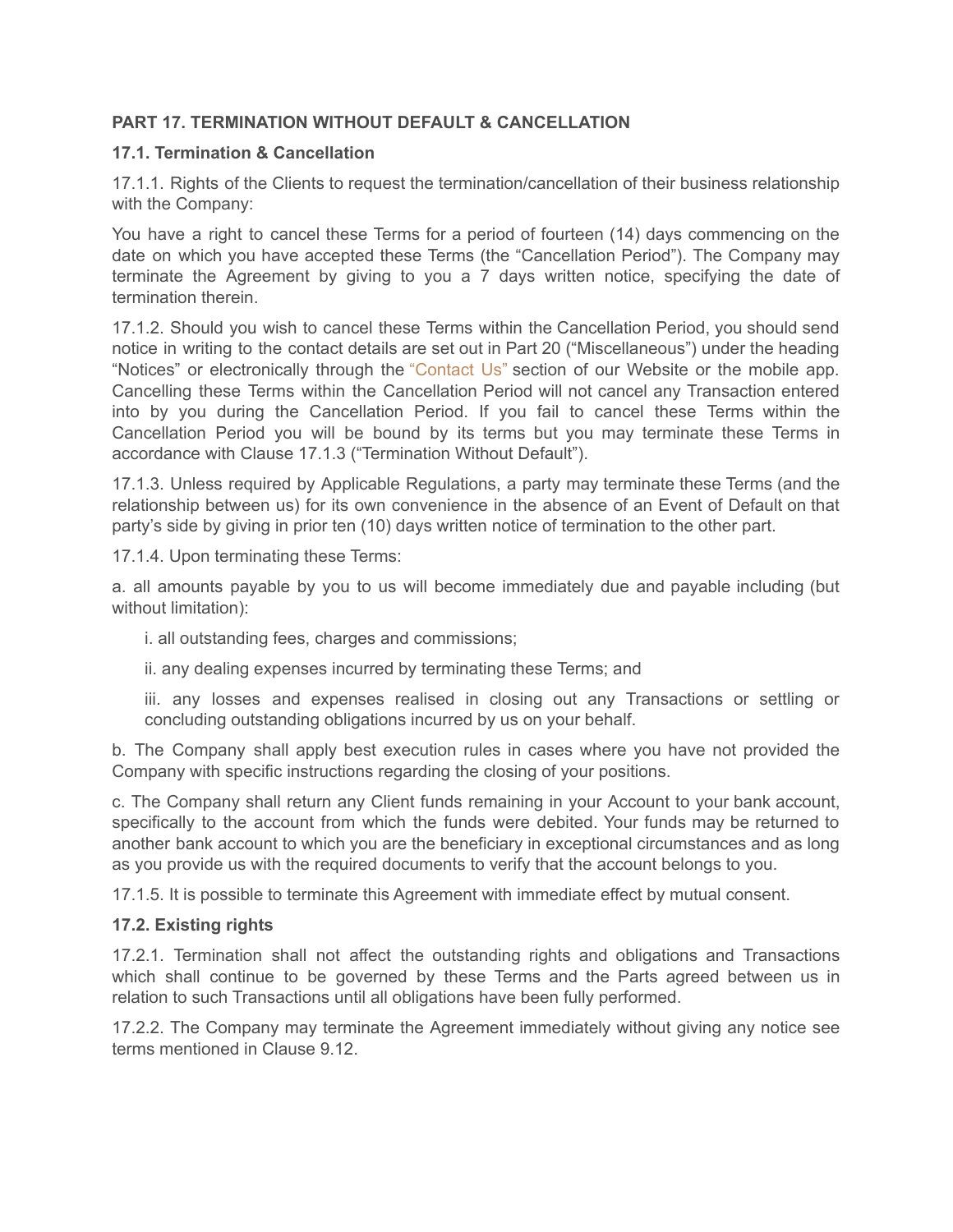17.2.3. The termination of the Agreement shall not in any case affect the rights which have arisen existing commitments or any contractual provision which was intended to remain in force after the termination and in the case of termination, the Client shall pay:

- Any pending fee of the Company and any other amount payable to the Company;
- Any charge and additional expenses incurred or to be incurred by the Company as result of the termination of the Agreement;
- Any damages which arose during the arrangement or settlement of pending obligations.

17.3. The Company shall terminate the agreement with the client in case the Client will not behave in an appropriate manner towards CAPITAL.COM or any of its employees (such inappropriate behaviour can include but is not limited to Swearing, Abusive Language, Racism, Discrimination, Harassment, Defamation, Abuse of the Chat / Email System, Misuse of Social Media Channels and Spam). The Company reserves the right to terminate the Clients Agreement in these circumstances.

17.4. The Company is not obliged to inform the Client on what grounds it has terminated the agreement with the client.

# **PART 18. EXCLUSIONS, LIMITATIONS AND INDEMNITY**

#### **18.1. General Exclusion**

18.1.1. Neither we nor our directors, officers, employees or agents shall be liable for any losses, damages, costs or expenses, whether arising out of negligence, breach of contract, misrepresentation or otherwise, incurred or suffered by you under these Terms (including any Transaction or where we have declined to enter into a proposed Transaction) unless such loss is a reasonably foreseeable consequence or arises directly from our or their respective gross negligence, wilful default or fraud.

18.1.2. In no circumstance, shall we have liability for losses suffered by you or any third party for any special or consequential damage, loss of profits, loss of goodwill or loss of business opportunity arising under or in connection with these Terms, whether arising out of negligence, breach of contract, misrepresentation or otherwise.

18.1.3. Nothing in these Terms will limit our liability for death or personal injury resulting from our negligence.

## **18.2. Tax Implications**

18.2.1. Investing in financial instruments may be subject to tax depending on the jurisdiction where you are residing. However, this will depend on your personal circumstances. The Company does not provide any advice to its clients on any tax issues related to any of its services. Thus, you should seek independent tax advice if you are unsure on tax implications due to our services.

18.2.2. Without limitation, we do not accept liability for any adverse tax implications of any Transaction whatsoever.

18.2.3. You understand that certain transactions in certain financial instruments may carry a tax obligation under any applicable tax regime, stamp duty, transfer tax, dividend tax, withholding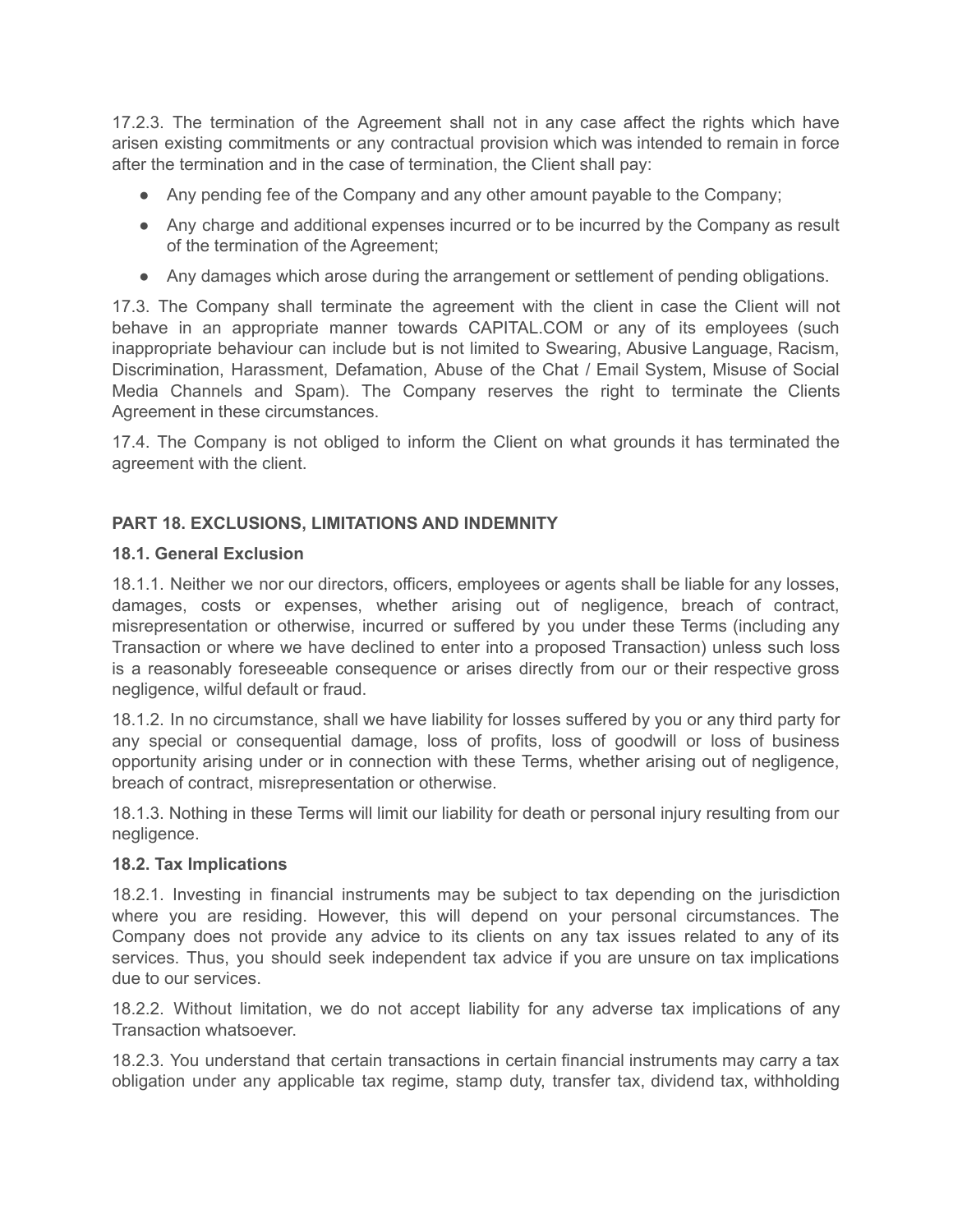tax or other taxes or duties in any jurisdiction. Where there is such a tax obligation, we shall pass it on to you by debiting from your Account.

#### **18.3. Changes in the Market**

18.3.1. Market Orders are executed at the bid/ask prices offered through us. Pending orders are created at a market price requested by you and offered through us, which can be the price you requested or better/worse depending on the market conditions and the type of order you requested subject to Clause 8.2. ("Types of Orders Accepted**")**.

We reserve the right, at our full discretion, not to execute the order, or to change the quoted price of the Transaction in case of technical failure of the CAPITAL.COM Online Trading Platform or in case of extraordinary or abnormal fluctuations of the price of the financial instrument as offered in the market.

18.3.2. Without limitation, we do not accept any liability by reason of any delay or change in market conditions before any particular Transaction is affected.

## **18.4. Events of Force Majeure, Limitation of Liability & Manifest Error**

18.4.1. We shall not be liable to you for any partial or non-performance of our obligations hereunder by reason of any cause beyond our reasonable control, it is stated that CAPITAL.COM does not bear any responsibility, for any loss of the client in connection with the below points ("Events of Force Majeure").

18.4.2. Nothing in these Terms will exclude or restrict any duty or liability we may have to you under Applicable Regulations, which may not be excluded or restricted thereunder.

18.4.3. Any partial or full default of our obligations by reason of any cause or event beyond the Company's reasonable control, including but not limited to:

any communications, systems or computer failure, market default, suspension, failure or closure, or the imposition or change (including a change of interpretation) of any law or governmental or regulatory requirement;

any superior force, any event that encompasses acts of god (such as earthquakes or tsunamis, etc.), certain acts of man of a disruptive and unforeseeable nature, industrial action, epidemics, pandemics, actions by government agencies, or work stoppages, any material change in economic conditions or any other event, that is beyond the reasonable control and was and whose effects could not be avoided by reasonable measure;

the suspension or failure of any financial instrument, the suspension or closure of any markets, exchanges, the nationalisation and/or government sequestration, the failure of any of Platform's suppliers, intermediate brokers, agents or principals, dealers, etc., for any reason, to perform its obligations. In any such event the Company will try to take reasonable steps to mitigate the effect of the said event in order to continue operations and to continue to provide the Client with services;

#### 18.4.4. Manifest Error

18.4.4.1. We reserve the right to unilaterally either void from the outset or amend retroactively the conditions of any Transaction that contained or was based on any error that we reasonably believe to be obvious or palpable (a 'Manifest Error').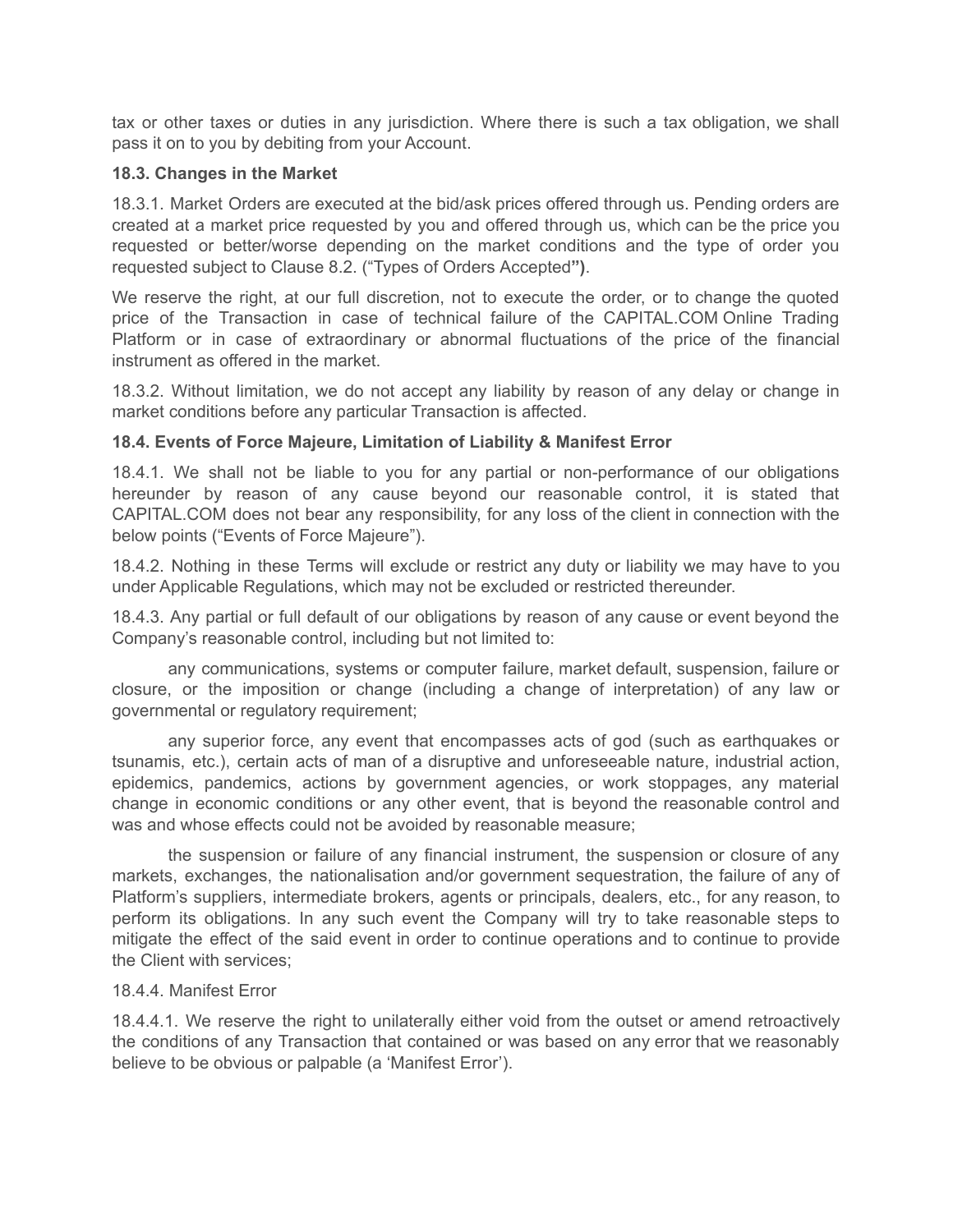18.4.4.2. If, in our discretion, we choose to amend the conditions of any Transaction with a Manifest Error, the amendments will reflect the conditions that we reasonably believe would have been fair at the time the Transaction was entered into.

18.4.4.3. In deciding whether an error is a Manifest Error we shall act reasonably and we may take into account any relevant market practice and/or any relevant information including, without limitation, the state of the relevant underlying market(s) at the time of the alleged Manifest Error, or any connected error in, or lack of clarity of any information source or pronouncement upon which we base our quoted prices or form other trading conditions.

18.4.4.4. Any financial commitment that you have entered into or refrained from entering into in reliance on a Transaction with us that was voided from the outset or amended retroactively as provided for in this Clause will not be taken into account in deciding whether or not there has been a Manifest Error.

18.4.4.5. In the absence of fraud, wilful misconduct or gross negligence on our part, we will not be liable to you for any losses, costs, claims, demands or expenses of any sort following or related (either directly or remotely) to a Manifest Error (including, where the Manifest Error is caused by any information source, commentator or official on whom we reasonably rely).

18.4.4.6. If a Manifest Error has occurred and we choose to exercise our right to void from the outset the affected the Transaction and you have already received any monies from us in connection to the affected Transaction, you agree that those monies become immediately due and payable to us and you shall be liable to return the initial amount received to us immediately.

18.4.4.7. If a Manifest Error has occurred and we choose to exercise our right to amend retroactively the conditions of the affected the Transaction and you have already received any monies from us in connection to the Transaction with the Manifest Error, you agree that those monies become immediately due and payable to us and you shall be liable to return the initial amount received to us immediately. If based on the results of the retroactive application of the fair conditions as provided for in Clauses 18.4.3.3 – 18.4.3.4 above, the Company shall owe you any monies, such monies shall be transferred to your Account in a timely manner. Similarly, if as a result of the retroactive application of such fair conditions, you shall owe the Company any monies, such money should be transferred by you to the Company in a timely manner.

18.4.6.8. The Company shall notify you regarding the Manifest Error and the way the Company shall proceed to rectify it within 5 (five) Business Days after it has established the existence of such Manifest Error.

18.4.6.9. In case of a Manifest Error, the Company may take any appropriate measures necessary to rectify the consequences of such Manifest Error, which may include, among other things, the suspension, freezing or immediate closing of any of the Client's positions.

## **18.5. Responsibility for Orders**

You will be responsible for all orders entered on your behalf via an Electronic Service and you will be fully liable to us for the settlement of any Transaction arising from it.

# **18.6. No Other Representations**

You acknowledge that you have not relied on or been induced to enter into these Terms by a representation other than those expressly set out in these Terms. We will not be liable to you (in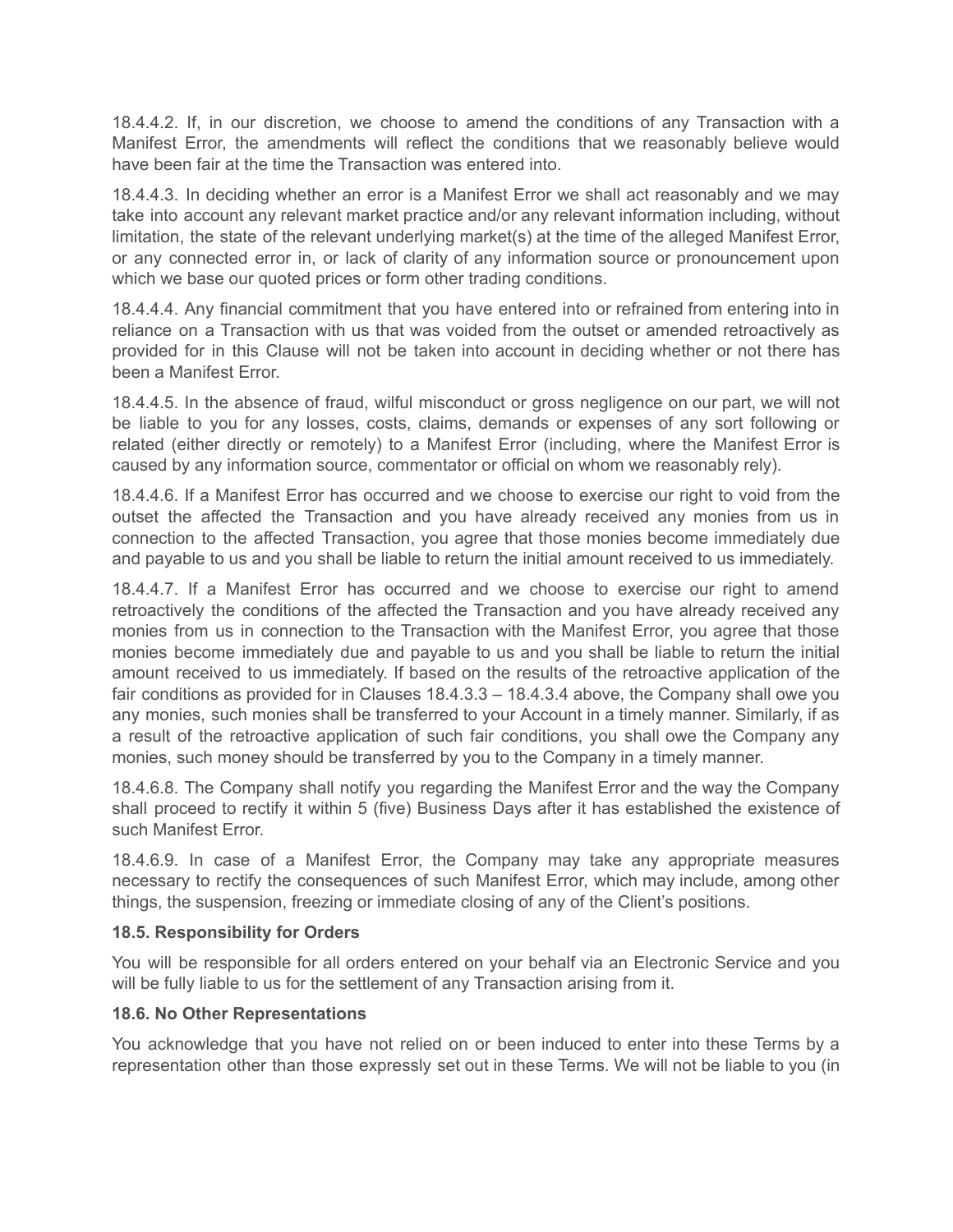equity, contract or tort) for a representation that is not set out in these Terms and that is not fraudulent.

## **18.7. Indemnity**

You shall pay to us such sums as we may from time to time require in or towards satisfaction of any deficiency on the balance of your Account(s) with us and, on a full indemnity basis, any losses, liabilities, costs or expenses (including legal fees), taxes, imposts and levies which we may incur or be subjected to with respect to any of your Account(s) or any Transaction or as a result of any misrepresentation by you or any violation by you of your obligations under these Terms (including any Transaction) or by the enforcement of our rights.

## **PART 19. DESCRIPTION AND ACKNOWLEDGMENT OF RISKS**

The Company shall provide you in good time before the provision of investment services or ancillary services with a general description of the nature and risks of financial instruments, taking into account, in particular, the Client's categorisation as either a retail Client, professional Client or eligible counterparty (if applicable). That description shall explain the nature of the specific type of instrument concerned, the functioning and performance of the financial instrument in different market conditions, including both positive and negative conditions, as well as the risks particular to that specific type of instrument in sufficient detail to enable the Client to take investment decisions on an informed basis.

The description of risk referred above will include, where relevant to the specific type of instrument concerned and the status and level of knowledge of the Client, the following elements:

- a. The risks associated with that type of financial instrument including an explanation of leverage and its effects and the risk of losing the entire investment including the risks associated with insolvency of the issuer or related events, such as bail in;
- b. The volatility of the price of such instruments and any limitations on the available market for such instruments;
- c. Information on impediments or restrictions for disinvestment, for example as may be the case for illiquid financial instruments or financial instruments with a fixed investment term, including an illustration of the possible exit methods and consequences of any exit, possible constraints and the estimated timeframe for the sale of the financial instrument before recovering the initial cost of the transaction in that type of financial instruments;
- d. The fact that an investor might assume, as a result of transactions in such instruments, financial commitments and other additional obligations, including contingent liabilities, additional to the cost of acquiring the instruments;
- e. Any margin requirements or similar obligations, applicable to instruments of that type.

#### **PART 20. MISCELLANEOUS**

#### **20.1. Amendments**

20.1.1. Shall the Company introduce any material amendments to the present Terms, you will be notified accordingly by means of the app and/or by e-mail of such material amendments. You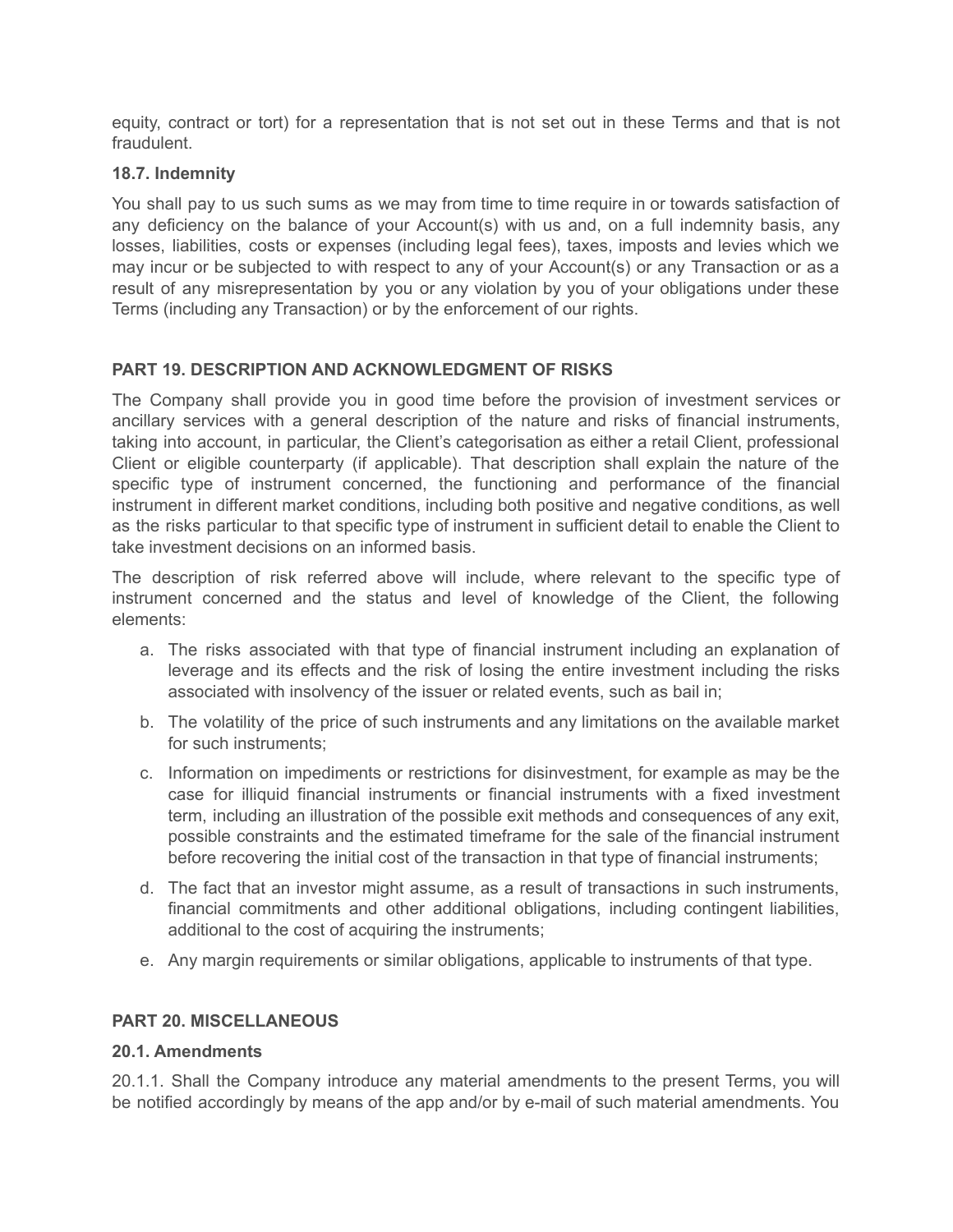will be given 48 hours from the moment the notice has been dispatched ("48 Hours") by the Company to decide on whether you would want to proceed under the new Terms. Upon the expiration of these 48 Hours you shall be deemed to have provided consent to the application of the new Terms.

20.1.2. If you disagree with the application of the new Terms you must get in touch with the Company by utilising the email stated in Clause 20.2 ("Notices") below prior to the expiration of the 48 Hours, clearly state that you no longer wish to be a Client of the Company and discontinue your use of the Services.

20.1.3. If you send us such notice of disagreement mentioned in Clause 20.1.2 above you will not be allowed to open any new positions from the moment we receive such notice and you will be prompted to close any of your outstanding positions prior to the expiration of the 48 Hours. If you fail to do so, we will have the discretion to automatically close all of your positions upon the expiration of the 48 Hours. We will process the termination of your Account and any relevant issues as provided for herein and the Applicable Regulations.

# **20.2. Notices**

20.2.1. Unless otherwise agreed, all notices, instructions and other communications to be given by us under these Terms shall be given to the contact details provided by you to us. Likewise, all notices, instructions and other communications to be given by you under these Terms shall be given to us in writing at the address below:

## Name: SMART FOREX BROKER LLC

Address: First Floor, First St. Vincent Ваnk Ltd. Building, James Street, Kingstown, St. Vincent and the Grenadines.

## Email Address: [support@capital.com](https://capital.com/contact-us)

You shall notify us of any change of your information for the receipt of notices, instructions and other communications immediately.

## **20.3. Record Keeping**

20.3.1. The Company will keep records of internal telephone conversations and electronic communications that are intended to result in transactions or relate to the reception and transmission of orders and execution of orders on behalf of clients.

20.3.2. Further, the Company will also keep records to be kept of all services and activities provided and transactions undertaken by the Company as well as records related to its business and internal organisation.

20.3.3. The Company shall keep records of the content and timing of instructions received from you. A record of the allocation decisions taken for each operation shall be kept providing for a complete audit trail between the movements registered in clients' accounts and in the instructions received by the investment firm. In particular, the final allocation made to each investment Client shall be clearly justified and recorded. The complete audit trail of the material steps in the underwriting and placing process shall be made available to competent authorities upon request.

20.3.4. You have the right to request and receive records of telephone and electronic communications that are related to reception, transmission and execution of your orders. Such records will be kept by the Company for a period of up to 7 years from the end of business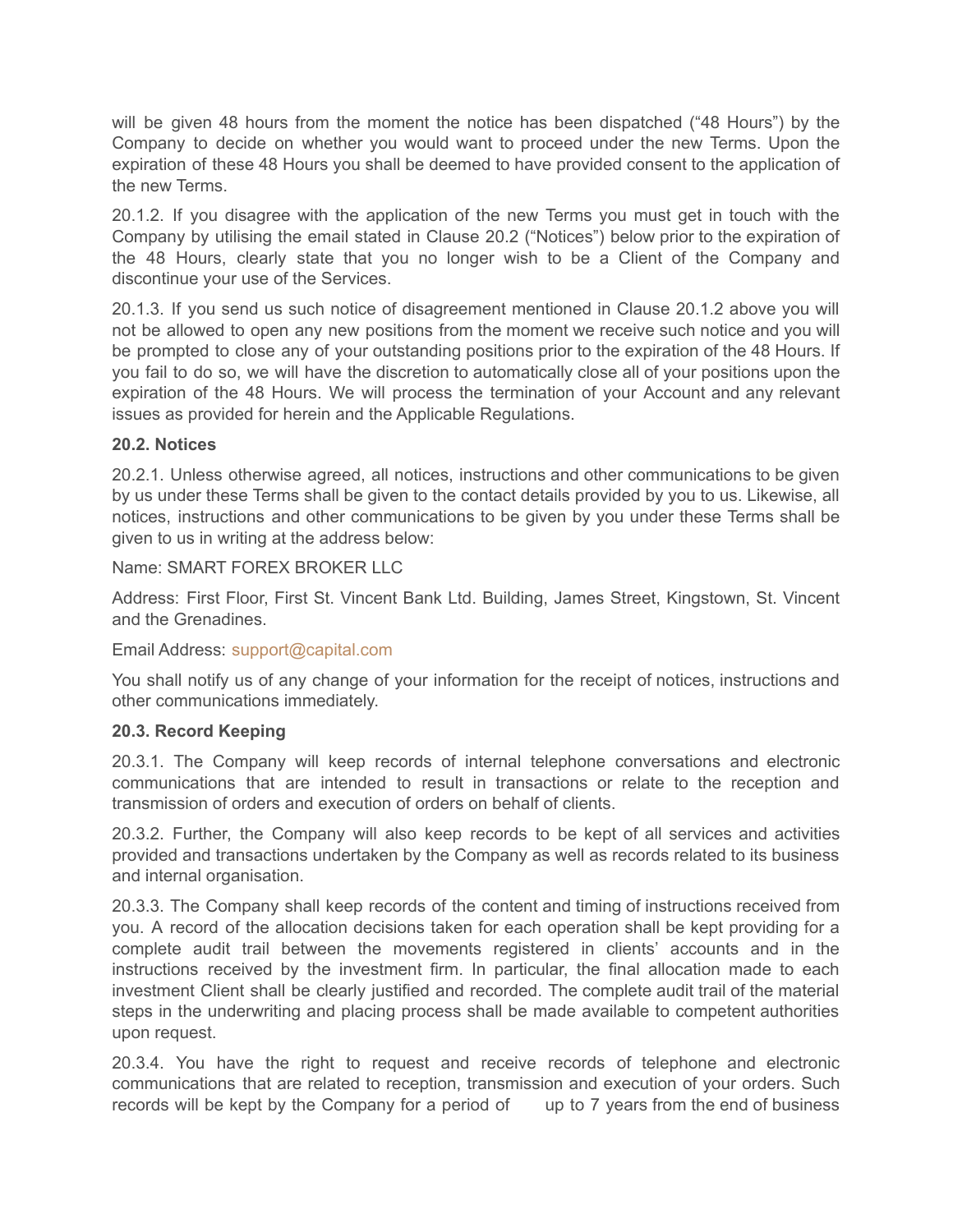relationship with you according to the relevant regulations (please refer to section 6 of our Privacy Policy for more details).

The Client acknowledges and accepts that the Company is required to disclose information in relation to any US reportable persons to the relevant authorities, as per the reporting requirements of FATCA. The Client may contact the Company for additional information and/or clarifications prior to accepting these Terms and Conditions.

# **20.4. Electronic Communications**

20.4.1. Subject to the Applicable Laws and Regulations, any communication between us using electronic signatures and any communications via our Website and/or the mobile app shall be binding as if they were in writing. Orders or instructions given by you via e-mail or other electronic means will constitute evidence of the orders or instructions given.

20.4.2. The Company will also keep records of orders placed by clients through channels other than the Companies' electronic platform, provided that such communications are made in a durable medium (e.g. mails, fax, emails, chats, internet communications, etc.). In case of relevant face-to-face conversations with the Client, the content of such will be recorded by using written minutes or notes.

## **20.5. Our Records**

Our records, unless shown to be wrong, will be evidence of your dealings with us in connection with our Electronic Services. You will not object to the admission of our records as evidence in any legal proceedings because such records are not originals, are not in writing nor are they documents produced by a computer.

You will not rely on us to comply with your record keeping obligations, although records may be made available to you on request at our absolute discretion.

The records will be retained in a medium that allows the storage of information in a way accessible for future reference by the competent authority, and in such a form and manner that the following conditions are met:

- the competent authority is able to access them readily and to reconstitute each key stage of the processing of each transaction;
- it is possible for any corrections or other amendments, and the contents of the records prior to such corrections or amendments, to be easily ascertained;
- it is not possible for the records otherwise to be manipulated or altered;
- it allows IT or any other efficient exploitation when the analysis of the data cannot be easily carried out due to the volume and the nature of the data; and
- the firm's arrangements comply with the record keeping requirements irrespective of the technology used.

# **20.6. Your Records**

You agree to keep adequate records in accordance with the Applicable Laws and Regulations to demonstrate the nature of orders submitted and the time at which such orders are submitted. You can access your statements online at any time via our Website or mobile app. You may request to receive your statement monthly or quarterly via email, by providing such a request to the support department.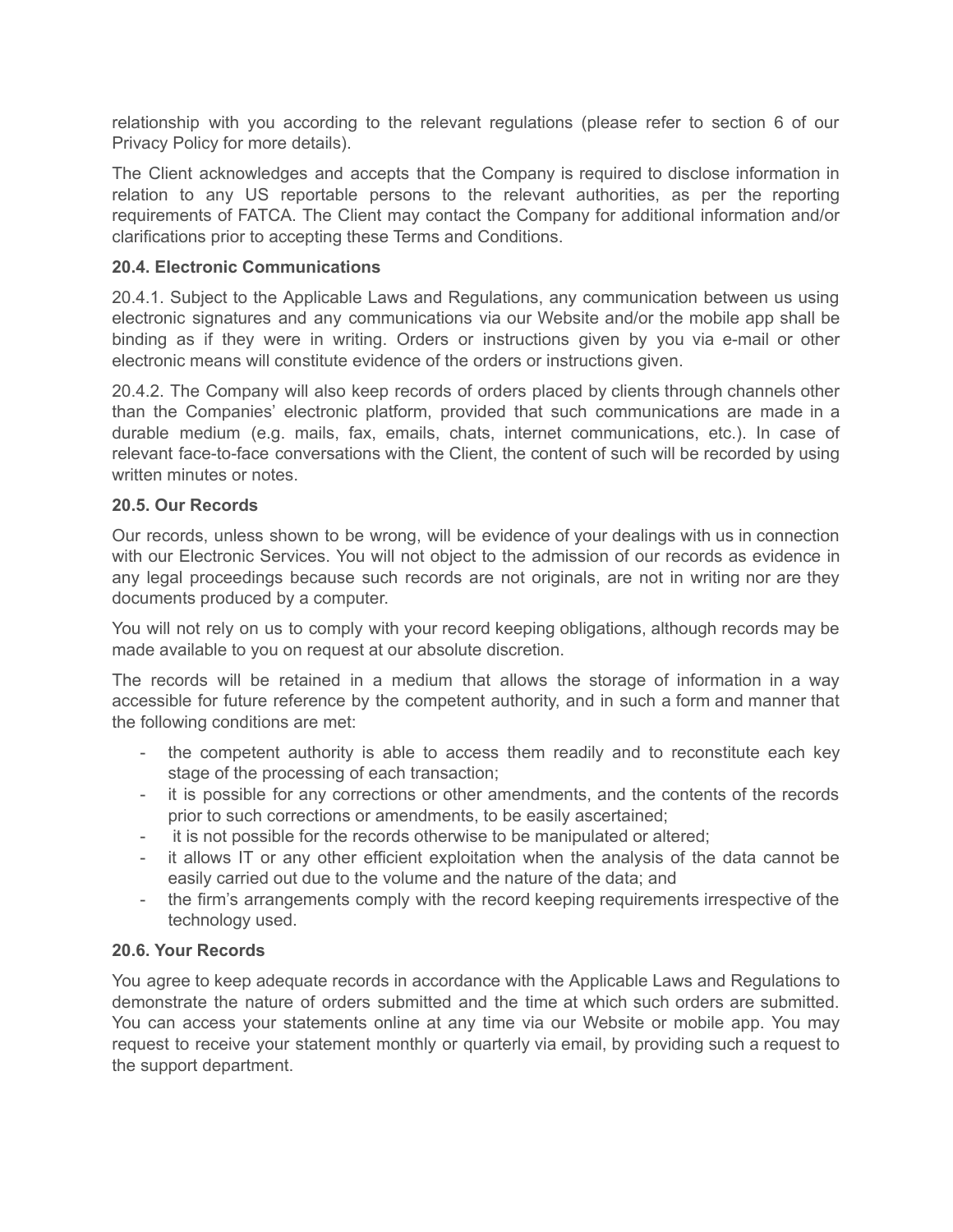## **20.7. Confidential Information**

20.7.1. The Company does not have any obligation to disclose to the Client any information or take into consideration any information either when making any decision or when it proceeds to any act on behalf of the Client, unless otherwise agreed and stated in this Agreement and where this is imposed by the relevant Laws and Regulations and directives in force.

The Company has the right, without informing the Client beforehand, to disclose such details of the Client's transactions or such other information as it may deem necessary in order to comply with any requirements of any person entitled to require such a disclosure by Law.

The Company will handle all of Client's personal data according to the relevant Laws and Regulations for the protection of Personal Data. For more information please refer to the Company's Privacy Policy.

#### **20.8. Complaints Procedure**

20.8.1. We are obliged to put in place internal procedures for handling complaints and inquiries fairly and promptly. In the event you are dissatisfied with the Electronic Services provided to you by the Company you can submit the claim through the "[Complaints](https://capital.com/complaints-procedure) Procedure" section of our Website or send to the following e-mail address: complaint@capital.com. You must provide the following information to assist us in dealing with your complaint:

- Your Trading Account Number;
- Cause of your complaint (please indicate one of the causes as follows: execution of orders, quality or lack of information provided, terms of contract/fees/charges, general admin/customer services, issues in relation to withdrawal of funds, other);
- Details of the person or department of the company to whom you think the complaint should be directed.

All Client complaints must be submitted in writing, and should be as descriptive as possible in respect of the events that led to the filing of the complaint. The Company reserves the right not to review verbal complaints or claims missing significant details, such as date of the event, affected positions and/or requested compensation amount etc.

20.8.2. To resolve your complaint, we will take the following steps:

20.8.2.1. We will confirm, within five (5) Business Days, receipt of your complaint and provide you with your Unique Reference Number. You should use said reference number in all future contact with us.

20.8.2.2. After thorough investigation, we will reply to your complaint within two (2) months, informing you about the outcome of our investigation, the actions that will be taken to resolve the matter, where appropriate, and offering you a solution. In the event that we are unable to respond within two (2) months, due to the complexity of the complaint, we will inform you of the reasons for the delay and indicate the period of time within which it is possible to complete our investigation. This period of time will not usually exceed three (3) months from the submission of the complaint.

#### **20.9. Transfers & Assignment**

These Terms shall be for the benefit of and binding upon us both and our respective successors and assigns. You shall not assign, charge or otherwise transfer or purport to assign, charge or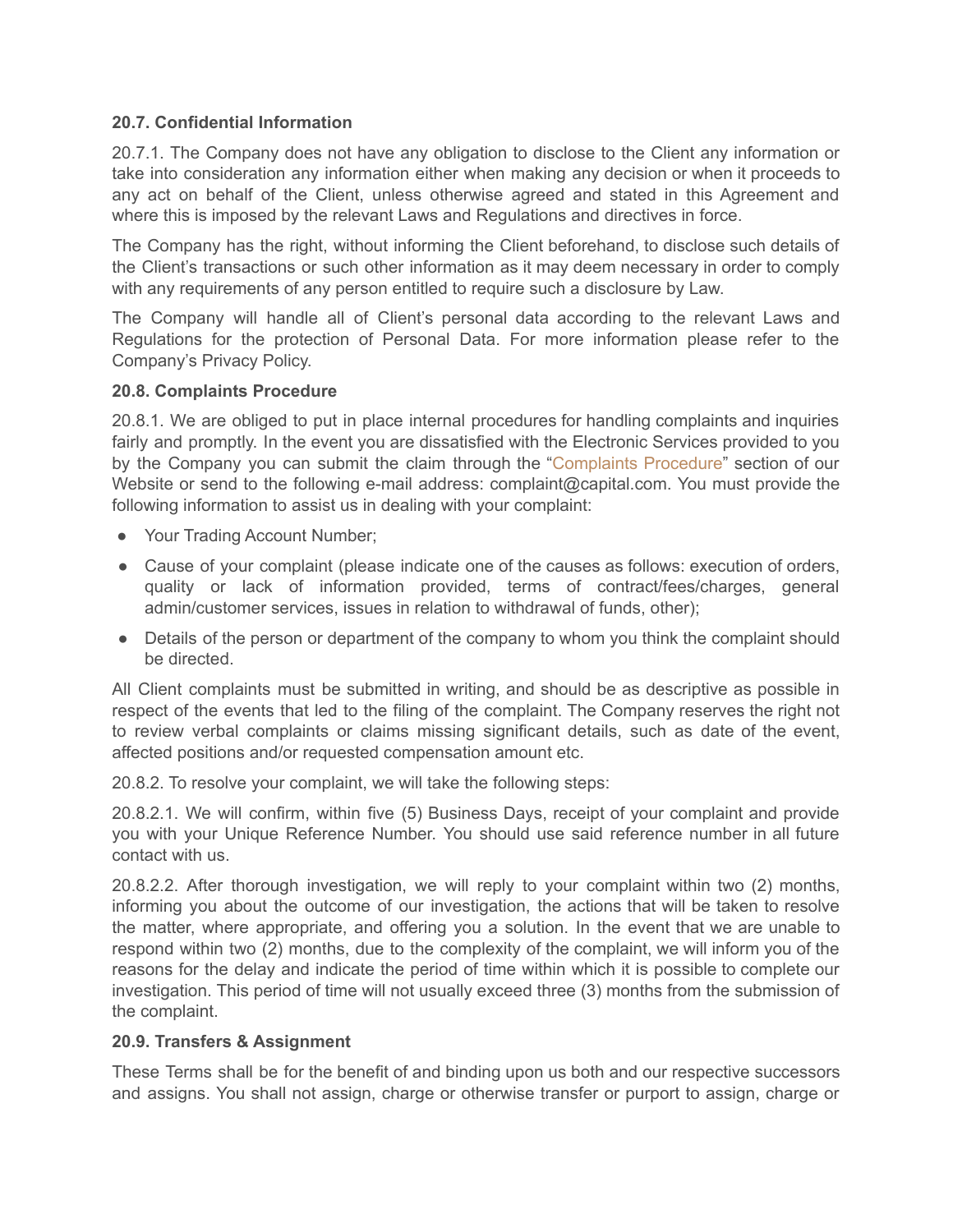otherwise transfer your rights or obligations under these Terms or any interest in these Terms, without our prior written consent, and any purported assignment, charge or transfer in violation of this Clause shall be void. You agree that we may without further notice to you and subject to the Applicable Laws and Regulations, transfer by whatever means we consider appropriate all or any of our rights, benefits, obligations, risks and/or interests under these Terms to any person who may enter into a contract with us in connection with such transfer and you agree, that we may transfer to such person all information which we hold about you.

# **20.10. Time is of Essence**

Time shall be of the essence in respect of all obligations of yours under these Terms (including any Transaction).

# **20.11. Rights and Remedies**

The rights and remedies provided under these Terms are cumulative and not exclusive of those provided by the Law. We shall be under no obligation to exercise any right or remedy either at all or in a manner or at a time beneficial to you. No failure by us to exercise or delay by us in exercising any of our rights under these Terms (including any Transaction) or otherwise shall operate as a waiver of those or any other rights or remedies. No single or partial exercise of a right or remedy shall prevent further exercise of that right or remedy or the exercise of another right or remedy.

## **20.12. Set-off**

Without prejudice to any other rights to which we may be entitled, we may at any time and without notice to you set-off any amount (whether actual or contingent, present or future) owed by you against any amount (whether actual or contingent, present or future) owed by us to you. For these purposes, we may ascribe a commercially reasonable value to any amount which is contingent or which for any other reason is unascertained.

## **20.13. Partial Invalidity**

If, at any time, any provision of these Terms is or becomes illegal, invalid or unenforceable in any respect under the Law of any jurisdiction, neither the legality, validity or enforceability of the remaining provisions of these Terms nor the legality, validity or enforceability of such provision under the Law of any other jurisdiction shall in any way be affected or impaired.

## **20.14. Data Protection**

The Company and its related entities are responsible for the protection of the privacy and the safeguarding of your personal and financial information.

Your personal data are safely stored in the Company's electronic systems and are treated as confidential. The Company will not disclose any of the Client's personal data to a third party that is not an affiliate, partner, or an associate related to the provision of services to the Client, unless we have your consent or the Company is required to do so by an official government regulatory authority or a competent jurisdiction. The Company will not hold any information about its Clients' debit or credit cards, or any payment method used by a Client to make his/her deposit not required by the Applicable Regulations and will at all times be in compliance with the undertaken cardholder data security standards.

The Privacy Policy outlines how we manage the personal information we hold about our clients through their interaction with the company on social media or any other dealing with us.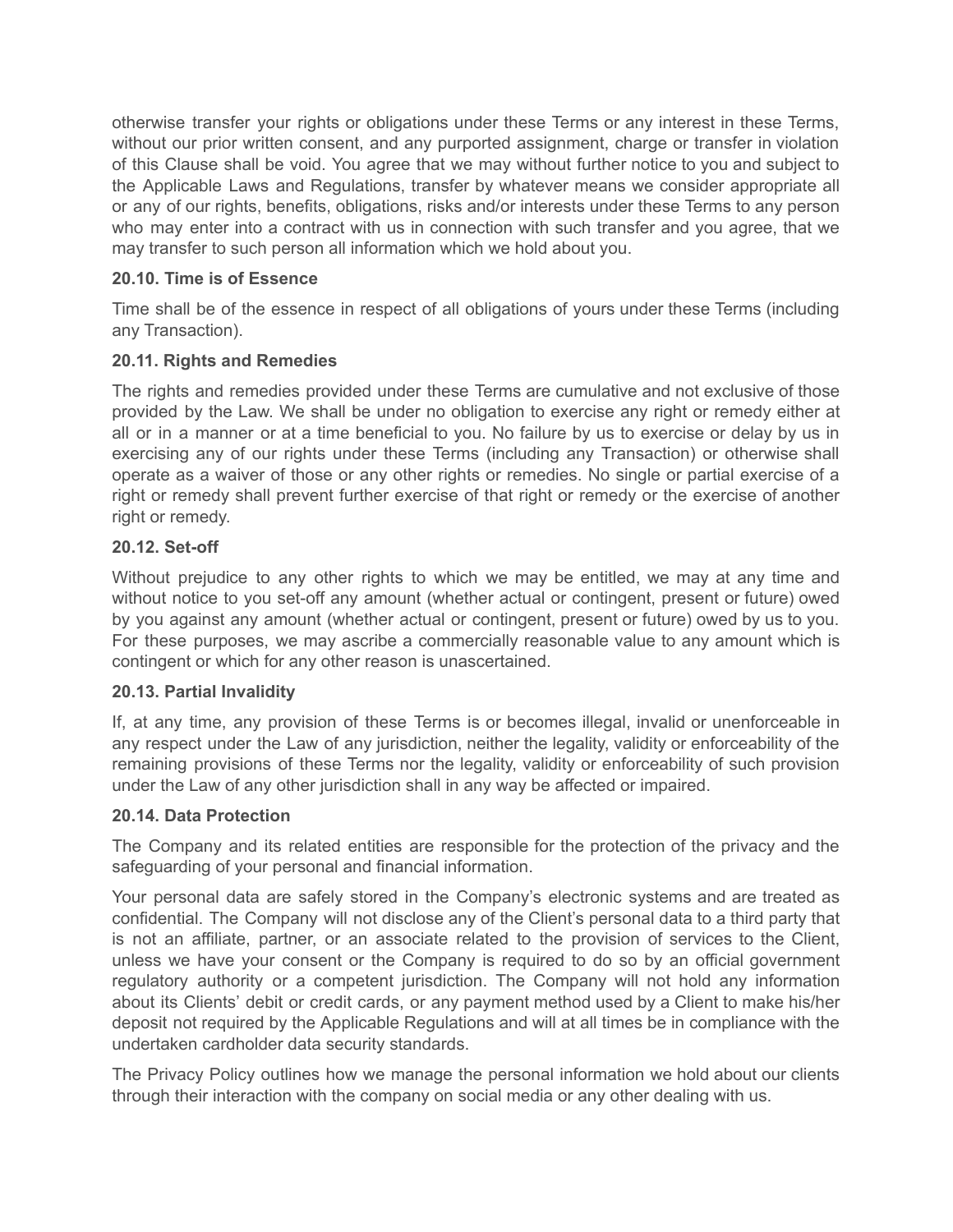# **PART 21. GOVERNING LAW AND JURISDICTION**

# **21.1. Governing Law**

The interpretation, construction, effect and enforceability of these Terms shall be governed by the laws of St. Vincent and the Grenadines and the Competent Court for the settlement of any dispute that may arise between you and the Company shall be the competent Court of the area in which the Company's headquarters are located. You as the Client agree that all Transactions carried out on the CAPITAL.COM Online Trading Platform are governed by the laws of St. Vincent and the Grenadines regardless of the location of the Client.

# **21.2. Jurisdiction**

The Parties to these Terms submit to the exclusive jurisdiction of the courts of St. Vincent and the Grenadines to settle any suit, action or other proceedings related to these Terms ("Proceedings").

# **21.3. Waiver of Immunity and Consent to Enforcement**

You irrevocably waive to the fullest extent permitted by applicable Law, with respect to yourself and your revenue and assets (irrespective of their use or intended use) all immunity on the grounds of sovereignty or other similar grounds from suit; jurisdiction of any courts; relief by way of injunction, order for specific performance or for recovery of property; attachment of assets (whether before or after judgement); and execution or enforcement of any judgement to which you or your revenues or assets might otherwise be entitled in any Proceedings in the courts of any jurisdiction and irrevocably agree that you will not claim any immunity in any Proceedings. You consent generally in respect of any Proceedings to the giving of any relief or the issue of any process in connection with such Proceedings, including, without limitation, the making, enforcement or execution against any property whatsoever (irrespective of its use or intended use) of any order or judgement which may be made or given in such Proceedings.

## **21.4. Service of Process**

If you are situated outside of St.Vincent and the Grenadines, process by which any Proceedings in St. Vincent and the Grenadines may be served on you by being delivered to the address in St. Vincent and the Grenadines nominated by you for this purpose. This does not affect our right to serve processes in another manner permitted by law.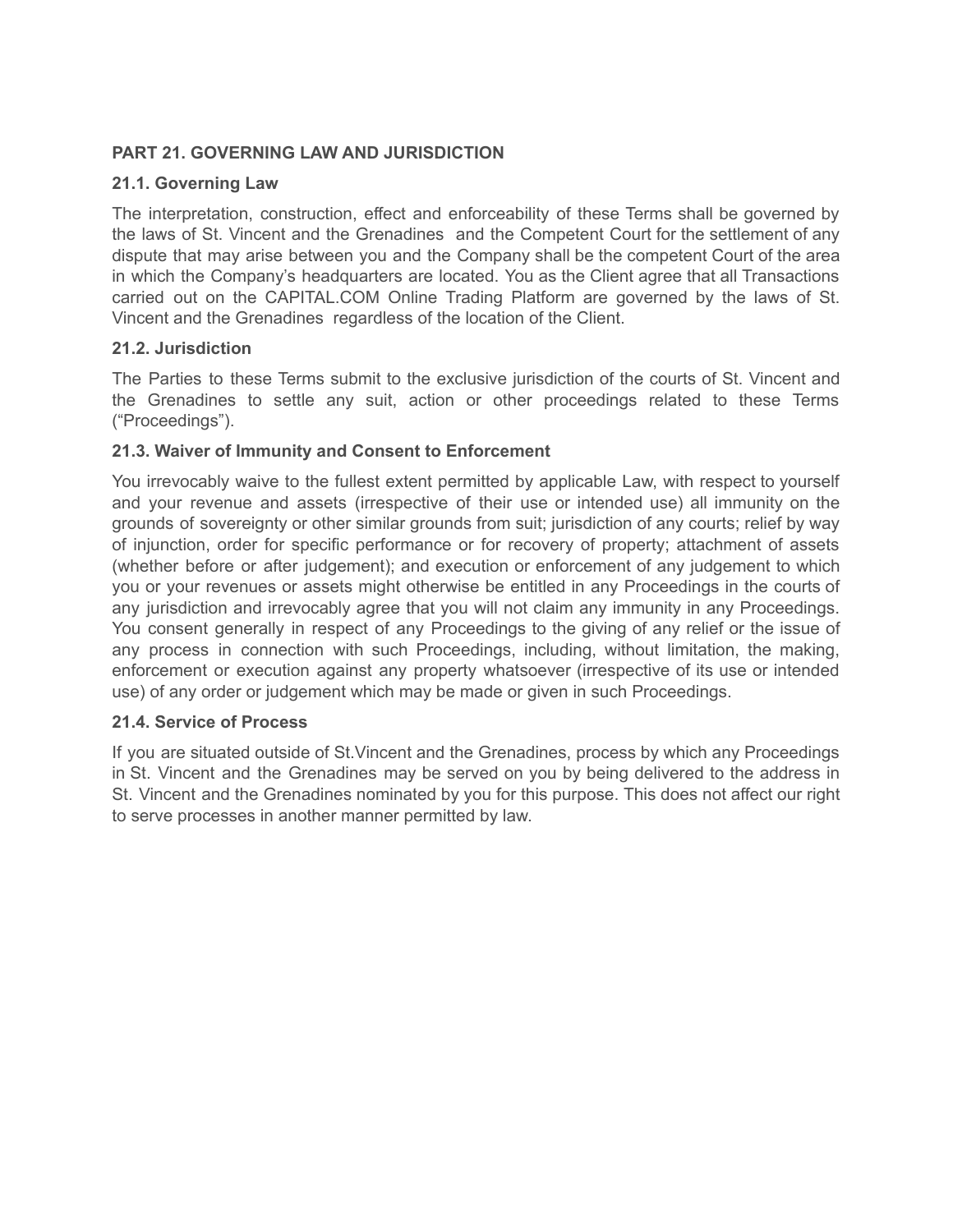# **Annex 1- Conflicts of Interest Policy**

The purpose of this Conflicts of Interest Policy ("the Policy") is to outline a suitable approach and response to the identification and management of conflicts of interest. The Company will take all reasonable steps to identify conflicts of interest between itself, including its managers, employees or any person directly or indirectly linked to the Company by control and its clients or between one client and another that arise in the course of providing any investment services.

The Company maintains and operates effective organisational and administrative arrangements to prevent and manage conflicts of interest that may arise during the provision of any investment services, from adversely affecting the interests of its clients. In case where, the aforementioned arrangements are not sufficient to ensure, with reasonable confidence, that the risks of damage to the interests of the clients will be prevented, the Company shall clearly proceed with the disclosure of such conflict. The said disclosure shall be done in a durable medium indicating the general nature and source of conflicts of interest, the risks to the client with sufficient details so as to allow the client to take an informed decision with regards to its investment as well as the steps taken to mitigate such risks.

The Company has the right to amend the current Policy at its discretion and at any time it considers is suitable and appropriate. The Company shall review and amend the current policy at least on an annual basis to take account of changes to operations or practices and, further, to make sure it remains appropriate to any changes in law, technology and the general business environment.

# **Identification of potential conflicts of interest**

To adequately manage conflicts of interest, the Company shall identify all relevant conflicts timeously. The Company will employ different mechanisms to ensure that all conflicts are identified.

The Company shall identify all conflicts of interest, their severity and document controls to mitigate the conflicts. It is not possible to list all situations which could constitute a conflict. The facts of each situation will determine whether the interest in question is such as to bring it within the area of potential conflict.

All employees, including management, will be responsible for identifying specific instances of conflict and required to notify the Compliance function of any conflicts they become aware of. The Compliance Officer (CO) will assess the implications of the conflict and how the conflict should be managed in conjunction with the board.

For the purposes of identifying the types of conflicts of interest that arise in the course of providing investment services and whose existence may damage the interests of a client, the Company takes into account, by way of minimum criteria, the question of whether the Company or a relevant person, or a person directly or indirectly linked by control to the Company, is in any of the following situations, whether as a result of providing investment services or activities: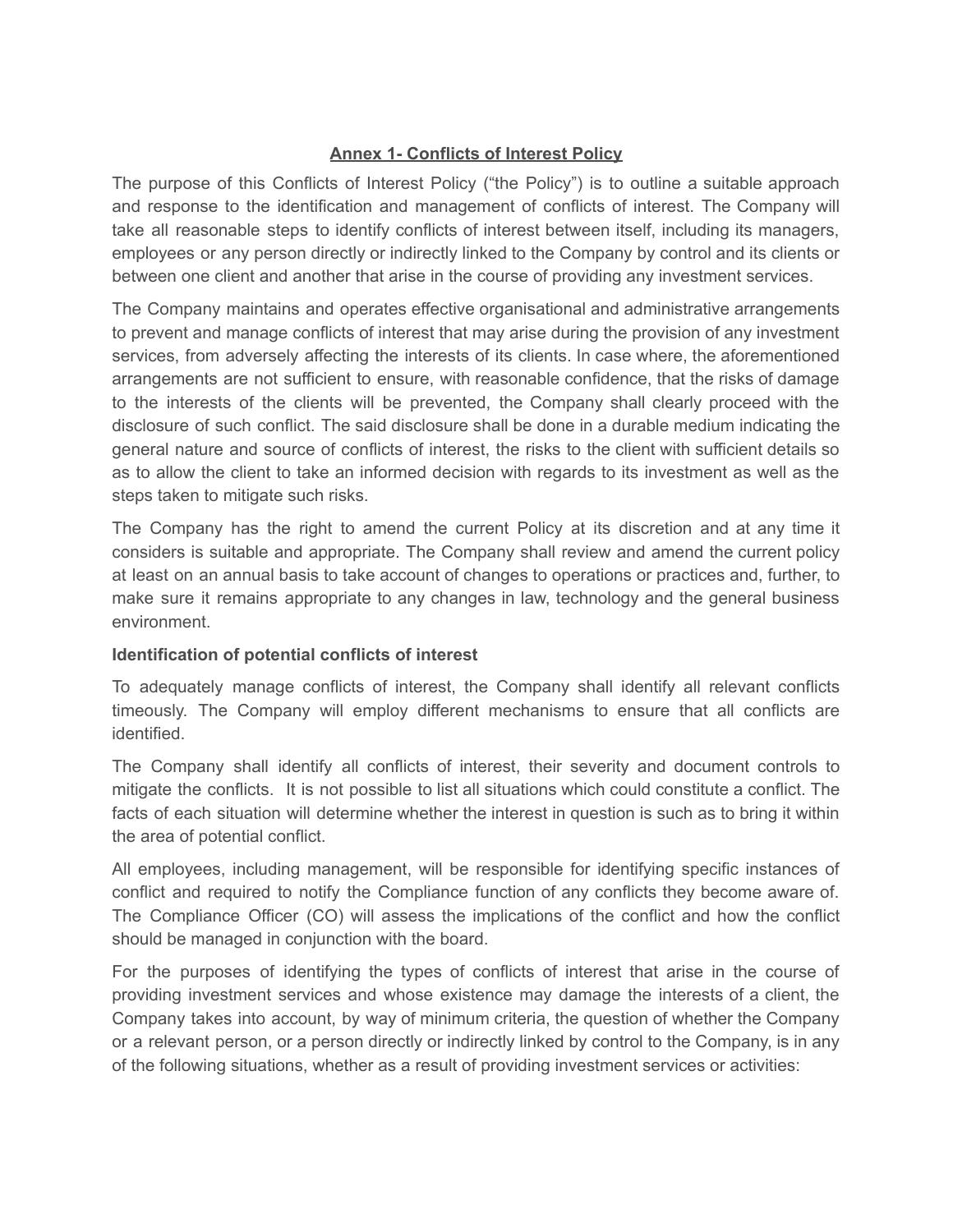- The Company or a relevant person is likely to make a financial gain, or avoid a financial loss, at the expense of the client;
- The Company or a relevant person has an interest in the outcome of a service provided to the client or of a transaction carried out on behalf of the client, which is distinct from the client's interest in that outcome;
- The Company or a relevant person has a financial or other incentive to favour the interest of another client or group of clients over the interests of the client;
- The Company or a relevant person carries on the same business as the client;
- The Company or a relevant person receives or will receive from a person other than the client, an inducement in relation to a service provided to the client, in the form of monies, goods or services, other than the standard commission or fee for that service;

For the purpose of this Policy, a "relevant person", in relation to the Company means any of the following:

- a director, partner or equivalent, manager, or tied agent of the Company;
- a director, partner or equivalent, or manager of any tied agent of the Company;
- an employee of the Company or of a tied agent of the Company, as well as any other natural person whose services are placed at the disposal and under the control of the Company or a tied agent of the Company and who is involved in the provision by the Company of investment services and activities;
- a natural person who is directly involved in the provision of services to the Company or tied agent under an outsourcing arrangement for the purpose of the provision by the Company of investment services and activities.

# **Managing conflicts of interest**

The Company has established suitable and adequate internal procedures for minimising any potential conflicts of interest. The Company maintains a compliance department that is an independent unit within the Company. Among the duties of the Compliance Officer is to monitor any possible deviation from the Company's internal policies and procedures as well as identifying and managing any possible conflicts of interest. Once a conflict has been identified it needs to be appropriately and adequately managed. The Compliance function will assess each conflict and determine if the conflict is actual or perceived and what the value of the conflict or exposure is and the potential reputational risk. Compliance will then decide whether it is viable to go ahead with the transaction or if the conflict is too severe. If Compliance decides that the particular conflict can be mitigated, then controls to manage the conflict should be put in place and documented.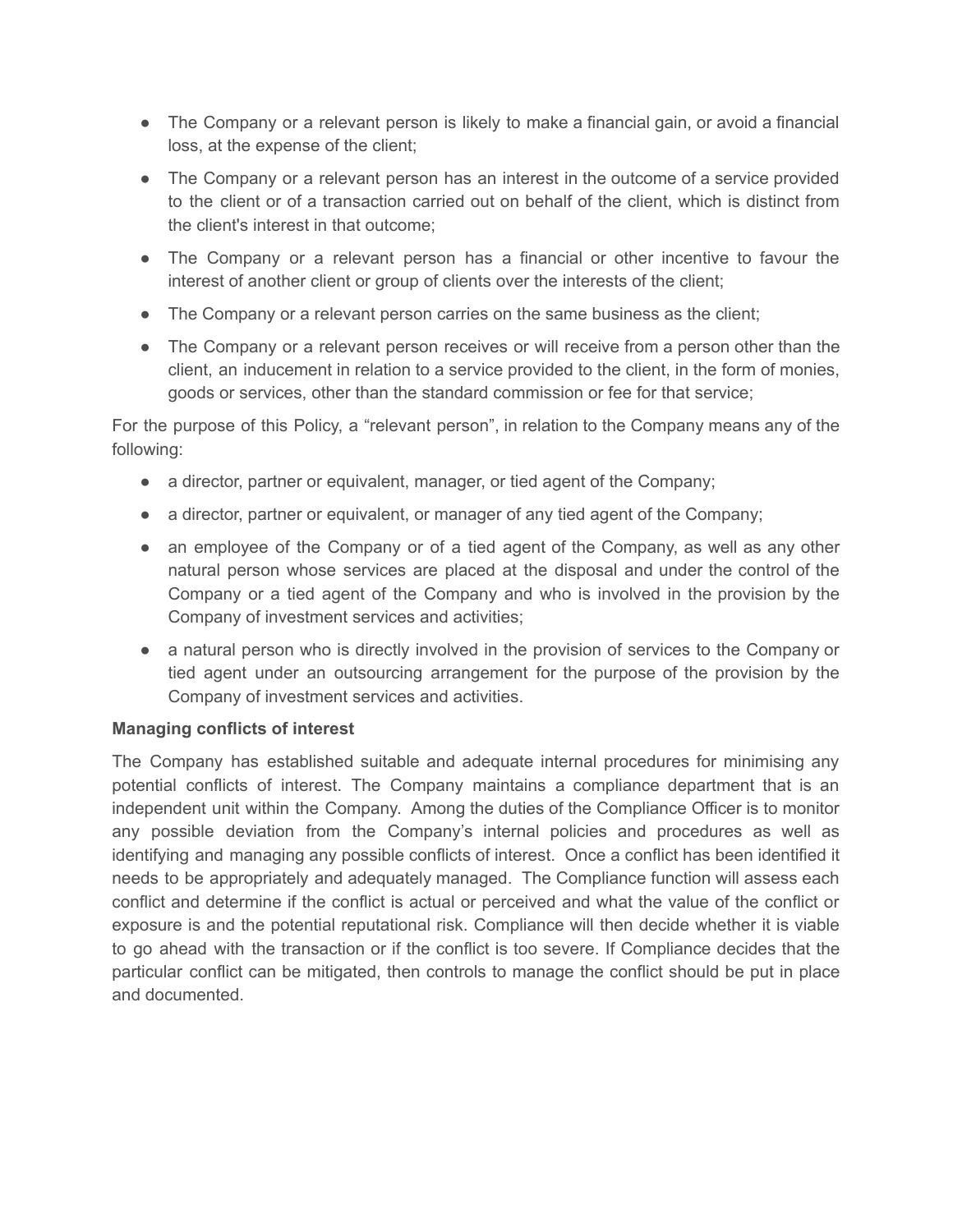The Company will manage conflicts of interest fairly, between itself and its clients, between itself and its employees and between its customers and to organise and control their internal affairs responsibly and effectively.

The Company and its employees should act as per the principle of placing clients' interests before self-interests and Company's interests in order to avoid conflicts of interest in the fulfilment of professional activities on the securities market. To ensure client's fair treatment, the Company will introduce the following procedures:

• The Company shall avoid any conflict of interest with clients and, where such a conflict unavoidably arises, ensure fair treatment to the client by complete disclosure or by declining to act.

Employees are also prohibited to keep investor accounts in other Brokers without Company's prior authorization and are obliged to bring this to Company's attention. They are also obliged to authorise the Company to directly request transaction reports from the other Brokers.

- If the Company has a material interest in a transaction to be entered into with or for a client, or a relationship which gives rise to a conflict of interest in relation to the transaction, the Company shall not knowingly either advise, or deal in the exercise of discretion, in relation to that transaction. The only exception is when the Company has fairly disclosed that material interest or relationship, as the case may be, to the client or the client has taken reasonable steps to ensure that neither the material interest nor relationship adversely affect the interests of the client.
- There is a clear distinction between the different departments' operations as these are described in the Company's manuals.

The Company shall be informed promptly of any personal transaction entered into by a relevant person, either by notification of that transaction or by other procedures enabling the Company to identify such transactions. In the case of outsourcing arrangements, the Company shall ensure that the Company to which the activity is outsourced maintains a record of personal transactions entered into by any relevant person and provides that information to the Company promptly on request.

- A person shall be replaced by another person in his/her duties only prior consent of the Compliance Officer and approval by management. Such a consent will be given by the Compliance Officer after all issues of possible conflict of interest have been reviewed.
- The security features of the Company's software prevents unauthorised access to sensitive information in order to benefit the Company over its clients or one client over another.
- The Company's employees are prohibited from investing in securities for which they have access to non-public or confidential information.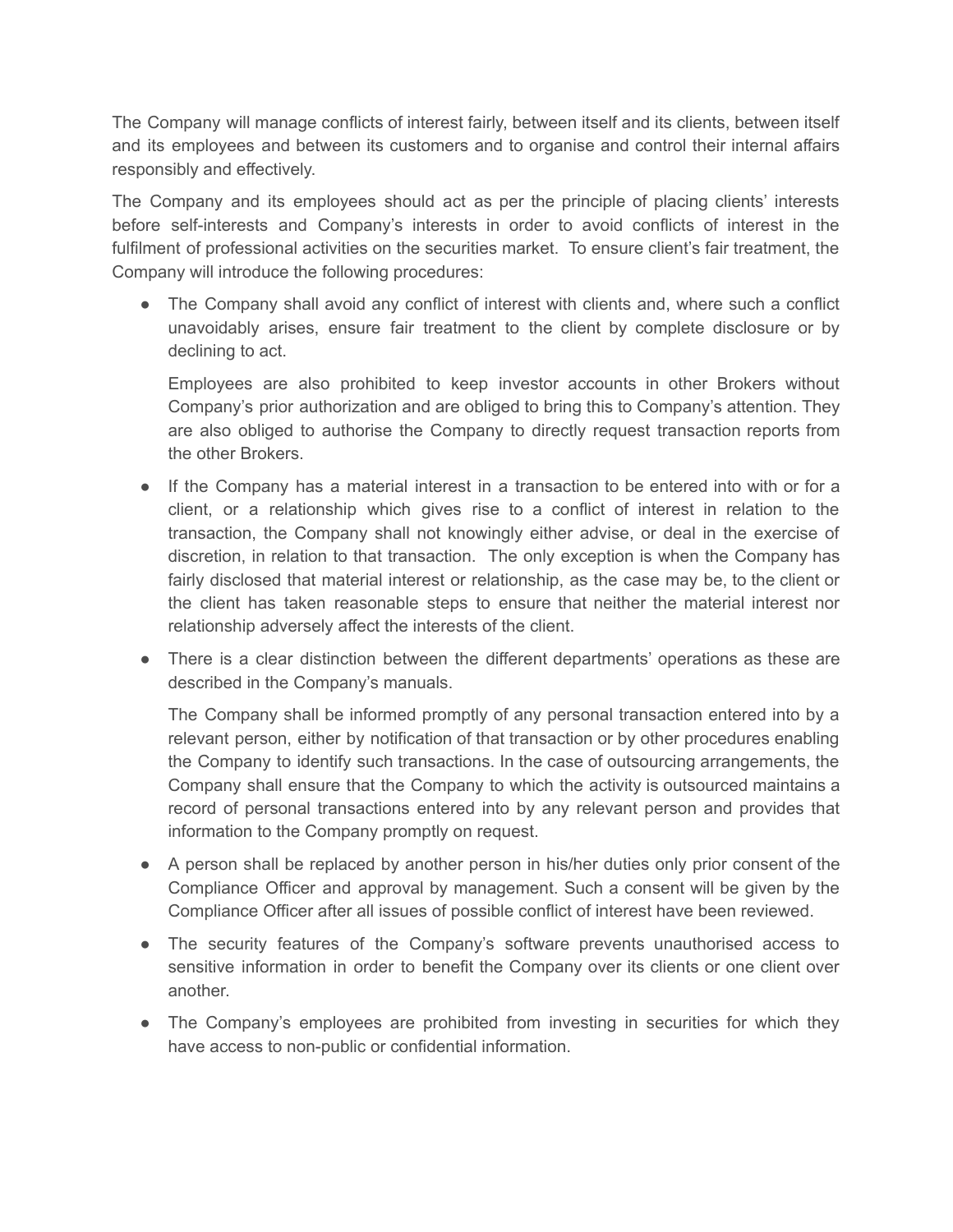● Transactions by the Company's employees are neither performed nor executed by themselves, but by another member of staff of the Company concerning accounts opened with the Company.

A record shall be kept of the personal transaction notified to the Company or identified by it, including any authorization or prohibition in connection with such a transaction.

• The Company must take reasonable steps to ensure that neither it nor any of its employees or agents either offers or gives, or solicits or accepts, any inducement that is likely to conflict with any duties owed to its clients.

No employee shall either knowingly or recklessly make a statement, promise or forecast that is misleading, false or deceptive to any customer or conceal material facts at any time.

More specifically, the Company states some of the policies and procedures that it has implemented for managing possible conflicts of interest below:

- Effective procedures to prevent or limit any person from exercising inappropriate influence over the way in which a relevant person carries out investment services or activities.
- The separate supervision of relevant persons whose principal functions involve carrying out activities on behalf of, or providing services to, clients whose interests may conflict, or who otherwise represent different interests that may conflict, including those of the Company.
- Measures to prevent or control the simultaneous or sequential involvement of a relevant person in separate investment services or activities where such involvement may impair the proper management of the conflicts of interest.
- The removal of any direct link between the remuneration of relevant persons principally engaged in one activity and the remuneration of, or revenues generated by, different relevant persons principally engaged in another activity, where a conflict of interest may arise in relation to those activities.
- Measures to prevent or control the exchange of information between relevant persons engaged in activities involving a risk of a conflict of interest where the exchange of that information may harm the interests of one or more clients.

The procedures followed and measures adopted in the Policy include the following, as are necessary and appropriate for the Company to ensure the requisite degree of independence:

- No relevant person may purchase or sell a financial instrument or cause the purchase or sale of a financial instrument for any account while in possession of inside information relating to that financial instrument.
- No relevant person may recommend or solicit the purchase or sale of any financial instrument while in possession of inside information relating to that financial instrument.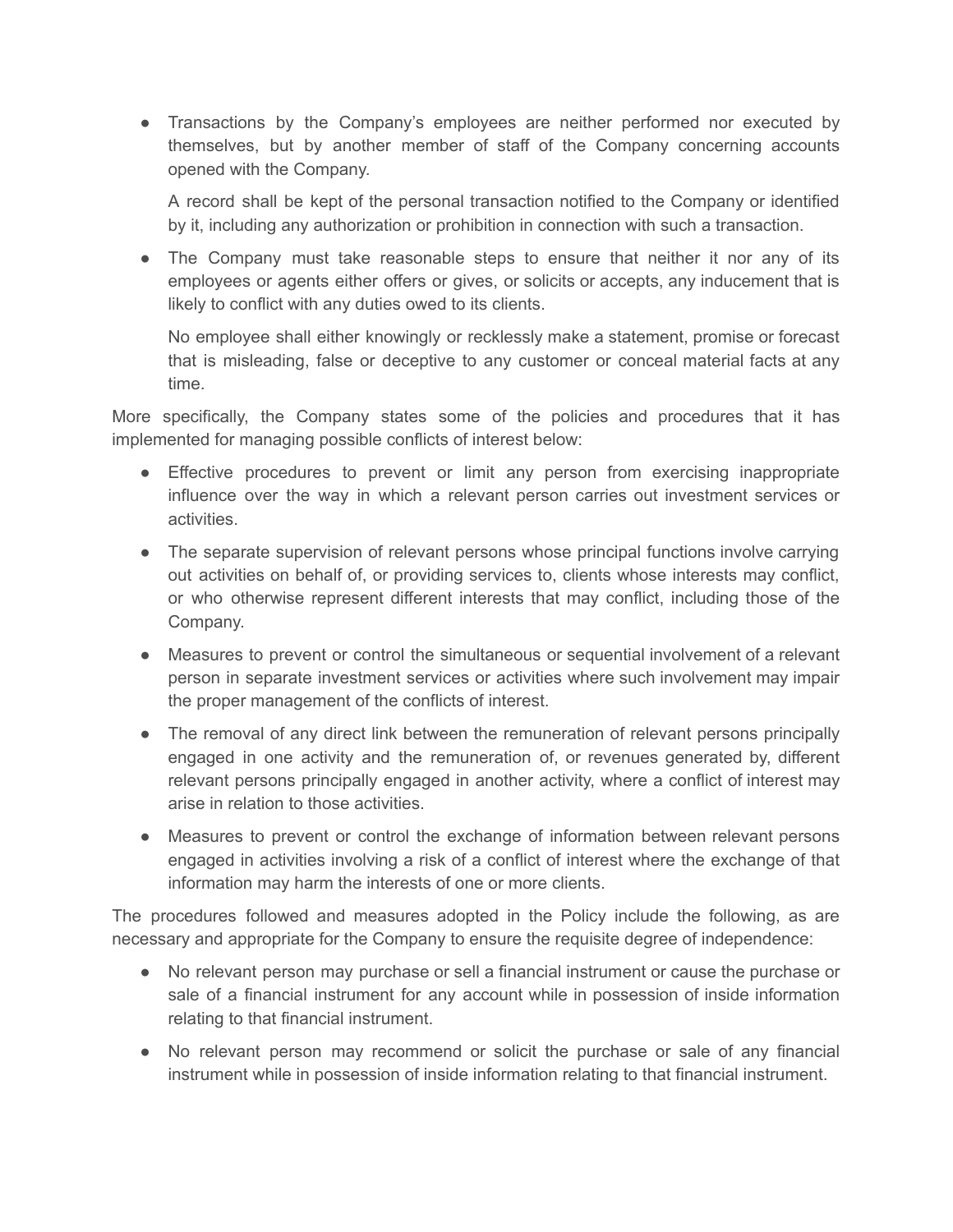- No relevant person may purchase or sell or cause the purchase or sale of a financial instrument for an employee or employee-related account or a proprietary account of the Company or an account over which an employee exercises investment discretion, while in possession of proprietary information concerning a contemplated block transaction in the financial instrument or for a customer account when such customer has been provided such information by any relevant person.
- Procedures set for regular review and monitoring of the execution arrangements with the execution venue, hedging/ liquidity or price providers as well as on a continuous basis.
- Procedures in regards to the monitoring of access to electronic data.
- Relevant persons engaged in research activities should not discuss unreleased information, opinions, recommendations, or research analysis in progress with Company associated persons engaged in sales activities, or any person within or outside the Company who does not have a valid business need to know the information.
- Establishment of an ongoing monitoring program based on which regular checks are conducted for the assessment of the Company's procedures, policies and internal controls.
- The Company may distribute marketing communication to its clients, only if the said communication is reviewed and approved by the Compliance Officer prior to distribution. The Compliance Officer also ensures that such communication has the appropriate disclosure statement as well as meeting the relevant definition of marketing communication.
- The four-eye principle is implemented to avoid any abuse of position.
- In order to minimise the relevant person's own transactions personal account dealing restrictions are in place.

The Company is committed to having an effective and appropriate compliance culture to enable it to deal with any new potential conflicts of interest which may arise in the future. The Company's employees are therefore required to monitor any new circumstances giving rise to potential conflicts of interest and to implement appropriate measures to address these.

For the purpose of this Policy, a "personal transaction" is considered a trade in a financial instrument effected by or on behalf of a relevant person, where at least one of the following criteria are met:

- the relevant person is acting outside the scope of the activities he carries out in his professional capacity;
- the trade is carried out for the account of any of the following persons:
	- the relevant person;
	- any person with whom he has a family relationship, or with whom he has close links;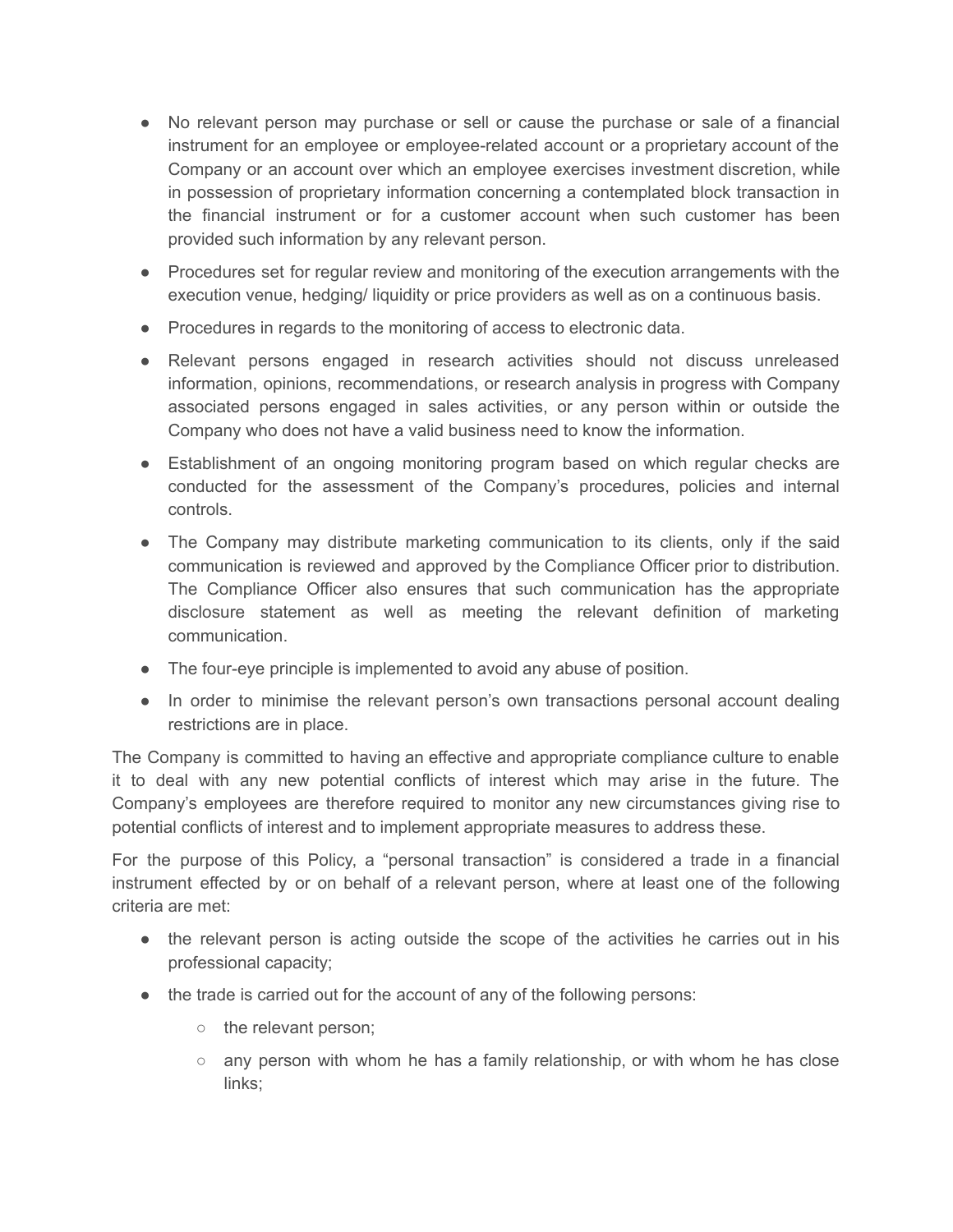$\circ$  a person in respect of whom the relevant person has a direct or indirect material interest in the outcome of the trade, other than obtaining a fee or commission for the execution of the trade.

# **Segregation of Company's assets from clients' assets**

The Company shall maintain separate accounting records between its own assets and those of its clients to facilitate the protection of clients' assets and the prevention of the use of customer assets by the Company or by other third parties so as to minimise the risk of the loss or diminution of client assets, or of rights in connection with those assets, as a result of misuse of the assets, fraud, poor administration, inadequate record-keeping or negligence. In addition, the Company has legally secure segregation of clients' assets from the Company's assets in case the Company becomes bankrupt. For this purpose, the Company maintains separate books and accounting records for each client.

## **Forbidden Business Practices**

The Company shall prohibit those business practices which in the regular course of events might give rise to conflicts of interest. The following business practices shall indicatively be forbidden:

- The provision to clients of investment services for the purpose of influencing the price of financial instruments for the benefit of the Company or for the benefit of any relevant persons, or of Company's clients in general, especially with regard to transactions that the Company or relevant persons intend to carry out prior to or after the provision of the service.
- The use by the Company or by its relevant persons of information regarding client transactions, for the benefit of the Company, and the disclosure of such information to third parties.
- Dealing by the Company itself or by any relevant persons in financial instruments in respect of which the Company has drawn analysis reports or has made research findings prior to the publication of the respective reports and findings.
- The preferential treatment of relevant persons to the detriment of its clients in the course of the provision to them of investment services.
- The carrying out of transactions by relevant persons for their own account or for the account of persons related to them on the basis of confidential information that the above persons have obtained in the course of their employment with the Company.

All employees must be aware of the above forbidden business practices, and shall have the responsibility of informing the Compliance Officer immediately in case they monitor any violation of the above provisions.

Should you have any questions in relation to the Company's Conflicts of Interest Policy, please contact the Compliance department of the Company.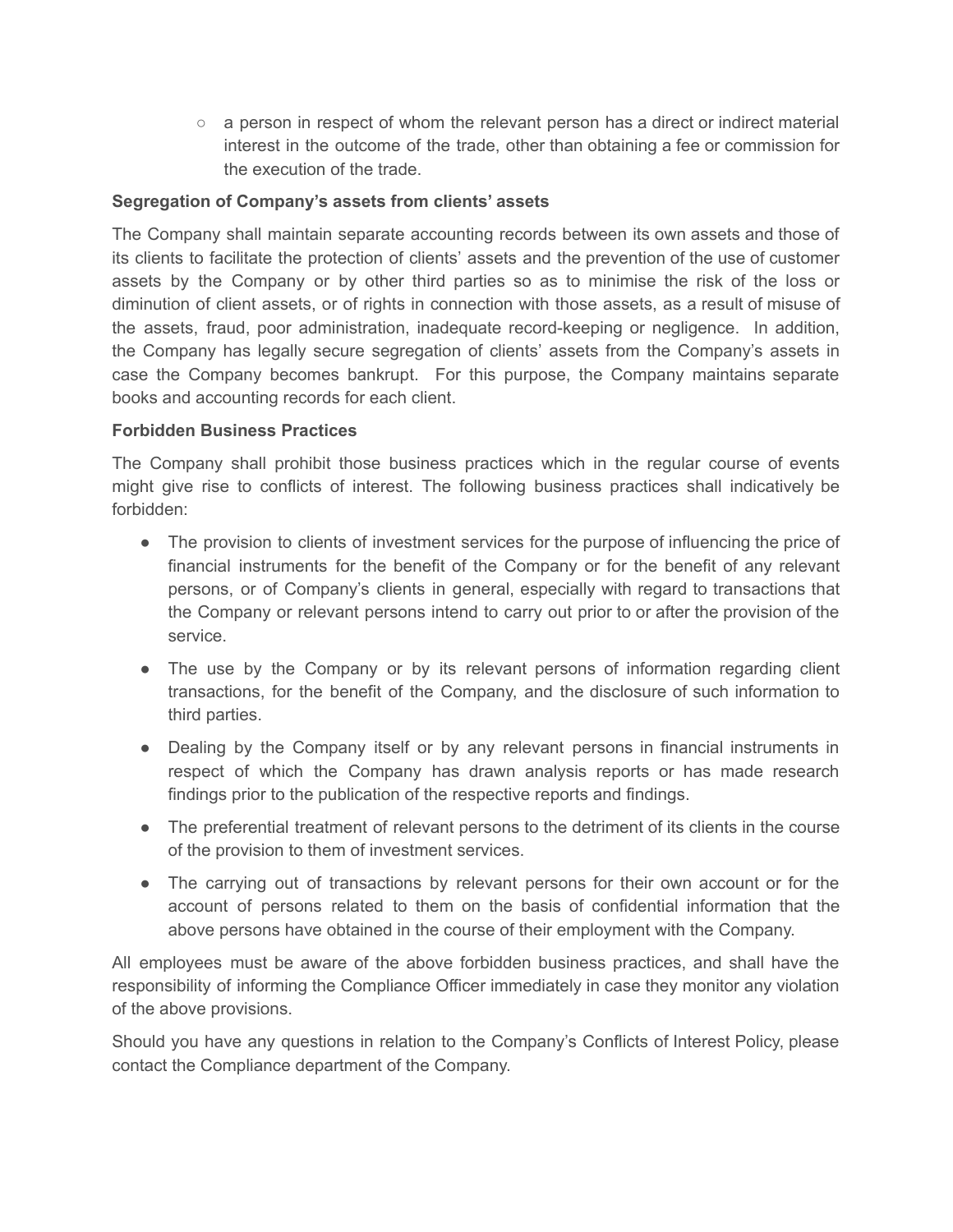# **Disclosure of conflicts of interest**

In case where, the organisational and administrative arrangements established by the Company to prevent or manage a conflict are not sufficient to ensure, with reasonable confidence, that the risks of damage to the interests of the clients will be prevented, the Company shall clearly proceed with the disclosure of such conflict.

Prior to carrying out a transaction the Company should disclose any actual or potential conflict of interest to the client provided that the measures taken by the Company are not sufficient to ensure that the risks of damage to the interests of the client will be avoided.

The above disclosure shall include sufficient detail, taking into account the nature of the client, source of conflicts of interest, the risks to the client to enable him to take an informed decision with respect to the investment service in the context of which the conflict of interest arises. The Company reserves the right not to proceed with the transaction or matter giving rise to the conflict if such disclosure is not sufficient to manage a conflict.

The Management and employees of the Company should disclose the following information to the Compliance Officer:

- Opening and closing personal accounts at any other Broker for own investments purposes
- All personal transactions performed. Notification should be provided within 24 hours
- Financial instrument held by the employee
- Transactions executed by the Company in which the employee may have an interest or a conflict.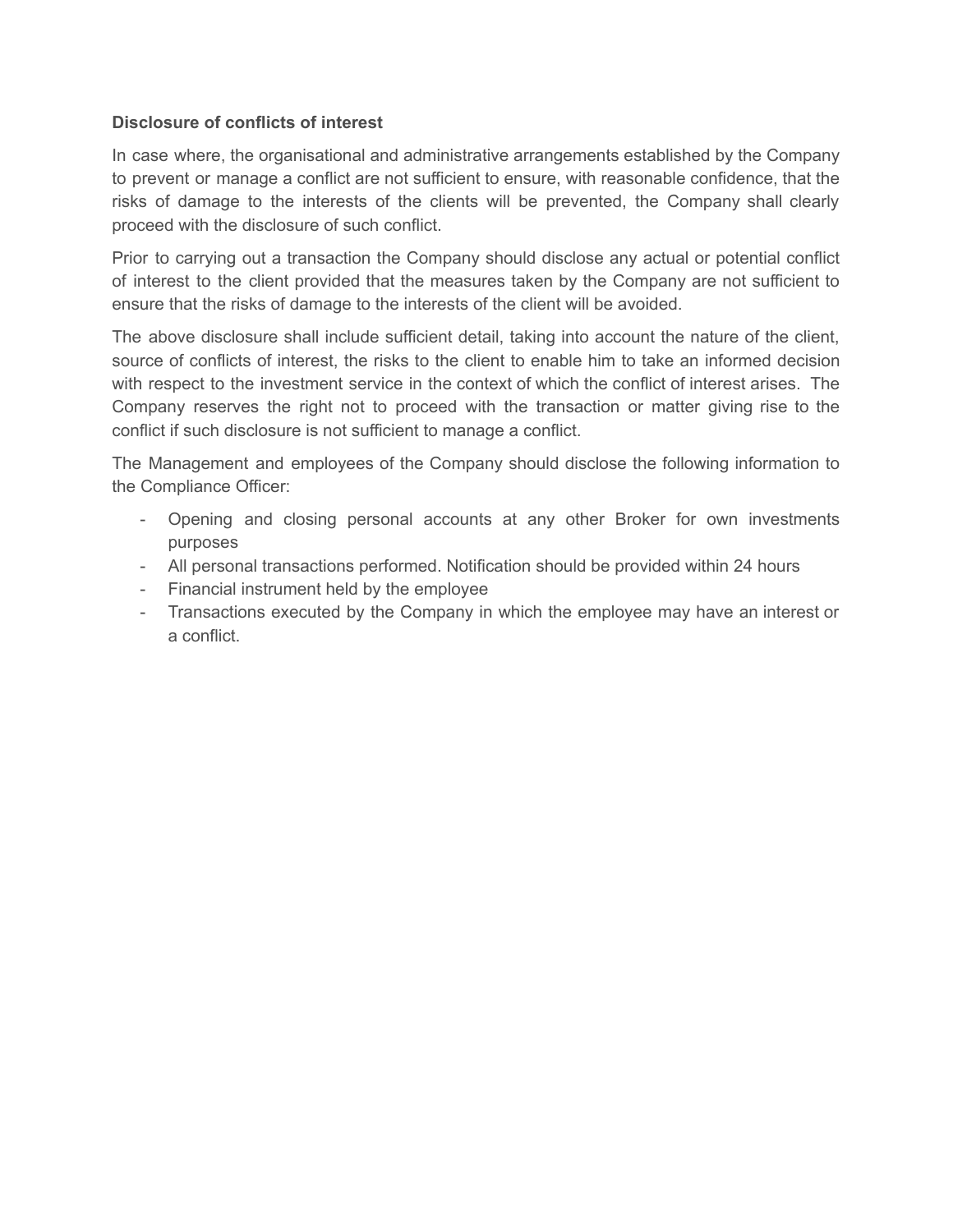# **Annex 2 - Swap-Free Account Terms and Conditions**

1. These Swap-Free Account Terms and Conditions (hereinafter referred to as the Terms) are a supplementary and integral part of the Agreement with clients on conducting operations involving non-deliverable over-the-counter (OTC) financial instruments (CFDs Transactions) concluded between Company and the Client, and they govern the terms and conditions of using a Swap-Free account.

These Terms supplement and modify the Agreement. The provisions of these Terms supersede the provisions of the Agreement only to the extent that the provisions of these Terms and the Agreement expressly conflict. Nothing in these Terms should be interpreted as invalidating the Agreement, the provisions of which will continue to govern the relationship between the Parties insofar as they do not expressly conflict with these Terms. In case of a contradiction between these Terms and the Agreement, the Terms shall prevail. For these Terms, definitions and expressions shall have the meanings given to them as defined in the Agreement, unless the context otherwise requires.

2. By applying for a Swap-Free account, the Client explicitly expresses his/her approval and acceptance of these Terms.

3. A Swap-Free account is designed and offered by the Company to its Clients who can not use a regular account owing to their religion, faith, or beliefs.

4. A Swap-Free account is an account with the following special conditions being applied:

4.1. No overnight commission (also known as "swap") is applied. If the Client holds a position open overnight, the overnight commission is not deducted from or added to the Client's deposit;

4.2. The spread size in a Swap-Free account may differ from the spread size in a regular account.

5. The Client can have only one type of account: a regular account or a Swap-Free account. For existing Clients, it is necessary to close the existing regular account before opening a Swap-Free account. Before closure of a regular account, the Client should make sure that a Swap-Free account is available for him/her by contacting the Company via any appropriate means of communication.

6. Pursuant to Section 3 of these Terms, the Company reserves the right to require an adequate justification for and/or proof of the necessity or need of opening a Swap-Free account, including provision of proof of faith.

7. A Swap-Free account may be subject to restriction in respect to the Client's place of birth, nationality and/or country of residence as well as to other restrictions, which may be imposed by the Company from time to time, at its sole discretion.

8. A Swap-Free account is subject to regular comprehensive checks and monitoring to detect any improper/abusive activities prohibited by these Terms or by the Agreement.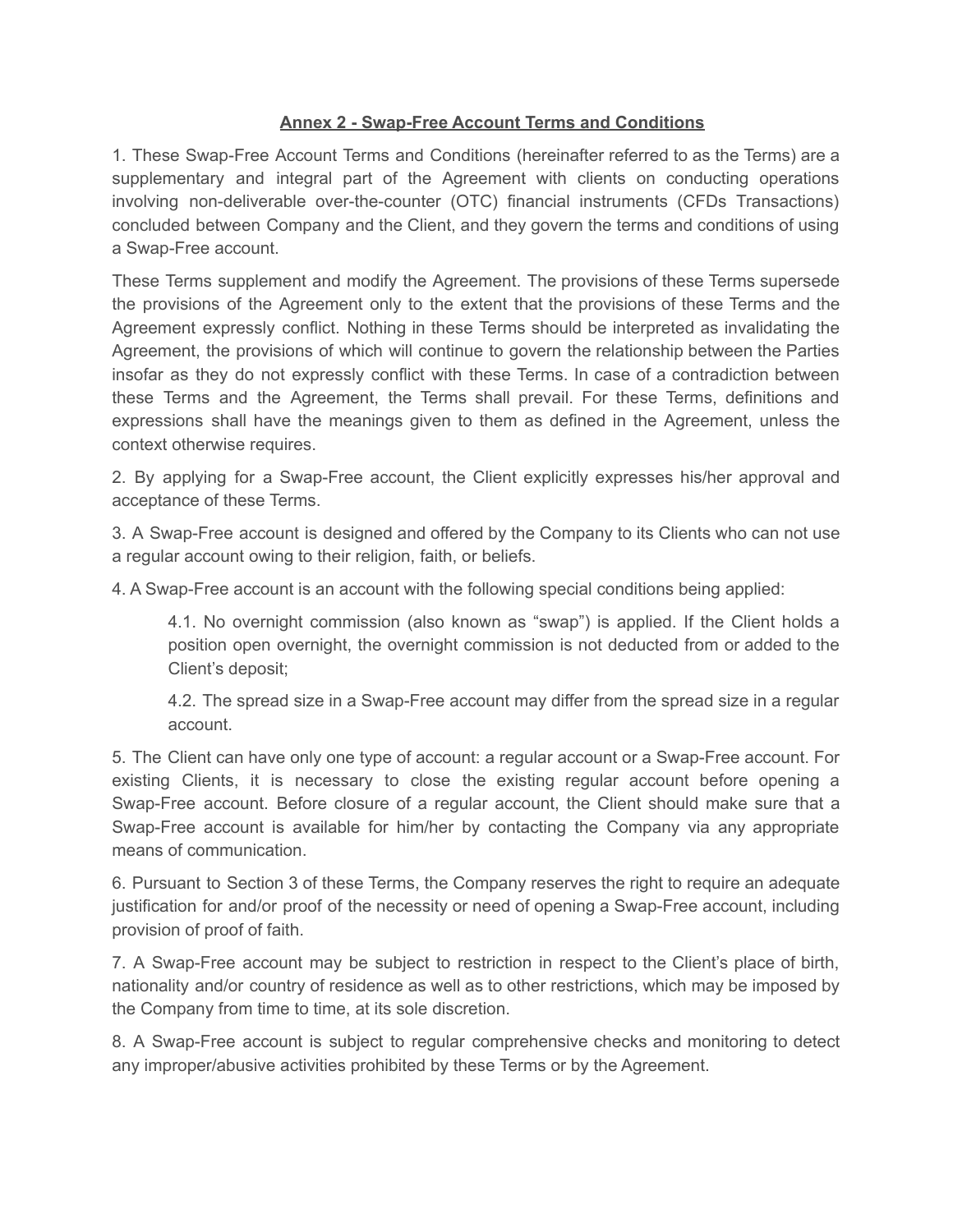9. It is strictly prohibited to apply for a Swap-Free account and/or use such an account if the primary reason for this is taking advantage of not paying overnight commission inherent in a regular account. Should the Company determine, at its sole discretion and in good faith, the violation of this rule, the Company shall be entitled to:

(i) suspend or block the account (suspend and/or terminate the provision of the Services under the Agreement);

(ii) terminate the Agreement (unilaterally and extrajudicially refuse to perform the Agreement);

(iii) take any other measure(s), provided in Section 9.3 and/or other sections of the Agreement for the Client's violation of the terms of the Agreement. In addition, should the Company determine, at its sole discretion and in good faith, that a Swap-Free account is used in bad faith, the Company shall be entitled to apply retrospectively all the overnight commissions that were previously omitted.

10. The Company reserves the right to close a Swap-Free account and/or refuse to open such an account at any time, at its sole discretion, with or without reason, without being obliged to provide any explanation or justification.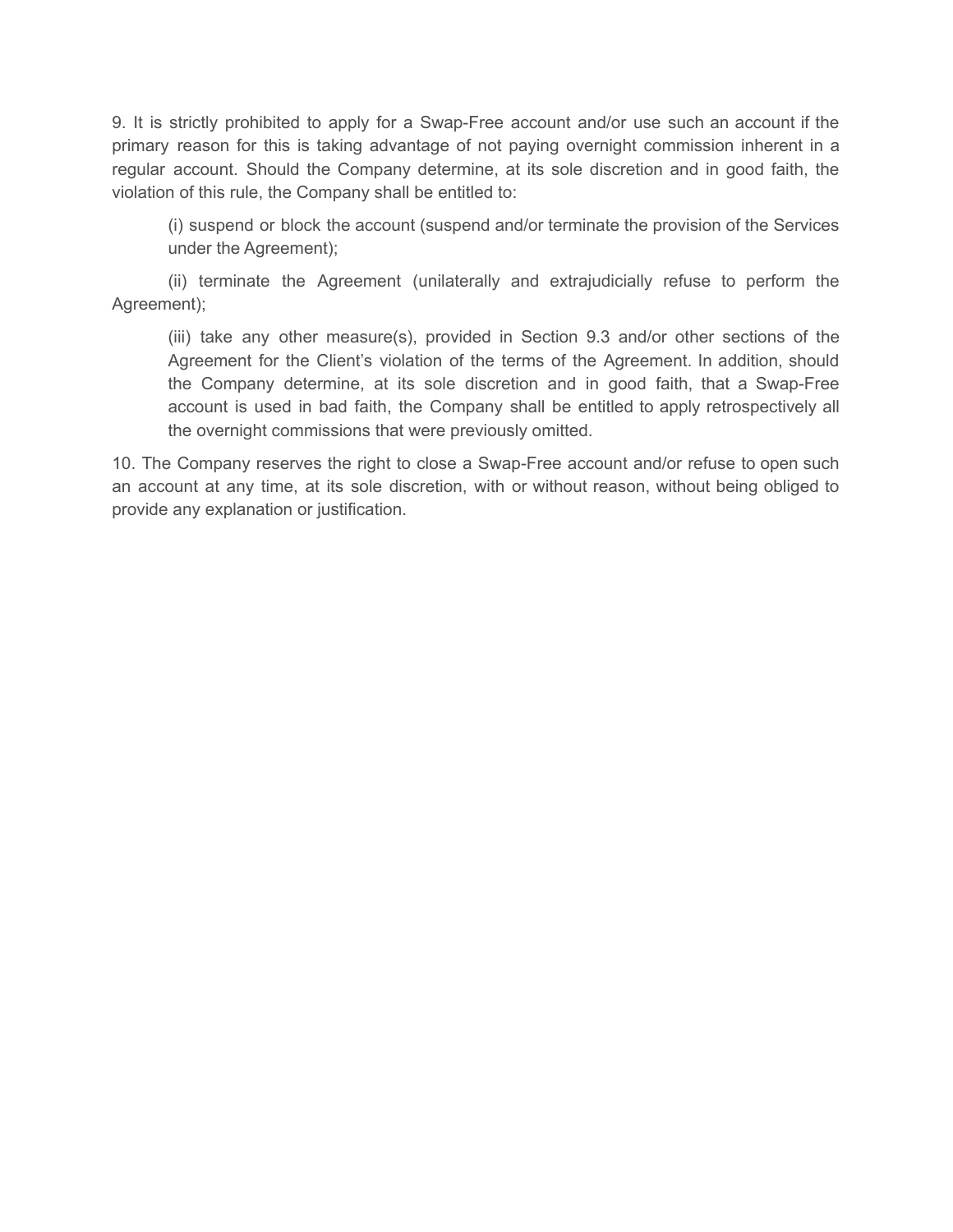# **Annex 3 - Risk Disclosure & Acknowledgment**

It is important for the Client to understand the risks involved before deciding to enter into a trading relationship with the Company. If the Client chooses to enter into a trading relationship with the Company, he should remain aware of the risks involved and be able to have adequate financial resources to bear such risks.

The financial instruments offered by the Company are high-risk products that are traded on margin and carry a risk of losing all Client's initial deposit. These kinds of products can fluctuate significantly and present a high risk of capital loss, therefore these products may not be appropriate or suitable for all clients and the Client should seek independent advice should he be not able to understand the risks involved.

General Risks and Acknowledgements: The Client acknowledges, understands, agrees and accepts the risks including but not limited:

- 1. The Company does not and cannot guarantee that funds deposited in the Client's Account for trading will not be lost as a result of the Client's transactions.
- 2. The Client acknowledges that, regardless of any information which may be offered by the Company, the value of any investment in Financial Instruments may fluctuate downwards or upwards and it is even probable that the investment may become of no value.
- 3. The Client acknowledges that he/she runs a great risk of incurring losses and damages as a result of the purchase and/or sale of any Financial Instrument and accepts that he/she is willing to undertake this risk.
- 4. The use of historical data does not constitute a binding or safe forecast as to the corresponding future performance of the Financial Instruments to which the said Information refers.
- 5. The Client is hereby advised that the transactions undertaken through the dealing services of the Company may be of speculative nature. Large losses may occur in a short period of time and may be equal to the total value of funds deposited with the Company.
- 6. Some Financial Instruments may not become immediately liquid, for example, as a result of reduced demand and the Client may not be in a position to sell them or easily obtain information on the value of these Financial Instruments or the extent of the associated risks.
- 7. When a Financial Instrument is traded in a currency other than the currency of the Client's country of residence, any changes in the exchange rates may have a negative effect on its value, price and performance.
- 8. A Financial Instrument on foreign markets may entail risks different to the usual risks of the markets in the Client's country of residence. In some cases, these risks may be